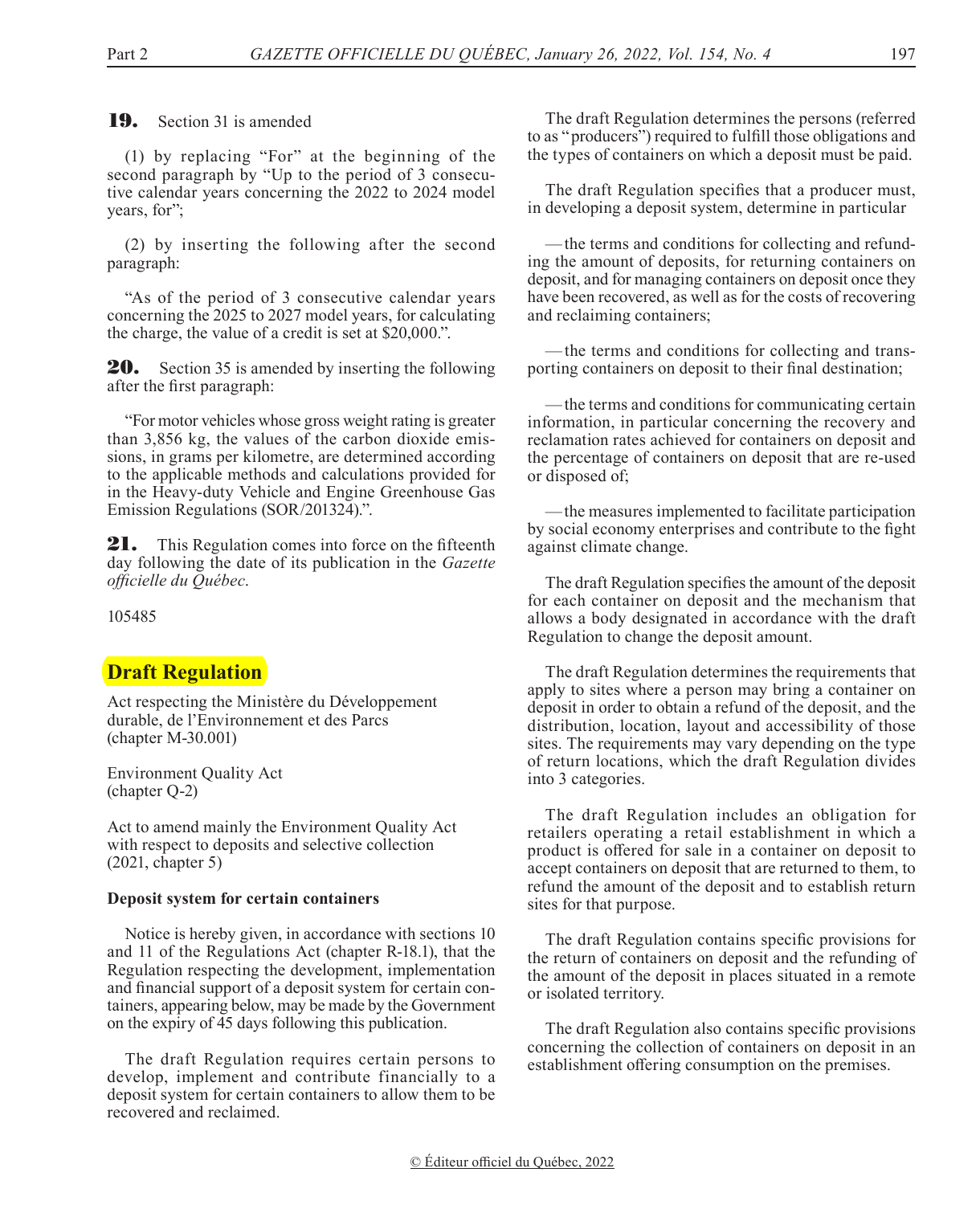The draft Regulation sets out the terms and conditions that apply to the transportation, sorting, conditioning and reclamation of containers on deposit and to the entering of the contracts needed to implement those terms and conditions.

Under the draft Regulation, the Société québécoise de récupération et de recyclage (referred to as the "Société") designates, within the time specified, a management body to assume, in place of producers, their obligations under the draft Regulation. It also sets out the rules applicable to the designation, including the content of an application for designation, the duration of designation, and the circumstance in which it may be terminated.

Lastly, the draft Regulation includes the monetary administrative penalties that apply in the event of a failure to comply with its provisions and the penal sanctions for offences, along with miscellaneous and transitional provisions.

The Regulation will have an impact on producers who commercialize, market or otherwise distribute products in containers on deposit and possibly on consumers. Producers will have to ensure the financing of the deposit system to be implemented, which could result in a transfer of costs for consumers.

Further information on the draft Regulation may be obtained by contacting Marie Dussault, Direction adjointe du 3RV-E, Direction des matières résiduelles, Ministère de l'Environnement et de la Lutte contre les changements climatiques, édifice Marie-Guyart, 9<sup>e</sup> étage, boîte 71, 675, boulevard René-Lévesque Est, Québec (Québec) G1R 5V7; email: marie.dussault@environnement. gouv.qc.ca.

Any person wishing to comment on the draft Regulation is requested to submit written comments within the 45-day period to Geneviève Rodrigue, Associate Director, Direction adjointe du 3RV-E, Direction des matières résiduelles, Ministère de l'Environnement et de la Lutte contre les changements climatiques, édifice Marie-Guyart, 9e étage, boîte 71, 675, boulevard René-Lévesque Est, Québec (Québec) G1R 5V7; telephone: 418455-1569; email: [genevieve.rodrigue@environnement.gouv.qc.ca](mailto:genevieve.rodrigue@environnement.gouv.qc.ca).

BENOIT CHARETTE *Minister of the Environment and the Fight Against Climate Change*

## **Regulation respecting the development, implementation and financial support of a deposit system for certain containers**

Act respecting the Ministère du Développement durable, de l'Environnement et des Parcs (chapter M-30.001, s. 15.4.40, 1st par., subpar. 19)

Environment Quality Act (chapter Q-2, s. 53.30, 1st par., subpar. 6, and ss. 53.30.2, 53.30.3, 95.1, 1st par., subpar. 9, and ss.115.27 and 115.34)

Act to amend mainly the Environment Quality Act with respect to deposits and selective collection (2021, chapter 5, s. 21)

### **CHAPTER I** GENERAL

1. The purpose of this Regulation is to require persons who commercialize, market or otherwise distribute products in containers they have procured for that purpose to develop, implement and contribute financially to a deposit system for the containers to allow them to be recovered and reclaimed.

2. In this Regulation,

"administrative region" means a region described and delimited in Schedule I to the Décret concernant la révision des limites des régions administratives du Québec (chapter D-11, r. 1), except the Nord-du-Québec administrative region and the territories of the regional county municipalities of Minganie and Caniapiscau and of Municipalité régionale de comté du Golfe-du-Saint-Laurent; (*régions administratives*)

"alcoholic beverage" means alcohol, spirits, wine, cider and beer, and every liquid containing ethyl alcohol and capable of being consumed by a person, provided that such liquid contains more than 0.5% of ethyl alcohol by volume. Any liquid containing more than 1 of the 5 varieties of alcoholic beverages is considered as belonging to that variety which has the higher percentage of alcohol, in the following order: alcohol, spirits, wine, cider and beer; (*boisson alcoolique*)

"container" means a recipient, except a bag or a bag-in-box package, used to commercialize, market or otherwise distribute a product in a volume of not less than 100 ml and not more than 2 litres, of a type defined in section 3; (*contenant*)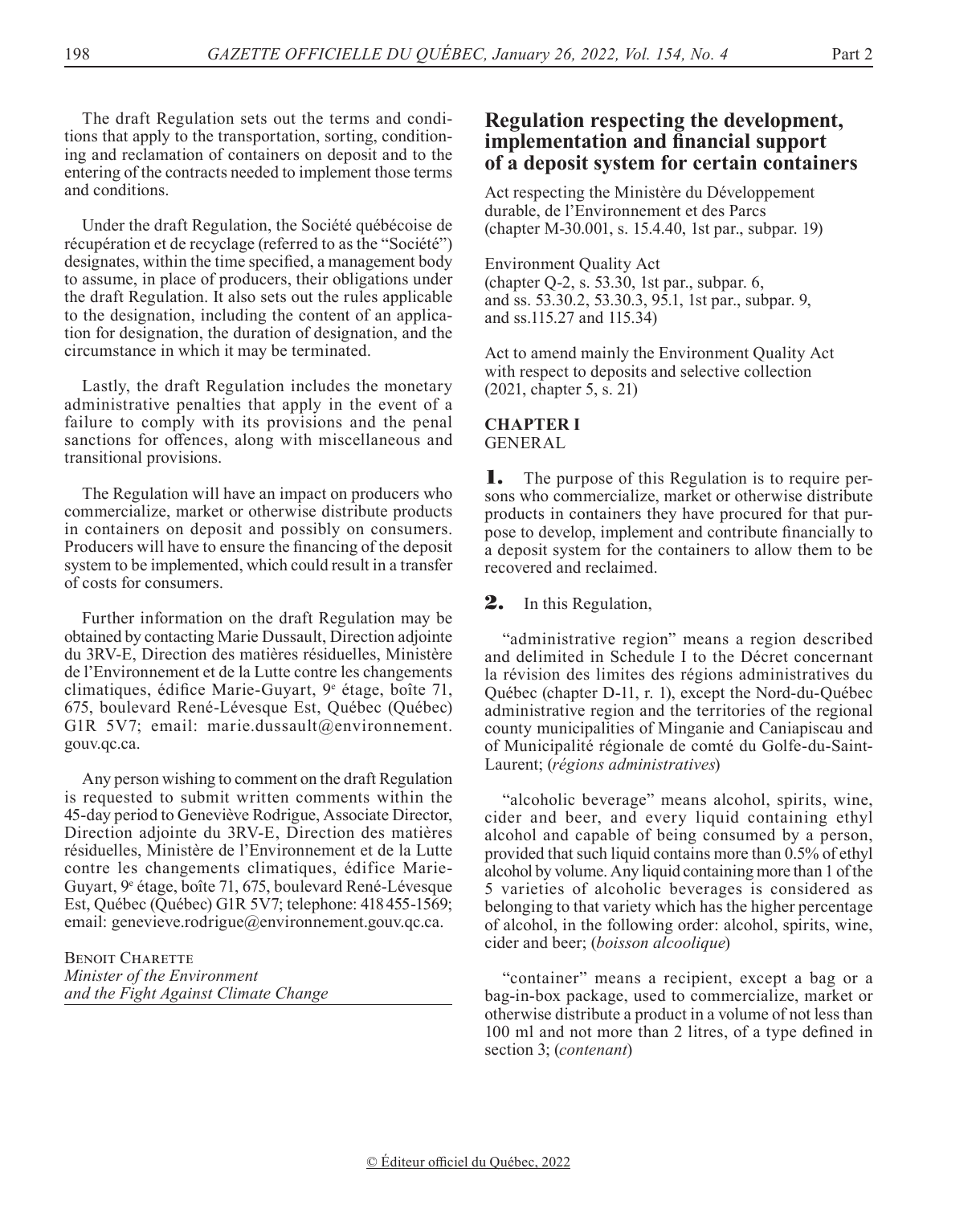"container on deposit" means any container on which a deposit is paid; (*contenant consigné*)

"establishment offering consumption on the premises" means an establishment that is not mobile that offers meals, snacks and drinks for sale or otherwise for immediate consumption in or outside the premises; (établissement *de consommation sur place*)

"isolated or remote territory" means the territory governed by the Kativik Regional Government as described in paragraph *v* of section 2 of the Act respecting Northern villages and the Kativik Regional Government (chapter V-6.1), the territory of the James Bay Region as described in the Schedule to the James Bay Region Development Act (chapter D-8.0.1) (including the municipalities of Chapais, Chibougamau, Matagami and Lebel-sur-Quévillon), and the territory of the regional county municipalities of Minganie and Caniapiscau and of Municipalité régionale de comté du Golfe-du-Saint-Laurent; (*territoires isolés ou* éloignés)

"major contributor" means a person who uses more than 350 million containers on deposit per year to commercialize, market or otherwise distribute its products; (*grand contributeur*)

"medium contributor" means a person who uses between 100 and 350 million containers on deposit per year to commercialize, market or otherwise distribute its products; (*moyen contributeur*)

"milk" means the lacteal secretion obtained from the mammary gland of a domestic animal such as a cow, goat or sheep and intended for human consumption; (*lait*)

"milk permeate" means the product obtained by removing milk proteins and milkfat from milk, partly skimmed milk, or skimmed milk by ultrafiltration; (*perméat de lait*)

"minor contributor" means a person who uses fewer than 100 million containers on deposit per year to commercialize, market or otherwise distribute its products; (*petit contributeur*)

"multilayer container" means a container mainly made from paper in the form of paperboard, as well as thin layers of plastic and, in some cases, a thin layer of aluminum; (*contenant multicouches*)

"multiple-use container" means a container that may be used more than once to commercialize, market or otherwise distribute a product; (*contenant à remplissage multiple*)

"personal information" means any information concerning a natural person that allows that person to be identified; (*renseignement personnel*)

"product" means any liquid intended for human consumption which is sold in a sealed container and which, at the time of purchase, is ready to be drunk, except a concentrate, stock, soup, cream, milk formula, syrup and yogourt drink, and any product of the same type containing over 50% milk permeate; (*produit*)

"regional municipality" means a regional county municipality, the agglomerations of Ville de Montréal, Ville de Québec, Ville de Longueuil, Ville de La Tuque, Ville de Mirabel and Municipalité des Îles-de-la-Madeleine and the municipalities of Gatineau, Laval, Lévis, Rouyn-Noranda, Saguenay, Shawinigan, Sherbrooke and Trois-Rivières; (*municipalité régionale*)

"retailer" means a person who operates a retail establishment in which a product is offered for sale in a container on deposit, except a retail establishment in which a product is offered for sale only by means of one or more vending machines, a retail establishment in which a product is offered for sale only by means of a single commercial refrigerator measuring no more than 76.2 cm wide x 82.28 cm deep x 200.66 cm high and an establishment offering consumption on the premises; (*détaillant*)

"single-use container" means a container that may be used only once to commercialize, market or otherwise distribute a product; (*contenant à remplissage unique*)

"soft drink" means a non-alcoholic beverage that contains water, natural or artificial sweeteners and, in certain cases, aromatic substances and in which carbon dioxide gas is dissolved; (*boisson gazeuse*)

"unorganized territory" means a territory referred to in Chapter II of Title I of the Act respecting municipal territorial organization (chapter O-9). (*territoires non organisés*)

In the definition of " alcoholic beverage", the words "alcohol", "beer", "cider", "light cider", "spirits" and "wine" have, unless the context indicates a different meaning, the meaning assigned by the Act respecting offences relating to alcoholic beverages (chapter I-8.1).

**3.** The types of containers on deposit are as follows:

(1) single-use metal containers;

(2) single-use plastic containers;

(3) single-use glass containers and containers made of other breakable material;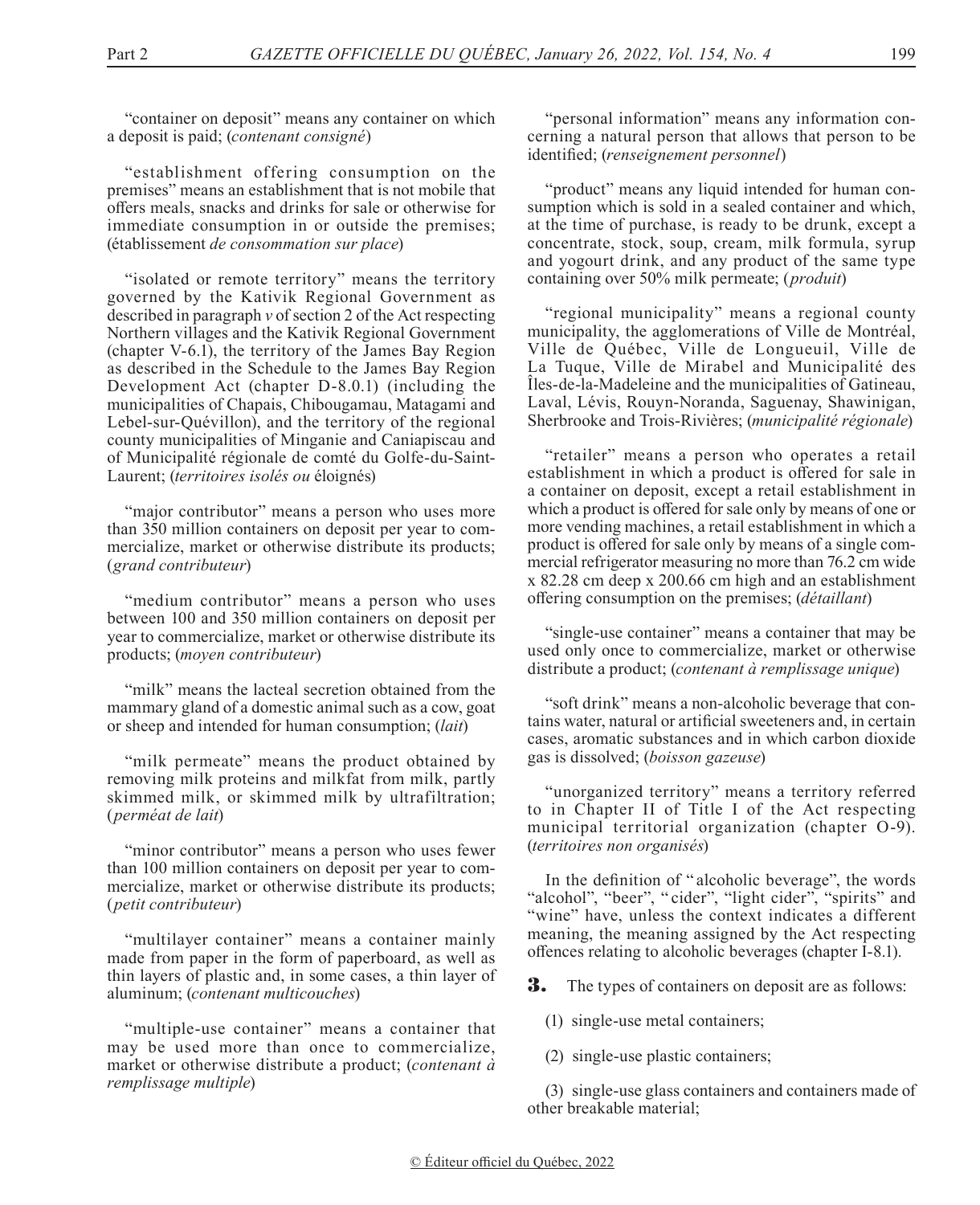(4) single-use fibre containers, including multilayer containers;

(5) single-use biobased containers;

(6) multiple-use glass containers and containers made of other breakable material;

(7) multiple-use containers made of a material other than glass or other breakable material.

Containers made of a mixture of materials, the main material of which, in weight, is any of the materials referred to in subparagraphs 1 to 4 of the first paragraph or the materials contained in a biobased container, belong to the type of containers that, in the first paragraph, is associated with that material or that contains the material.

4. Every person that is the owner or user of a name or trademark and has a domicile or establishment in Québec is required to develop, implement and contribute financially to a deposit system for containers in which a product is commercialized, marketed or otherwise distributed in Québec under that name or trademark.

The obligations specified in the first paragraph apply to a person having a domicile or establishment in Québec who acts as the first supplier of the product in Québec, other than the manufacturer, if

(1) the owner or user of the name or trademark has no domicile or establishment in Québec;

(2) the owner or user of the name or trademark has a domicile or establishment in Québec but commercializes, markets or otherwise distributes the product outside Québec, and if the first supplier then commercializes, markets or otherwise distributes the product in Québec; or

(3) the product is commercialized, marketed or otherwise distributed in Québec without a name or trademark.

5. Where a product is acquired outside Québec, as part of a sale governed by the laws of Québec, by a person domiciled or having an establishment in Québec that is not pursuing an organized economic activity, by a municipality or by a public body within the meaning of section 4 of the Act respecting contracts by public bodies (chapter C-65.1), for its own use, the obligations specified in the first paragraph of section 4 apply to

(1) the person operating a transactional website used to acquire the product and which allows a person having no domicile or establishment in Québec to commercialize, market or otherwise distribute the product in Québec; and

(2) the person from which the product was acquired, whether or not that person has a domicile or establishment in Québec, in other cases.

**6.** Where persons referred to in section 4 or 5 do business under a single banner, whether under a franchise contract or another form of affiliation, the obligations specified in the first paragraph of section 4 apply to the owner of the banner if that owner has a domicile or establishment in Québec.

7. Every person to whom section 4, 5 or 6 applies, herein referred to as a "producer", must fulfill the obligations specified in those sections collaboratively with the other persons concerned, and those persons may only develop, implement and contribute financially to a single deposit system.

**8.** Every producer who commercializes, markets or otherwise distributes a product in a multiple-use container may add to the return sites provided for in Chapter II the supplementary return sites the producer chooses and for which the producer is not required to comply with sections 23 to 41. The producer must however fulfill the obligations provided for in this Regulation concerning the amount of the deposit for such containers and provide in respect of such containers, so that they may be considered in calculating the recovery and reclamation, local reclamation and recycling rates for containers on deposit pursuant to this Regulation, the information and documents that a management body designated under Division I of Chapter III requests, within the time limit set to do so, for the purpose of fulfilling its responsibilities and obligations under this Regulation. The financial responsibility of those sites falls on the producer who adds sites.

Every producer must ensure that multiple-use containers may, as part of the deposit system developed, implemented and financed pursuant to this Regulation, be returned and refunded not only at a supplementary return site chosen pursuant to the first paragraph, but also at a return site for the deposit system.

### **CHAPTER II** DEVELOPMENT OF THE DEPOSIT SYSTEM

**DIVISION I** PARAMETERS

9. Every producer must, to fulfill its obligation to develop, implement and finance a deposit system and in connection with the charging and refunding of deposits, the return and management of the containers on deposit that are recovered, and the cost of implementing and operating the system,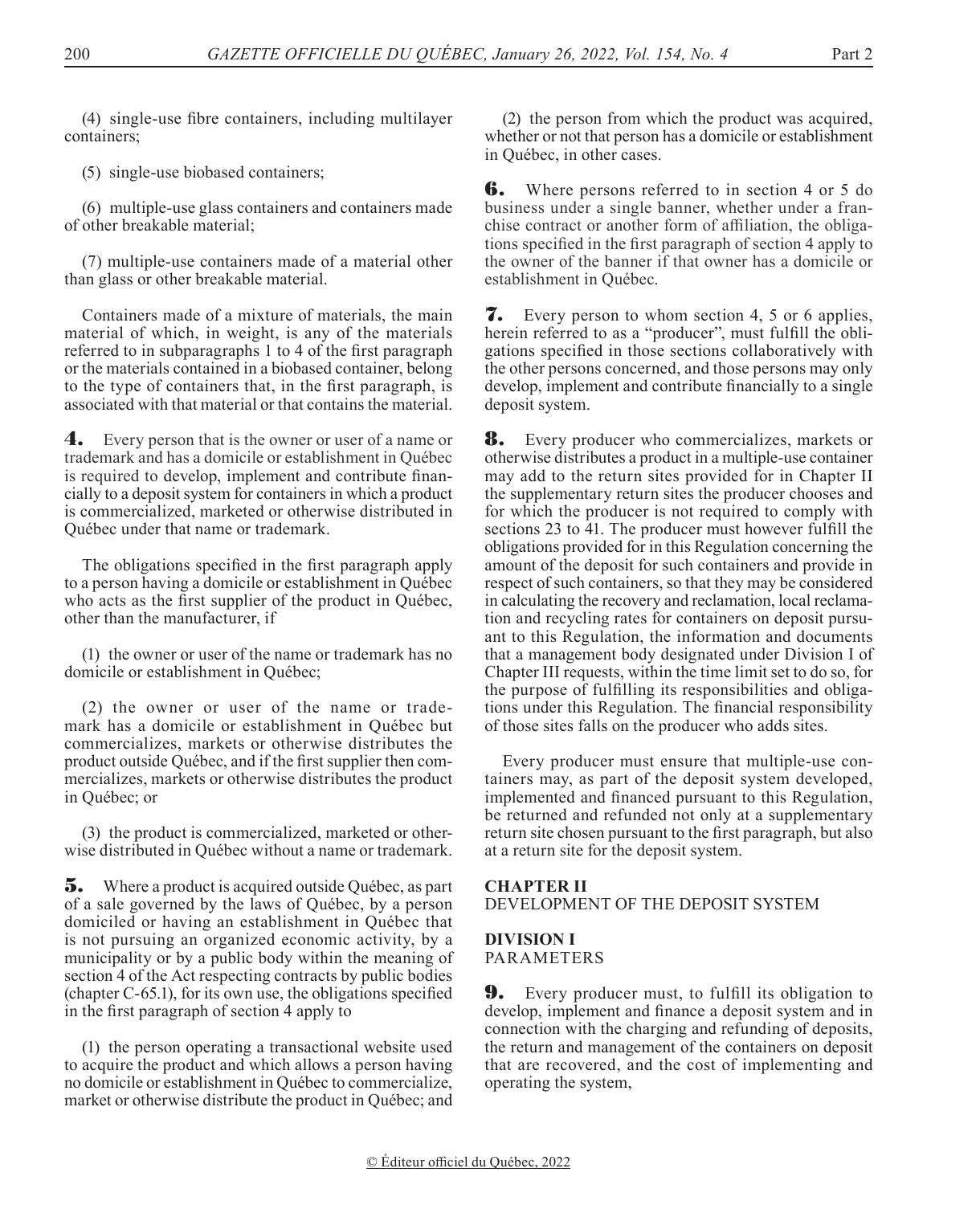(1) determine a mechanism for charging and refunding deposits, covering the aspects not provided for in this Regulation;

(2) ensure the presence of return sites for containers on deposit throughout Québec, in accordance with the rules set out in sections 23 to 41;

(3) determine the places where the containers on deposit that are recovered may be sorted, conditioned and reclaimed;

(4) take steps to allow the reclamation, preferably in Québec, of the containers on deposit that are recovered with the choice of reclamation process respecting, in order, reuse, conditioning to obtain a material for use as a substitute for raw materials of a similar or different nature, use for energy production, or another reclamation use, unless

(*a*) a life-cycle analysis, consistent with the applicable ISO standards and taking into account, in particular, resource sustainability and the externalities of various forms of reclamation for the containers on deposit that are recovered, shows that one form has an environmental advantage over another; or

(*b*) the existing technology or applicable laws and regulations do not allow a form of reclamation to be used in the prescribed order;

(5) take steps so that the disposal of a container on deposit is the last option chosen;

(6) determine the costs involved in the implementation and operation of the deposit system;

(7) determine a modulation of costs for each type of container on deposit, taking into account recyclability of the container, recycled content, the conditioning and reclamation possibilities available for that type of container including those, if any, available in Québec, lifespan, and the impact on the environment and on the reclamation process;

(8) determine the financial contribution to be paid by producers for the cost of implementing and operating the system;

(9) ensure the collection of containers on deposit at return sites and in establishments offering consumption on the premises, and determine the terms and conditions for the transportation, sorting and conditioning of containers or, as the case may be, for the material obtained following their conditioning as far as their final destination;

(10) ensure the traceability of containers on deposit;

(11) determine the requirements that all service providers, including subcontractors, must observe in managing the containers on deposit that are recovered, and provide for the establishment of measures to ensure compliance;

(12) ensure a research and development component on recovery and reclamation techniques for the containers on deposit that are recovered and the development of market outlets for recovered containers; and

(13) take steps to ensure that the system is not used for purposes for which it is not intended.

The final destination of a container on deposit or, as the case may be, the material obtained following its conditioning, is the place where it

(1) is reused;

(2) is used as a substitute for raw materials of a similar or different nature;

(3) is used for energy production;

(4) is reclaimed otherwise than as provided for in subparagraphs 1 to 3; or

(5) is disposed of.

**10.** The traceability of containers on deposit that are recovered and of the material obtained following their conditioning, involves using quantitative data to monitor containers on deposit that are returned to a return site, from the return site in Québec where containers on deposit are returned, and to monitor the material obtained following the conditioning of those containers, from the conditioning site, to the place where the containers and material are transported to be sorted in certain cases, and from there to their final destination.

**11.** Every producer must also, for the same purposes as those set out in section 9 and with respect to activities to inform consumers and communicate certain information,

(1) provide for information, awareness and education activities to inform consumers about the environmental advantages of recovering and reclaiming containers on deposit and about the return sites available, in order to promote their participation in the system; and

(2) use a means of communication to make public, each year, the information listed in section 74 and ensure that the information remains accessible for a minimum period of 5 years.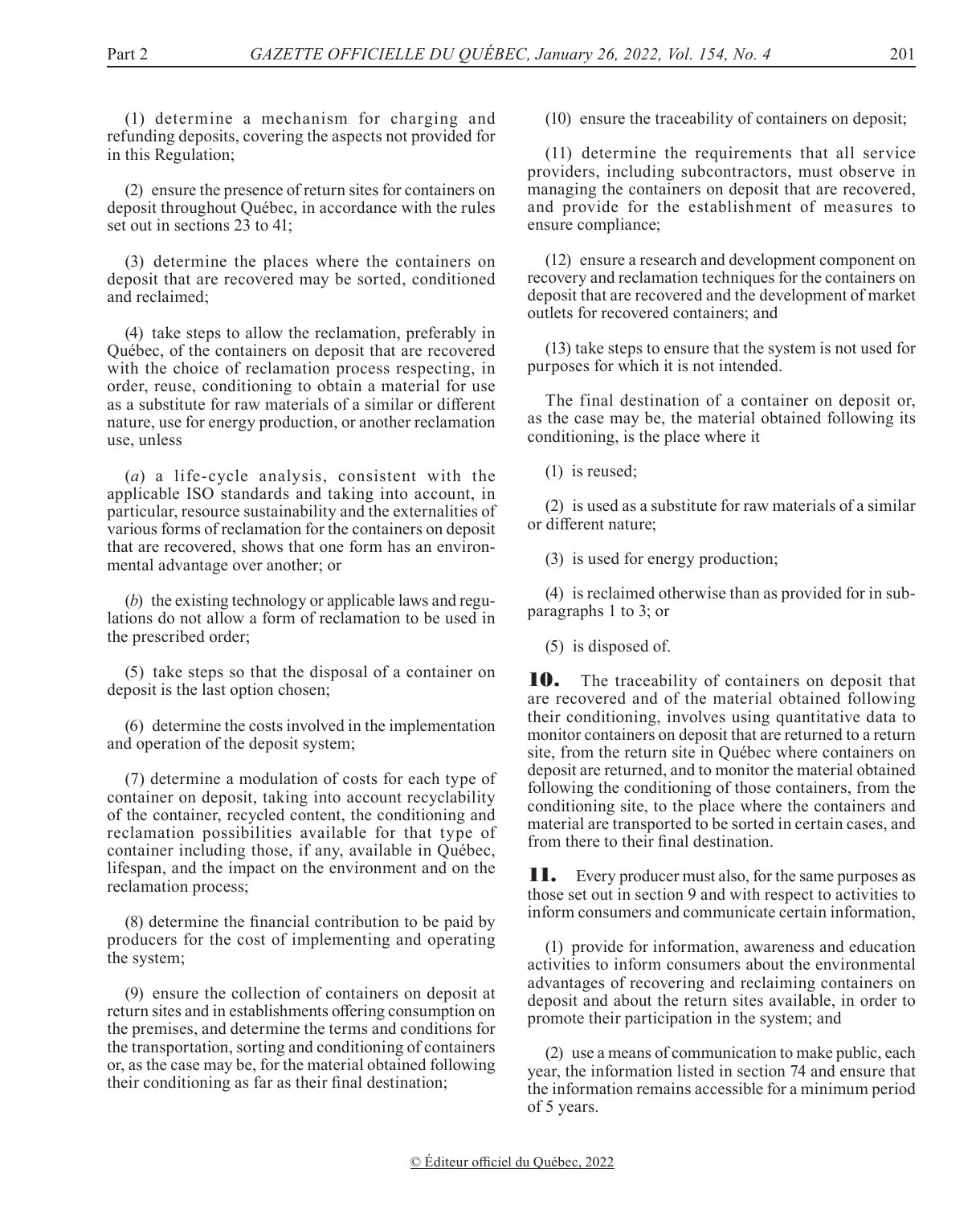**12.** Every producer must, in addition, for the same purposes as those set out in section 9 and with respect to the auditing of certain activities,

(1) see to the verification, by a person who meets one of the following conditions, of the management of the containers recovered and of compliance with the requirements set out in subparagraph 11 of the first paragraph of section 9:

(*a*) the person holds certification as an environmental auditor issued by a body accredited by the Standards Council of Canada;

(*b*) the person is a member of a professional order governed by the Professional Code (chapter C-26) and

i. holds a post-secondary diploma in a field relating to environmental protection or industrial ecology;

ii. holds an undergraduate degree and has a minimum of 5 years of experience in a field of activity related to the recovery and reclamation of containers on deposit; or

iii. holds a college diploma and has a minimum of 10 years of experience in a field of activity related to the recovery and reclamation of containers on deposit; and

(2) ensure that the verification referred to in paragraph 1 is performed during the first full calendar year during which the deposit system is implemented, and at the following frequency thereafter:

(*a*) in the case of the managers of return sites, including subcontractors, at least 10%, in more than one administrative region, must be verified each year and all must be verified over a 5-year period;

(*b*) in other cases, the verification must take place at least every 3 years.

**13.** Every producer must, for the same purposes as those set out in section 9, plan measures to facilitate participation by social economy enterprises within the meaning of section 3 of the Social Economy Act (chapter E-1.1.1) and measures to contribute to the fight against climate change.

14. When, as part of the implementation of a deposit system, the measures provided for in sections 9 to 13 are to be applied in an isolated or remote territory, they must be adapted to reflect the needs and particularities of the territory concerned.

## **DIVISION II**

AMOUNT OF THE DEPOSIT

15. Beginning in the tenth month following (*insert the date of coming into force of this Regulation*), the amount of the deposit for each container on deposit is

(1) \$0.25 for glass containers of not less than 500 ml and not more than 2 litres that are used to commercialize, market or otherwise distribute a product; and

(2) \$0.10 for all other types of containers.

Despite the first paragraph, the amount of the deposit for a fibre container, including a multilayer container, is applicable as of the third year following the year of coming into force of this Regulation.

The amounts of the deposit specified in the first paragraph may not be modified by a management body designated pursuant to Division I of Chapter III for a period of 5 years beginning in the tenth month following (*insert the date of coming into force of this Regulation*).

**16.** From the expiry of the period specified in the third paragraph of section 15, a management body designated pursuant to Division I of Chapter III may modify the amount of the deposit for a container on deposit, in accordance with the following requirements:

(1) the body may not specify more than 2 deposit amounts for all containers;

(2) the amount of a deposit may not be less than \$0.10 nor more than \$1.00;

(3) the body may only specify a deposit amount that is different from the amounts in force if the following conditions are met, whether or not the amounts in force have been specified by this Regulation or, after the expiry of the period mentioned in the third paragraph of section 15, by a management body designated pursuant to Division I of Chapter III:

(*a*) the recovery rate achieved for the type of container associated with the deposit amount to be modified is more than 10% below the minimum recovery rate prescribed by section 100, for the 2 consecutive years preceding the year for which the modification is planned;

(*b*) if, for one of the years preceding the year for which the modification is planned, the body was required to submit a remediation plan pursuant to section 113, it submitted the plan and implemented it as provided for.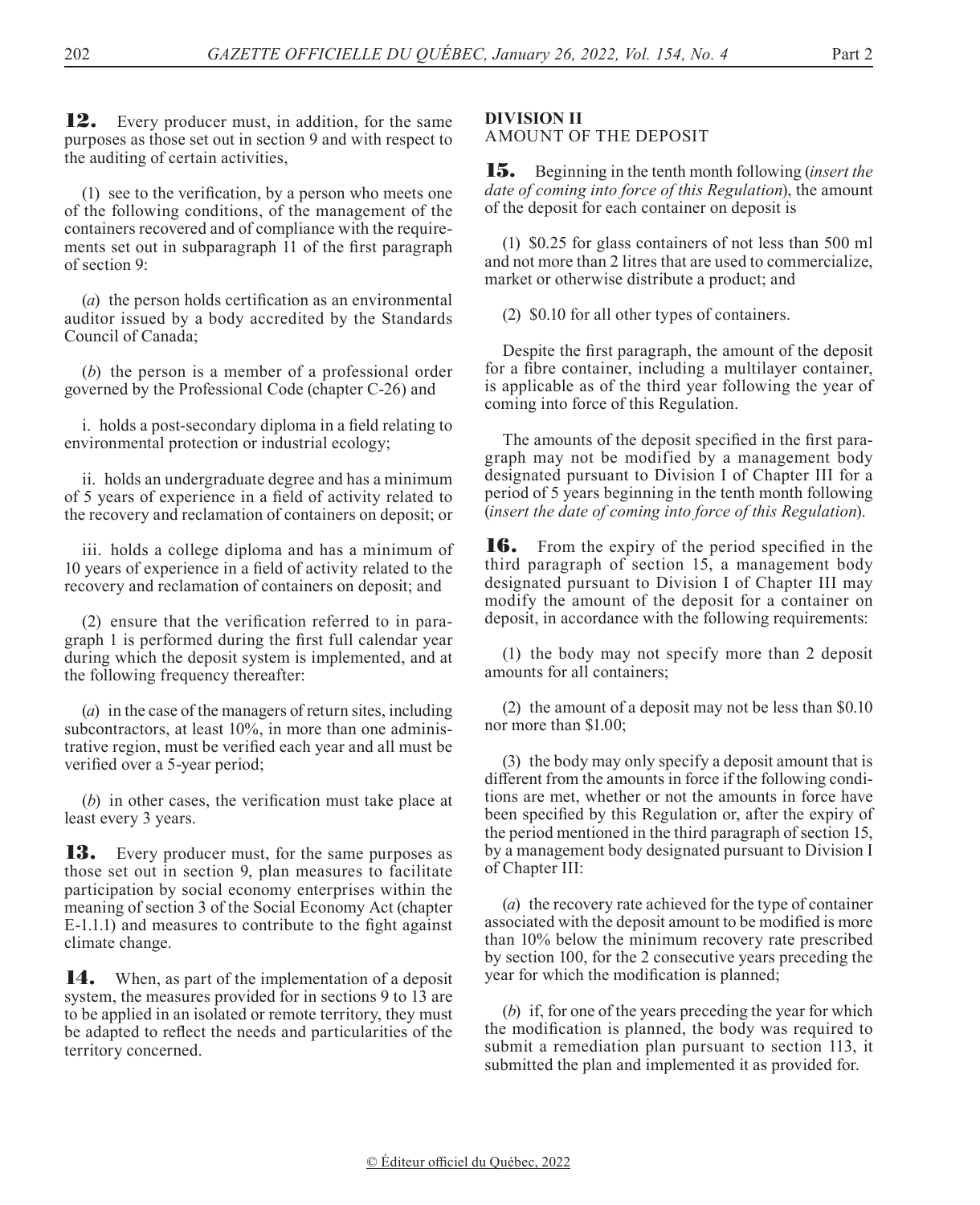If the modification of a deposit amount increases the deposit amount for a type of container for which the prescribed recovery rate has been achieved, the modified amount may not exceed 50% of the amount in force.

17. Any modification of a deposit amount considered by a management body designated pursuant to Division I of Chapter III must first be approved by the Minister, after the Minister has requested the opinion of the Société québécoise de récupération et de recyclage, herein referred to as the "Société".

The Société must submit its opinion to the Minister within 30 days of receiving a request for an opinion. If the Société submits a negative opinion, it must give the reasons for its decision.

If the Société fails to submit its opinion within the time specified in the second paragraph, it is deemed to agree with the proposed modification.

**18.** The deposit amount for a container to which the Beer and Soft Drinks Distributors' Permits Regulation (chapter V-5.001, r. 1) applies, or for a container in a private deposit system for multiple-use containers, is the amount specified in section 15 from the date of coming into force of that section. From the expiry of the period referred to in the third paragraph of section 15, the amount is the amount set pursuant to section 16, if it is modified.

19. A person who purchases a product in a container on deposit is required to pay the amount of the deposit for the container to the person selling the product.

**20.** The deposit amount received from a person who purchases a product in a container on deposit belongs to the person who sold the product to the person.

**21.** Every deposit amount must be refunded in full.

**22.** The cost of recovering and reclaiming a container on deposit may be allocated only to that container and, if it is entirely included in the sale price of the product that is commercialized, marketed or otherwise distributed in the container, must be internalized in that sale price as soon as the product is commercialized, marketed or otherwise distributed.

The internalized cost may only be made visible on the initiative of the producer who commercializes, markets otherwise distributes the product, and in such a case the information must be disclosed as soon as the product is commercialized, marketed or otherwise distributed. The information must include a mention that the cost is used

to ensure the recovery and reclamation of the container on deposit and the internet address where more information may be obtained.

### **DIVISION III** RETURN OF CONTAINERS ON DEPOSIT AND REFUNDING

### *§1. Return sites for containers on deposit and refunding*

23. Every place where a person may return a container on deposit and obtain a refund for the amount of the deposit on the container, herein referred to as a "return site", must comply with the following requirements:

(1) all containers on deposit must be accepted;

(2) the site must be clean, safe and well lighted;

(3) the site must be situated inside a building or in a closed shelter, including a stand but excluding a tent or other type of shelter made of textile material;

(4) a recovery bin, other than a garbage container, for the disposal of containers rejected by the equipment used to return containers on deposit and also for the disposal of boxes or other recipients used to transport containers on deposit, must be situated in the client area and be clearly marked for that purpose;

(5) the containers on deposit that have been returned to a return site must be stored in an entirely enclosed space, separate from the client area and not visible or accessible from the client area;

(6) the site must be readily identifiable, clearly marked as being part of the deposit system and, when associated with more than one retail establishment, clearly marked as being associated with each such establishment;

(7) a sign bearing the name or logo of the system must be installed in a prominent position on the façade of the return site or near the site;

(8) the site must be accessible to persons with reduced mobility;

(9) the site must have year-round road access;

(10) the site must be situated within a radius of not more than 1 km from a retail establishment operated by a retailer, except in the case of a group referred to in section 48.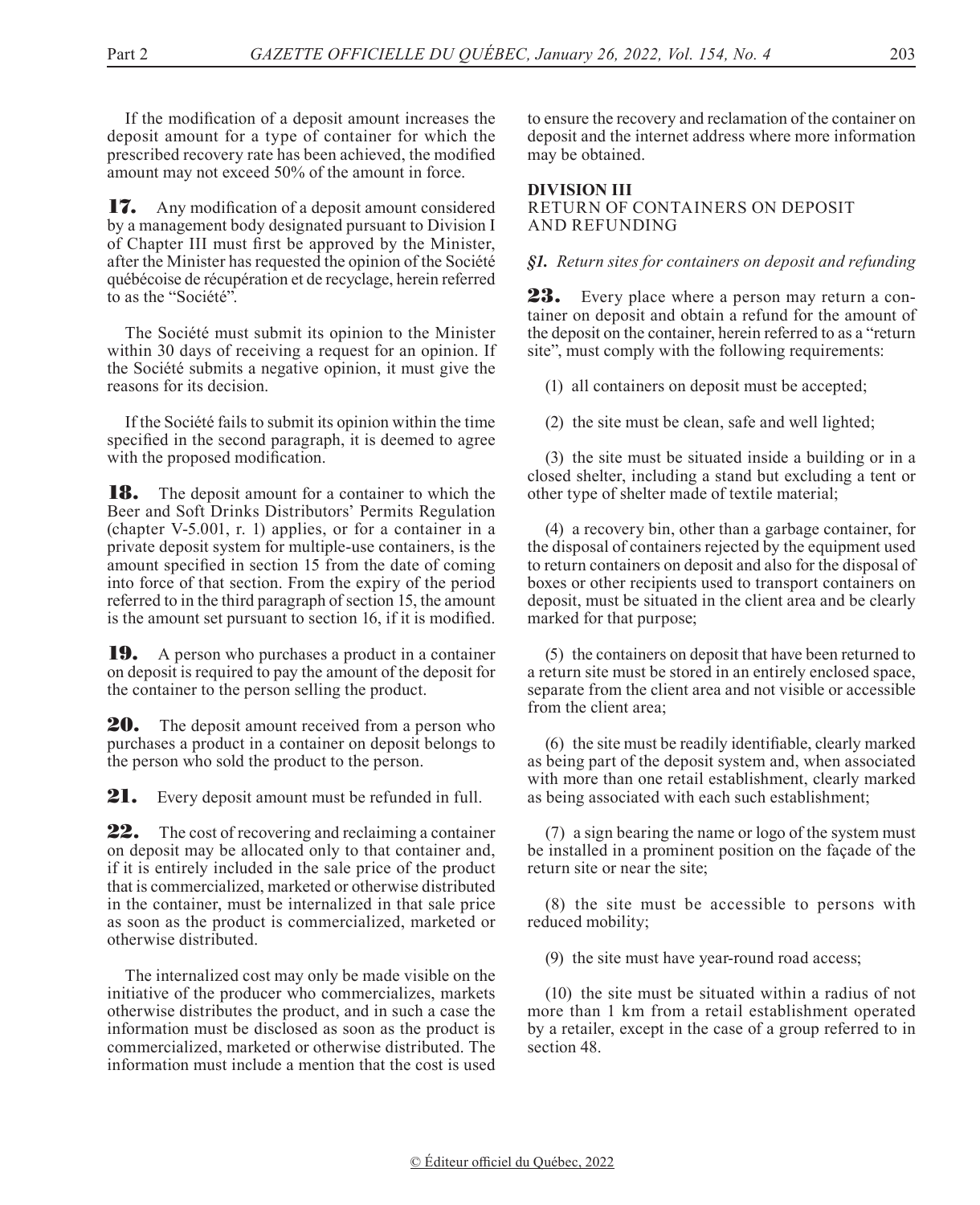If a retailer provides a service for the return of containers on deposit and refunding the amount of the deposit only at checkout counters in a retail establishment, those counters are considered, for all of them, to be one return point and they must meet the requirements for that type of return site, in addition to the requirements of this subdivision. If a retailer provides a service for the return of containers on deposit and refunding the amount of the deposit both at checkout counters in a retail establishment and using a device situated in the establishment, the checkout counters or the device or devices are considered to form a single return point.

24. The only personal information that may be required from a person to whom a deposit amount is refunded electronically is the person's email address.

25. When a return site is situated inside an establishment, it must be open at the same times as the establishment.

In other cases, a return site must be open every day, for at least 10 hours on Mondays to Saturdays and for at least 6 hours on Sundays, except on 1 and 2 January, 24 June and 24, 25, 26 and 31 December.

26. The business days and hours of a return site must be posted at a place at the site that is clearly visible from outside.

27. Various types of return sites may be installed at the same location. In such a case they are counted as one return site for the purposes of sections 39 to 41.

28. Except where the requirements of this Division apply, the organization of a return site, including its location, form and accessibility, is a responsibility of the producer or, as the case may be, of the retailer referred to in the first paragraph of section 50.

**29.** Return sites are of 3 types:

- (1) return points;
- (2) return centres;
- (3) bulk return points.

## *§§1. Return points*

**30.** A return point is designed to accept up to 70 containers on deposit at each visit.

**31.** In addition to the requirements of sections 23 to 27, a return point must meet the following requirements:

(1) it must offer refunding on site, in cash, for the amount of the deposit for a container on deposit;

(2) it has enough space for 2 persons at a time;

(3) it must be at a moderate temperature and protected from the elements.

32. The manager of a return point may limit the number of containers that a person may return on each visit. However, that number may not be below 50.

When the producer contracts with a person for the management of a return point, the possibility of imposing a limit pursuant to the first paragraph and the conditions for doing so must be set out in the contract.

### *§§2. Return centres*

**33.** A return centre is designed to accept both small and large quantities of containers on deposit at each visit. It may also, in certain cases, accept containers from other return sites.

**34.** In addition to the requirements of sections 23 to 27, a return centre must meet the following requirements:

(1) it must offer refunding of the deposit amount for a container on deposit by a secure electronic process, within 48 hours of the transaction at the centre; it may also offer refunds on site, in cash;

(2) it must be at a moderate temperature and protected from the elements;

(3) the manager of the centre must ensure that personnel members are present during business hours to provide assistance to the clients and allowing the personnel members to perform all other tasks needed to meet the requirements of subparagraphs 2 to 7 of the first paragraph of section 23.

**35.** The manager of a return centre may not limit the number of containers on deposit that may be returned on each visit.

*§§3. Bulk return points*

**36.** A bulk return point is a site where containers are returned using a recipient whose dimensions, material, colour and all other elements are determined by the person who implements the deposit system of which it forms a part.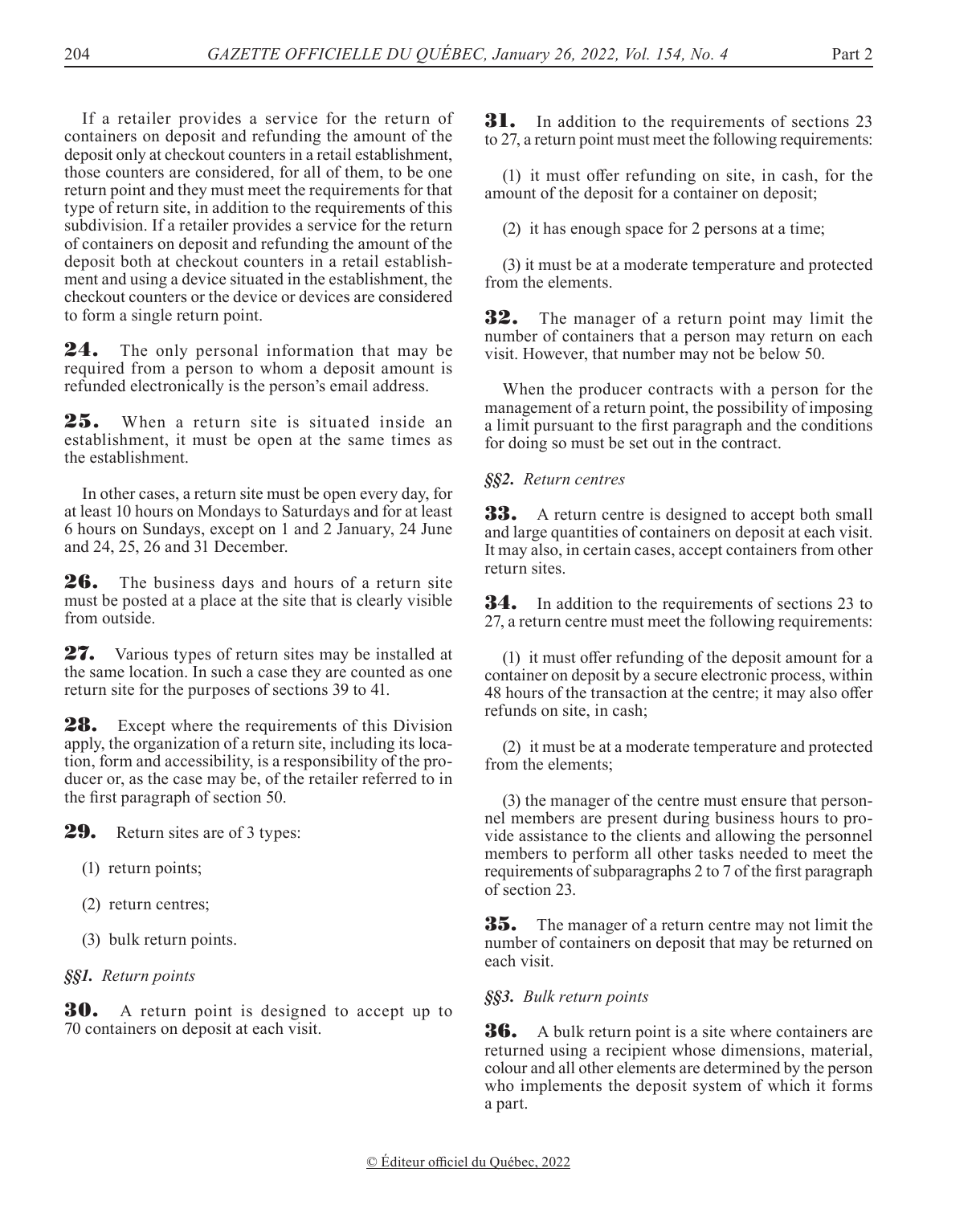**37.** In addition to the requirements of sections 23 to 27, a bulk return point must meet the following requirements:

(1) it must offer refunding of the deposit amount for a container on deposit by any means considered appropriate by the manager of the site;

(2) the refunding of deposit amounts by an electronic process must be secure and completed within a maximum of 7 days of the transaction completed at the site;

(3) the use of reusable transportation recipients must be encouraged.

**38.** The manager of a bulk return point may not limit the number of containers on deposit that may be returned at each visit.

*§2. Distribution of return sites*

39. Beginning in the tenth month following (*insert the date of coming into force of this Regulation*), a producer who has developed and implemented a deposit system must ensure that a minimum of 1,500 return sites are functional across the administrative regions, with the exception of unorganized territories situated in those regions. The producer must also ensure that the return sites are functional in isolated or remote territories, without imposing a minimum number for those territories.

In each administrative region, the number of return points per inhabitant must respect the minimum number of return points distributed as follows:

(1) Montréal and Laval, 1 return point for every 15,000 inhabitants;

(2) Montérégie, Estrie, Outaouais, Laurentides, Lanaudière and Capitale-Nationale, 1 return point for every 8,000 inhabitants;

(3) Saguenay-Lac-Saint-Jean, Chaudière-Appalaches, Mauricie et Centre-du-Québec, 1 return point for every 6,000 inhabitants;

(4) Abitibi-Témiscamingue, Bas-Saint-Laurent, Gaspésie-Îles-de-la-Madeleine, and Côte-Nord, with the exception of the territories covered by the regional county municipalities of Minganie and Caniapiscau and by Municipalité régionale de comté du Golfe-du-Saint-Laurent, 1 return point for every 4,000 inhabitants.

When, in a given administrative region, the number of inhabitants is not an exact multiple of the number indicated in the second paragraph, the last group may have fewer members.

40. In addition to the requirements of section 39, a producer who has developed and implemented a deposit system must ensure that there are, in each regional municipality, at least 2 return sites in which there is no limit on the number of containers that may be returned per visit.

The producer must also ensure that the return sites in each regional municipality are able, globally, to accept at least 80% of the containers on deposit that are sold, donated or otherwise distributed in that regional municipality.

The total number of containers on deposit specified in the second paragraph for a regional municipality is obtained by dividing the number of containers on deposit in which a product is commercialized, marketed or otherwise distributed in the whole of Québec during the year preceding the year of the calculation by the number representing the population of Québec, established by an order made under section 29 of the Act respecting municipal territorial organization (chapter O-9), to which the number representing the population of the Aboriginal communities present in Québec, and by multiplying the result obtained by the number of inhabitants in the regional municipality.

The number of inhabitants in a regional municipality is calculated by adding the number of inhabitants of each local municipality within it, that number being established by the order made under section 29 of the Act respecting municipal territorial organization (chapter O-9) to which is added the number of inhabitants that are part of an Aboriginal community present in the local municipality.

41. Beginning in the tenth month following (*insert the date of coming into force of this Regulation*), the number of return sites for each administrative region must be set in a way that ensures that at least 90% of the inhabitants of each administration region, except the inhabitants of unorganized territories, may have access to a return site at the following maximum distances from their place of residence:

(1) local municipality of fewer than 3,000 inhabitants: 10 km;

(2) local municipality of 3,000 to 15,000 inhabitants: 8 km;

(3) local municipality of 15,001 to 500,000 inhabitants: 6 km;

(4) local municipality of 500,001 inhabitants or more: 2.5 km.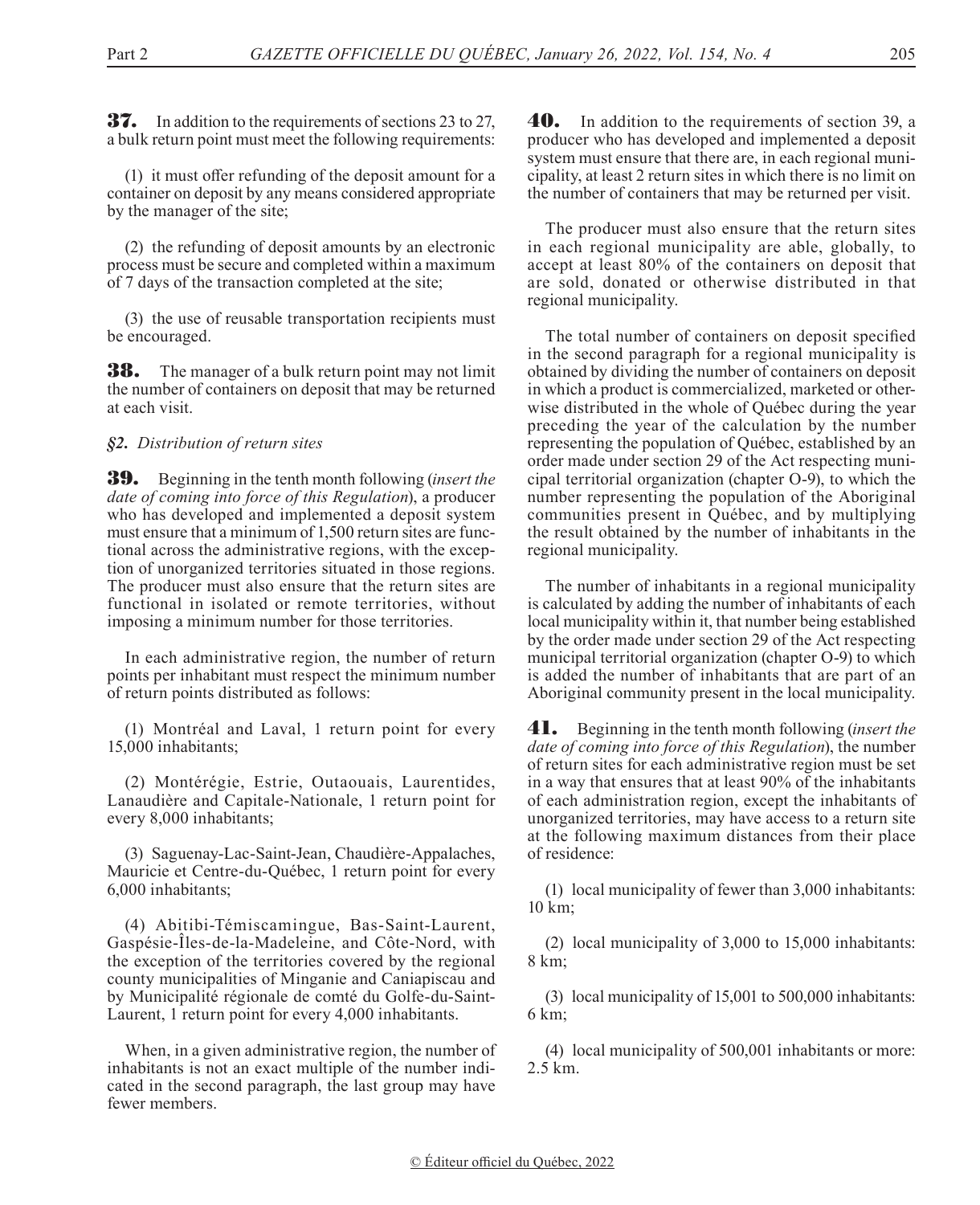**42.** Every producer who has developed and implemented a deposit system must draw up a list of all return sites operating throughout Québec, map them, update the list and map and make them accessible to the public via a website.

The list must show, for each return site, its type, the mode of refund it offers and, if applicable, the number of containers that may be returned per visit.

**43.** Every producer who has developed and implemented a deposit system must, not later than 1 January of the third year following the year of coming into force of this Regulation, submit to the Société and to the Minister a plan containing all the measures it intends to put in place for the return of containers on deposit in which products are consumed in a public space, including

(1) the public spaces targeted;

(2) the types of devices and recipients that will be installed;

(3) the person by whom and manner in which the operation, maintenance and replacement of the devices will be assured;

(4) the conditions for the recovery of containers on deposit; and

(5) a timeframe for the implementation of the measures, for two thirds of the public places targeted, within 2 years following the time limit set, and within 3 years for all the public places targeted.

### *§3. Retailers*

44. Every retailer must, for each establishment the retailer operates in which products are offered for sale in a container on deposit, accept the containers on deposit that are returned to the retailer and refund the deposit amount, except if the area of the part of the establishment reserved for sale is less than 232.26 square metres.

**45.** Containers must be accepted by a retailer and the deposit amount must be refunded at a return site in accordance with sections 23 à 41.

Every producer who has developed and implemented a deposit system must ensure that a return site is installed for each establishment referred to in section 44.

46. From (*insert the date of coming into force of this Regulation*), every producer required to develop, implement and finance a deposit system must take steps to enter

into a contract with every retailer which, once signed, must specify, without limiting the possibility to add other elements,

(1) the location, number, type and layout of the return sites that will be installed by the retailer;

(2) the terms and conditions for access to the return sites and the parking spaces available close to the sites;

(3) the types of devices that will be installed for the return of containers on deposit and the person responsible for their purchase or leasing and their maintenance and replacement;

(4) the terms and conditions for the maintenance and replacement of the devices installed;

(5) the number of containers on deposit that it will be possible to return at each visit;

(6) if the installation of a bulk return point is planned, the type of recipients that may be used to return containers on deposit;

(7) the management mode for the return sites;

(8) the terms and conditions for storing the containers returned;

(9) the mode or modes for refunding the deposit amount for containers on deposit, that will be offered to persons returning such containers;

(10) the terms and conditions for client service;

(11) the terms and conditions on which the producer refunds to the retailer the deposit amounts that the retailer has refunded for the return of containers on deposit;

(12) the management process for the containers that will be brought to a return site and are non-returnable or rejected by a device, and for the recipients used to transport containers that will be abandoned at the return site;

(13) the terms and conditions for collecting containers on deposit in the return sites, including the frequency of collection;

(14) the costs relating to

(*a*) the installation and operational and financial management of the return sites;

(*b*) if applicable, modifications to an existing establishment to allow the installation of a return site;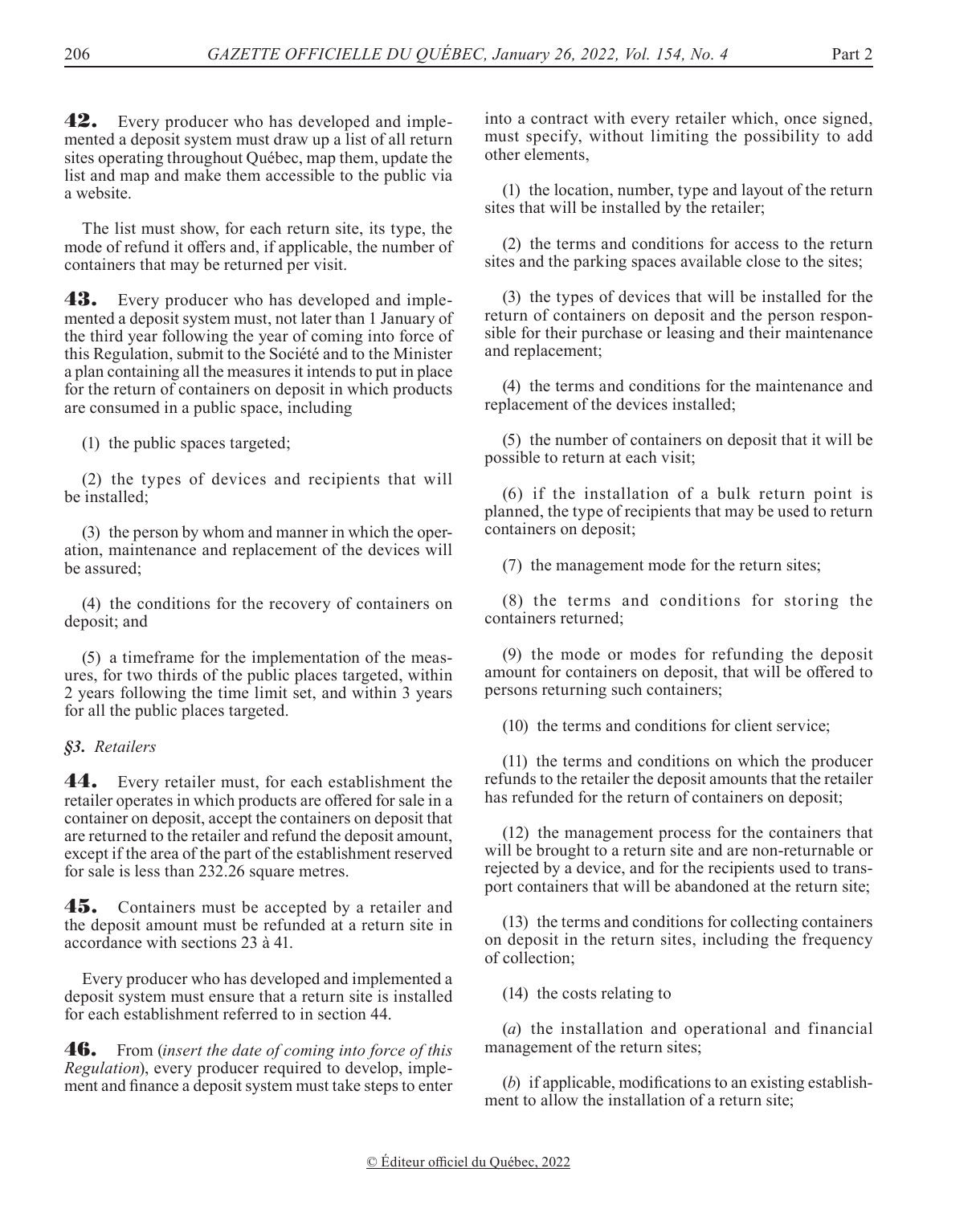(*c*) the purchase or leasing, as the case may be, of the devices that will be installed in a return site;

(*d*) the maintenance and replacement of the devices;

(*e*) training for the personnel members responsible for client services and the handling of containers on deposit when they are collected from a return site;

(15) the sharing of responsibilities with respect to the costs referred to in subparagraph 14;

(16) if a single return site is installed for more than one establishment, the responsibilities of each operator of an establishment with respect to the elements in subparagraphs 1 to 15;

(17) the information and documents that must be submitted to the producer, and the frequency of the submission and the mode of each submission of information and documents;

(18) a schedule for the implementation of the obligations set out in the contract;

(19) the duration of the contract;

(20) the terms and conditions for modifying, cancelling and renewing the contract; and

(21) the dispute resolution method.

Every contract entered into under this section must comply with sections 23 to 41.

**47.** Several retailers may group together to fulfill their obligations under this subdivision, but remain individually responsible for compliance.

**48.** If, in a local municipality, retailers group together to put in place a single return site, the site must be situated within a maximum radius of 1 km from one of the associated establishments and, according to the number of inhabitants of the municipality,

(1) within a maximum radius of 5 km from the other associated establishments for a local municipality of fewer than 3,000 inhabitants;

(2) within a maximum radius of 3 km from the other associated establishments for a local municipality of 3,000 to 25,000 inhabitants;

(3) within a maximum radius of 2 km from the other associated establishments for a local municipality of 25,001 to 100,000 inhabitants; and

(4) within a maximum radius of 1 km from the other associated establishments for a local municipality of more than 100,000 inhabitants.

49. If, at the end of the fourth month following (*insert the date of coming into force of this Regulation*), a producer and a retailer have not succeeded in entering into a contract pursuant to section 46, they must, within 14 days after the time limit, enter into a mediation process with a mediator member of the Institut de médiation et d'arbitrage du Québec. The producer and the retailer pay in equal shares the fees, costs, allowances and indemnities of the mediator to whom the dispute is referred.

The Minister and the Société must be notified, within the same time limit, of the reasons for the dispute preventing the entering into a contract referred to in section 46 and of the choice of a mediator.

The Minister and the Société must be notified in writing by the mediator, within 14 days following the end of the mediation process, of the outcome of the process.

50. Not later than the sixth month following (*insert the date of coming into force of this Regulation*), if a producer and a retailer have not succeeded, despite the mediation process, in entering into a contract pursuant to section 46, the retailer is required to put in place, within 3 months of that date, a return site for each establishment it operates and in which it sells a product in a container on deposit. Sections 23 to 38 apply to the retailer.

The producer must reimburse to the retailer referred to in the first paragraph, within 30 days of the filing of a claim by the retailer, the amounts spent to meet the obligation imposed on the retailer by the first paragraph, and the amounts that the retailer incurs to cover the elements listed in subparagraph 14 of the first paragraph of section 46. The claim must detail the costs claimed and include the documents that show those costs.

The retailer must provide the producer, within the time set by the producer, with all the information and documents requested by the producer in order to meet the obligations imposed by this Regulation, including those concerning the elements listed in subparagraphs 1 to 14 of the first paragraph of section 46.

In such a case, the producer must also collect the containers on deposit stored at that site at least twice per week.

**51.** Every retailer is required to post clearly, at the place where the retailer offers for sale a product in a container on deposit, the amount of the deposit for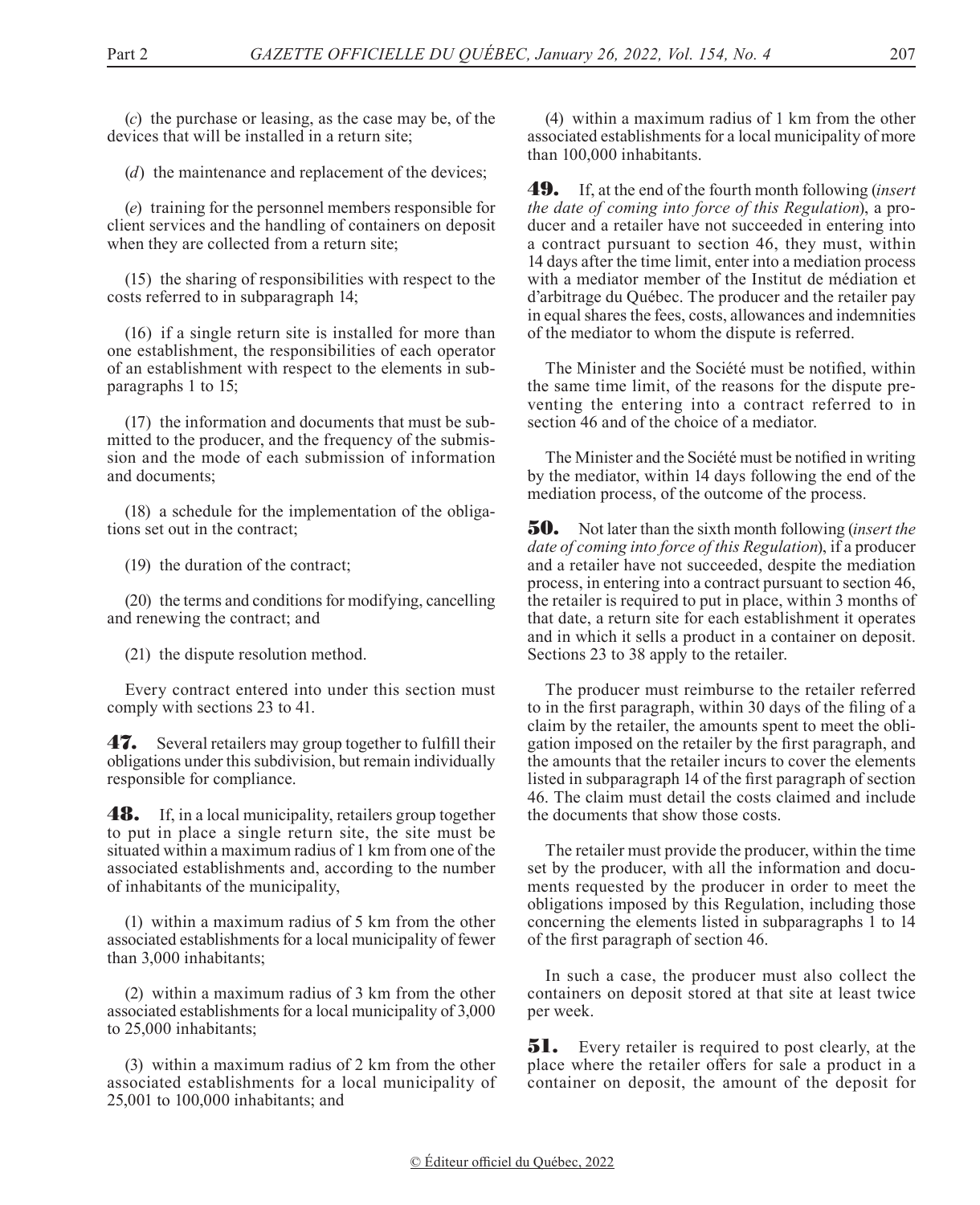the container. The same applies to the manager of a vending machine in which a product is offered for sale in a container on deposit.

The amount of the deposit must also appear on the invoice for the person who purchases the product, on a line just below the line indicating the amount of the sale.

**52.** Every retailer must post clearly, inside or at the entrance of every establishment in which the retailer sells a product in a container on deposit, the address of the return site for that establishment.

**53.** Despite section 50, a contract between a producer and a retailer may be entered into at any time after the expiry of the time specified in that section. In such a case, the clauses of the contract are substituted for the provisions of that section.

**54.** Every producer must, within 12 months following (*insert the date of coming into force of this Regulation*), submit to the Société and to the Minister a list of all the retailers subject to the obligations of this subdivision, detailing how they have fulfilled their obligations.

55. This subdivision does not apply in isolated or territories and unorganized territories, or to establishments offering consumption on the premises.

*§4. Isolated or remote territories and establishments offering consumption on the premises*

### *§§1. Isolated or remote territories*

**56.** Every producer must offer the authorities responsible for the administration of isolated or remote territories to install, in those territories, return sites for containers on deposit in which products are sold by retailers.

For that purpose, the producer must begin a process with each authority representing such a territory to enter into a contract which, once signed, must specify, without limiting the possibility to add other elements,

(1) the location, number, type and layout of the return sites that will be installed;

(2) the person responsible for installing the return site or sites and the person responsible for managing the return site or sites;

(3) the terms and conditions for access to the return sites;

(4) the type of devices that will be installed for the return of containers on deposit and the person responsible for their purchase or, where applicable, leasing, maintenance and replacement;

(5) the terms and conditions for the maintenance and replacement of the devices installed

(6) the number of containers on deposit that it will be possible to return at each visit;

(7) if the installation of a bulk return point is planned, the types of recipients that may be used to return containers on deposit;

(8) the management mode for the return sites;

(9) the terms and conditions for storing the containers returned and the special arrangements that will be needed to prevent the inconveniences caused by odours, vermin and wildlife;

(10) the mode or modes for refunding the amount of deposit for persons returning containers on deposit;

(11) the terms and conditions for client service;

(12) the terms and conditions on which the producer refunds to the retailer the deposit amounts that the retailer has refunded for the return of containers on deposit;

(13) the management process for the containers that will be brought to a return site and are non-returnable or rejected by a device, and for the recipients used to transport containers that will be abandoned at a return site;

(14) the terms and conditions for collecting containers on deposit from the return sites, including the frequency of collection;

(15) the information, awareness and education measures that will be implemented for the inhabitants of the territory concerned, including the identification of return sites and the information that will be posted there, and the language used for that purpose;

(16) the information that must be communicated to the authority that signed the contract concerning the results achieved in the territory with respect to the recovery, reclamation, local reclamation and recycling rates for containers on deposit;

(17) a schedule for the implementation of the obligations set out in the contract;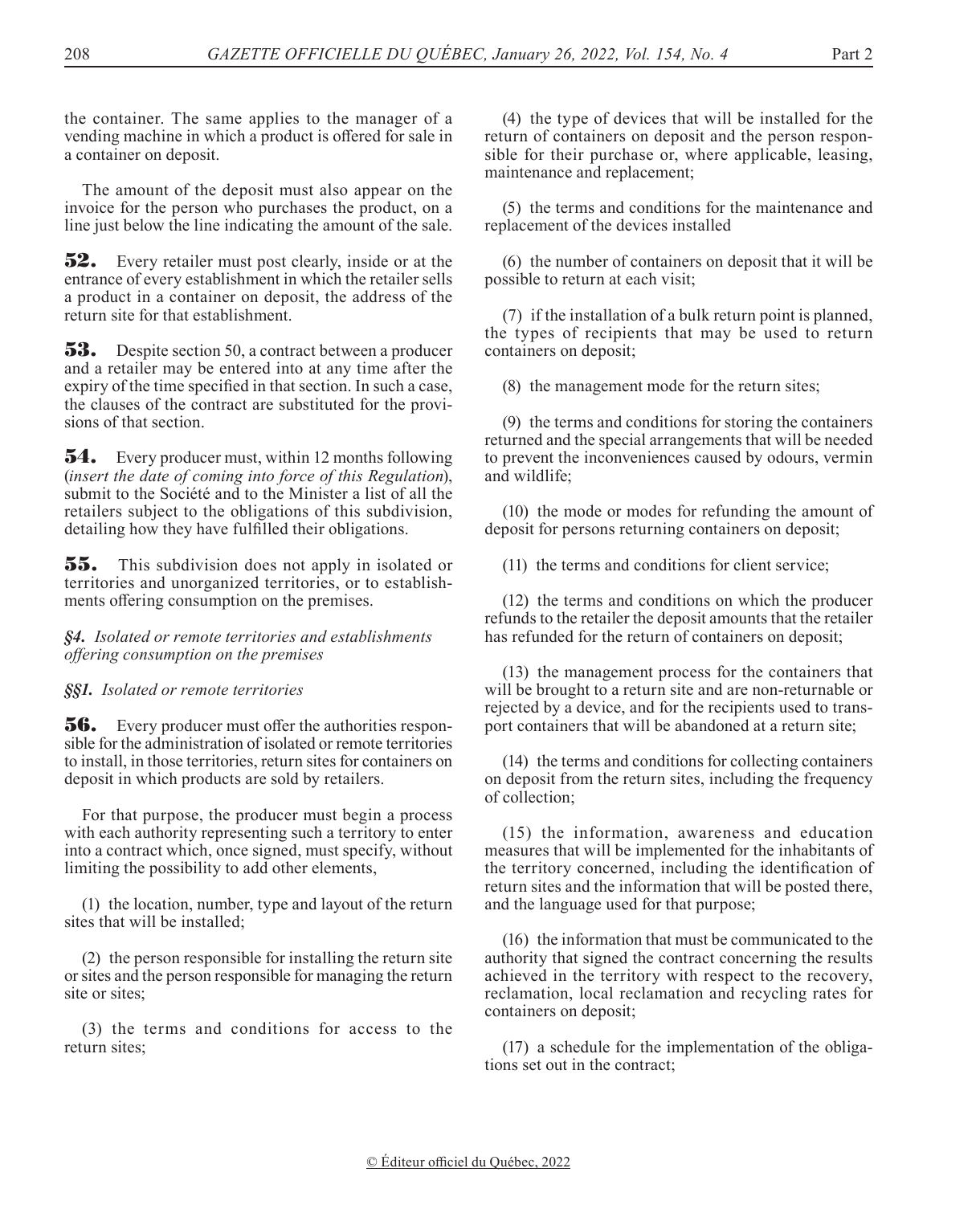(18) the duration of the contract;

(19) the terms and conditions for modifying, cancelling and renewing the contract; and

(20) the dispute resolution method.

**57.** If, at the end of the fourth month following (*insert the date of coming into force of this Regulation*), a producer and one or more authorities referred to in the first paragraph of section 56 have not succeeded in entering into a contract pursuant to section 56, they must, within 14 days after the time limit, enter into a mediation process with a mediator member of the Institut de médiation et d'arbitrage du Québec. The producer and the authorities pay in equal shares the fees, costs, allowances and indemnities of the mediator to whom the dispute is referred.

The Minister and the Société must be notified by the producer and the authorities concerned, within the same time limit, of the reasons for the dispute preventing the entering into a contract referred to in section 56 and of the choice of a mediator.

The Minister and the Société must be notified in writing by the mediator, within 14 days following the end of the mediation process, of the outcome of the process.

**58.** Not later than by the end of the sixth month following (*insert the date of coming into force of this Regulation*), if a producer and one or more authorities referred to in the first paragraph of section 56 have not succeeded, despite the mediation process, in entering into a contract pursuant to section 56, the producer is required, within 3 months of that date, to install and finance return sites in that territory or those territories, refund the amount of the deposits for containers on deposit, collect containers from the return sites, and transport, condition and reclaim them, in accordance with the following distribution:

(1) for each locality with fewer than 3,000 inhabitants situated in a territory: at least 1 return point, accessible at least 24 hours per week over a minimum period of 4 days;

(2) for each locality of 3,000 inhabitants or more situated in a territory: at least 2 return sites, including a return point, accessible at least 30 hours per week over a minimum period of 5 days.

The producer must, for each return site installed and financed pursuant to the first paragraph, provide an enclosed space at the return site, sufficiently large to store all the containers on deposit returned until they are collected, and laid out in a way that prevents the harm caused by odours, vermin and wildlife.

The producer must also, for each return site situated in a locality situated in a territory accessible year-round by road or rail, collect containers on deposit at the following minimum frequency:

(1) once per month for localities with fewer than 3,000 inhabitants;

(2) twice per month for localities with 3,000 or more inhabitants.

For a return site situated in a locality that is not accessible year-round by road or rail, the producer must collect containers on deposits at least twice per year.

**59.** Despite section 58, a contract between a producer and an authority referred to in the first paragraph of section 56 may be entered into at any time after the expiry of the time specified in section 58. In such a case, the clauses of the contract are substituted for the provisions of that section.

**60.** The producer has operational and financial responsibility for a return site referred to in this sub-subdivision.

**61.** A return site installed in an isolated or remote territory must comply with sections 23 to 38, except subparagraphs 9 and 10 of the first paragraph of section 23.

### *§§2. Establishments offering consumption on the premises*

**62.** The operator of an establishment offering consumption on the premises must participate in the deposit system developed and implemented pursuant to this Regulation. The operator must, for that purpose, in addition to the requirements of sections 63 and 65, take the necessary steps to do so within the establishment.

63. Not later than (*insert the date of coming into force of this Regulation*), a producer must take steps to enter into a contract with the representatives of establishments offering consumption on the premises, which, once signed, must specify, without limiting the possibility of adding other elements,

(1) the types of establishments offering consumption on the premises to which a collection service for containers on deposit in which they sell or otherwise make available a product will be offered;

(2) an undertaking, by any party to the contract, to draw up a list showing the number of participating establishments offering consumption on the premises, their name and address, their type, the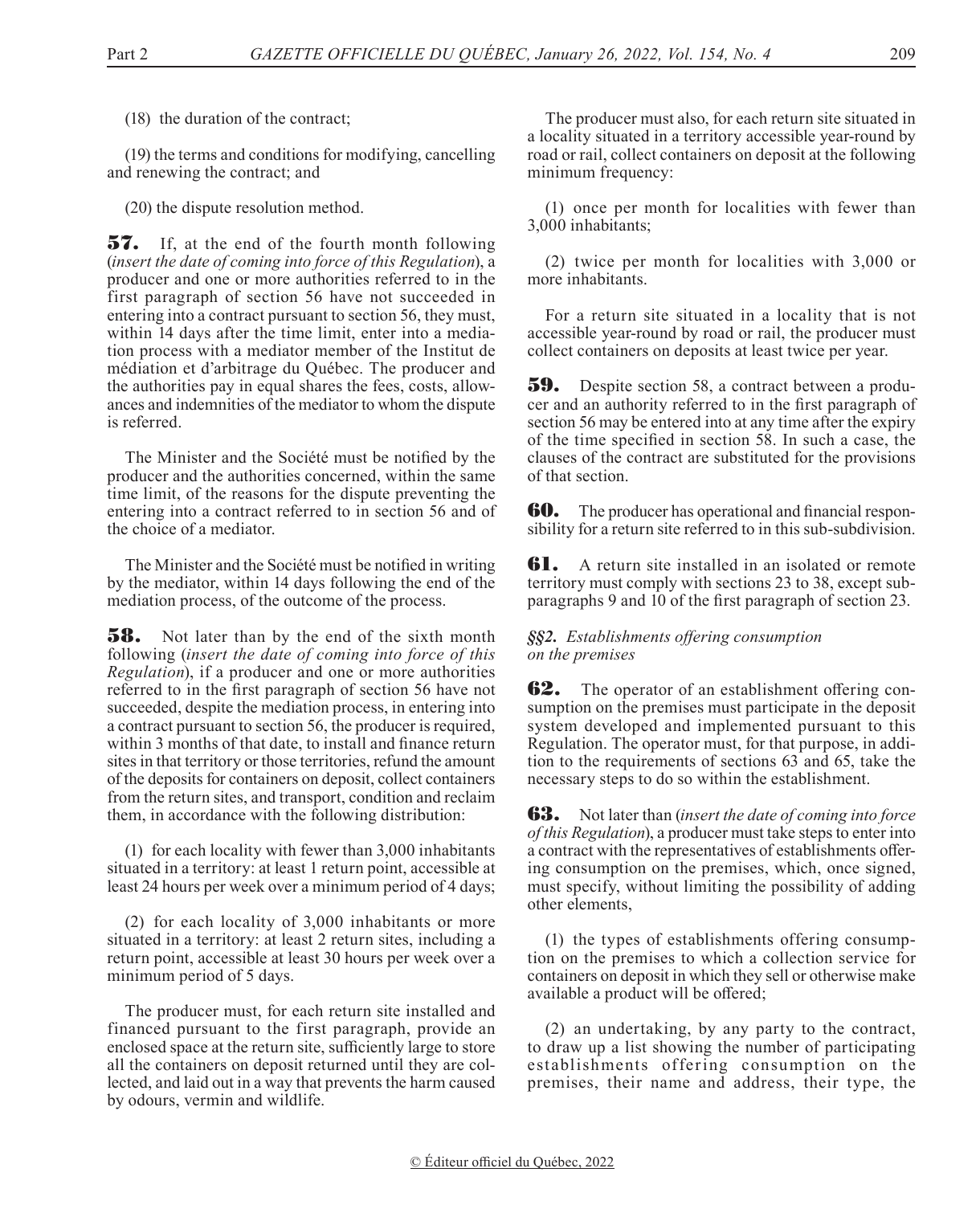particularities to be taken into account concerning access to the establishment, and the terms and conditions for updating the list;

(3) a list of the equipment and accessories needed to facilitate the collection of containers on deposit, including compactors, bins, crates or other types of recipients, the person responsible for the supply of the equipment and accessories, the terms and conditions for the emptying of containers on deposit and the on-site sorting of containers, if applicable, and the financial terms and conditions for purchasing and maintaining the equipment and those accessories;

(4) the frequency and modes of collection of containers on deposit in participating establishments offering consumption on the premises;

(5) the types of vehicles that may be used for the collection of containers on deposit in each participating establishment offering consumption on the premises;

(6) the minimum and maximum quantities of containers on deposit that may be returned at each collection, and the mode of communication for requesting or cancelling a collection if needed;

(7) the mode or modes for refunding the deposit amount for containers on deposit collected and the terms and conditions for refunds;

(8) the information, awareness and education measures to be put in place for personnel members at participating establishments offering consumption on the premises to ensure a proper management of containers on deposit in which they sell or otherwise offer a product; and

(9) an implementation schedule for collection services, which must begin not later than the tenth month and a half following (*insert the date of coming into force of this Regulation*).

64. If, at the end of the sixth month following (*insert the date of coming into force of this Regulation*), a producer and a representative of establishments offering consumption on the premises have not succeeded in entering into a contract pursuant to section 63, they must, within 14 days after the time limit, enter into a mediation process with a mediator member of the Institut de médiation et d'arbitrage du Québec. The producer and the representative pay in equal shares the fees, costs, allowances and indemnities of the mediator to whom the dispute is referred.

The Minister and the Société must be notified by the producer and the representative concerned, within the same time limit, of the reasons for the dispute preventing the entering into a contract referred to in section 63 and of the choice of a mediator.

The Minister and the Société must be notified in writing by the mediator, within 14 days following the end of the mediation process, of the outcome of the process.

**65.** If, despite the mediation process, a contract is not entered into by the end of the eighth month following (*insert the date of coming into force of this Regulation*) with a representative of establishments offering consumption on the premises, the producer must offer each establishment concerned, not later than the end of the sixth week following the expiry of the time prescribed, a collection service for containers on deposit, on the following conditions:

(1) for every establishment with a capacity of 50 or more persons at a time: 1 collection at least once per week;

(2) for every establishment with a capacity of fewer than 50 persons at a time: 1 collection at least twice per month;

(3) every collection must allow the establishment concerned to return all the containers on deposit it has stored;

(4) the producer must provide the equipment and accessories needed to facilitate the collection of containers on deposit, including compactors, bins, crates or other types of recipients, ensure the emptying of containers on deposit, and the on-site sorting of containers if applicable;

(5) the producer must refund the deposit amount for containers on deposit collected to the establishment concerned within 1 week following collection;

(6) if the refunding mode requires a digital application, the producer must assign an identification code to the establishment and provide it with a sufficient quantity of precoded labels or a device to allow the establishment to print its own labels;

(7) the producer must provide the establishment with a document showing the operation of the collection service, the containers on deposit targeted and the rules that must be observed in order to receive the service.

**66.** Despite section 65, a contract with a representative referred to in section 63 may be entered into at any time after the expiry of the time specified in section 65. In such a case, the clauses of the contract are substituted for the provisions of that section.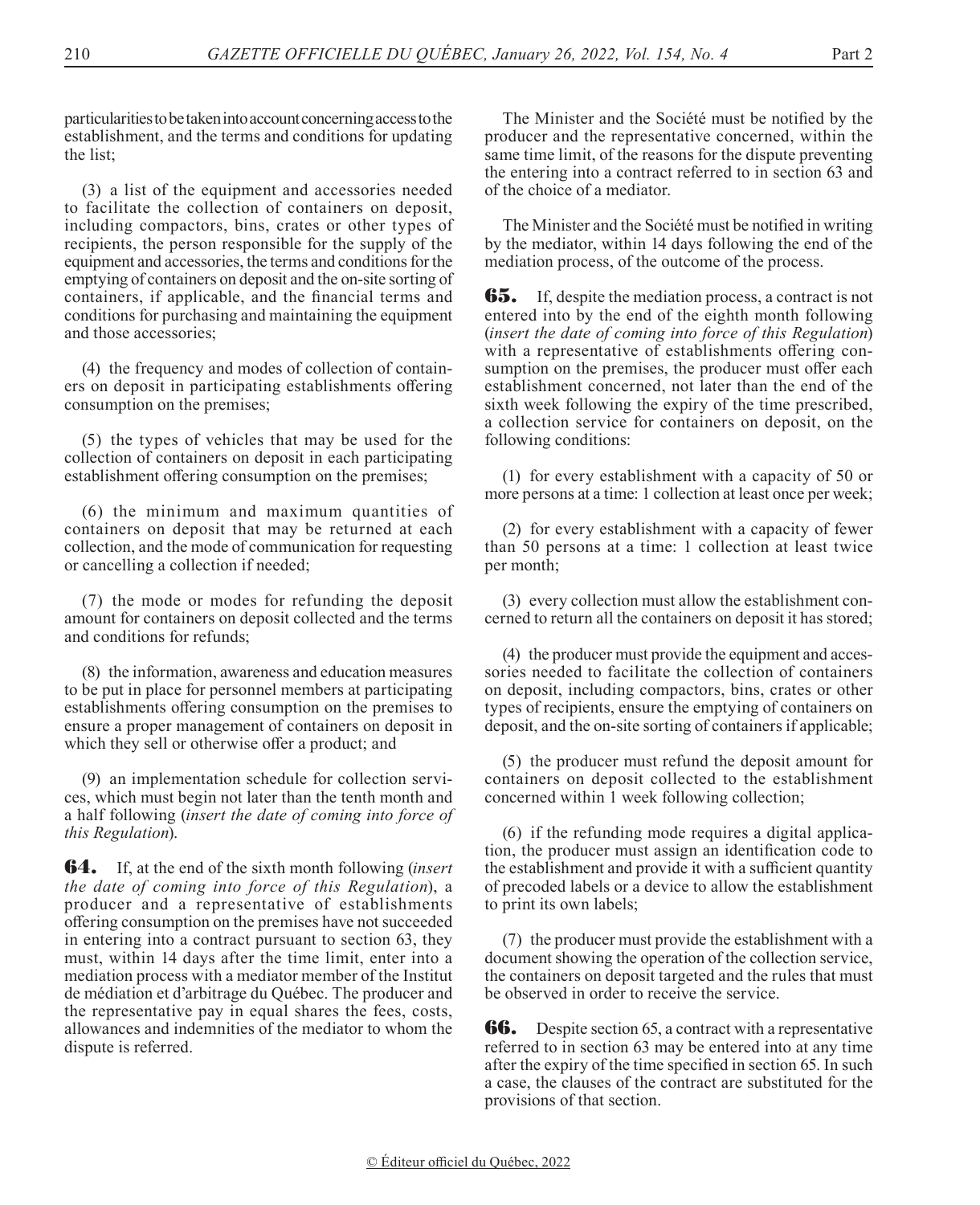### **DIVISION IV**

### TRANSPORTATION, SORTING, CONDITIONING AND RECLAMATION OF CONTAINERS ON DEPOSIT

### *§1. Obligations of producers*

**67.** Every producer must ensure that containers on deposit are transported, sorted, conditioned and reclaimed. For that purpose, the producer may enter into a contract with any service provider, taking into account the requirements of section 68.

Every contract under the first paragraph must be based on a call for tenders. The contract may be entered into by mutual agreement if, after a documented search, it is shown that the service provider is the only person able to provide the goods and or services concerned in the territory of Québec.

**68.** In selecting a service provider, the producer must take into account

(1) the ability of the service provider to meet the requirements determined by the producer for the transportation, sorting, conditioning or reclaiming of containers on deposit;

(2) the service provider's business model and the impact of that model on the community;

(3) the ability of the service provider

(*a*) to sort and condition, locally, the containers on deposit that are recovered;

(*b*) to contribute to the fight against climate change, considering for example the effort made by the service provider to reduce greenhouse gas emissions by selecting appropriate routes and modes of transportation to collect containers on deposit.

The producer must, in selecting a service provider, facilitate participation by social economy enterprises within the meaning of section 3 of the Social Economy Act (chapter E-1.1.1).

### *§2. Contracts*

**69.** A contract entered into pursuant to section 67 must, without limiting the possibility of adding other elements, specify

(1) the type and quantity of containers on deposit covered by the contract;

(2) the places where services will be provided;

(3) the type of equipment used to transport, sort, condition or reclaim containers on deposit and the terms and conditions relating to maintenance and replacement;

(4) the conditions for the storage of containers on deposit, at each stage of transportation, sorting, conditioning and reclamation;

(5) the management of contamination in containers on deposit;

(6) the traceability of containers on deposit from the return site where they are stored to their final destination;

(7) the expected quality of the materials following transportation, sorting, conditioning or reclamation;

(8) if applicable, the destination of the materials obtained following the conditioning of containers on deposit;

(9) the requirements that all service providers, including subcontractors, must observe in managing the recovered containers, and provide for the establishment of measures to ensure compliance

(10) the management of other residual materials collected at return sites;

(11) the financial parameters, including the price of the services provided and the terms and conditions for payment;

(12) the quality control procedure for transportation, sorting, conditioning or reclamation covered by the contract, including the methods used to characterize containers on deposit, site visits and the use of audits or an external auditor;

(13) the duration of the contract and the conditions for its amendment, renewal or cancellation;

(14) the dispute resolution mechanism;

(15) the conditions ensuring the health and safety of workers at the site where materials are transported, sorted, conditioned or reclaimed;

(16) an undertaking by the service provider to submit to the producer, each year, the information and documents requested by the producer in order to meet its obligations under this Regulation.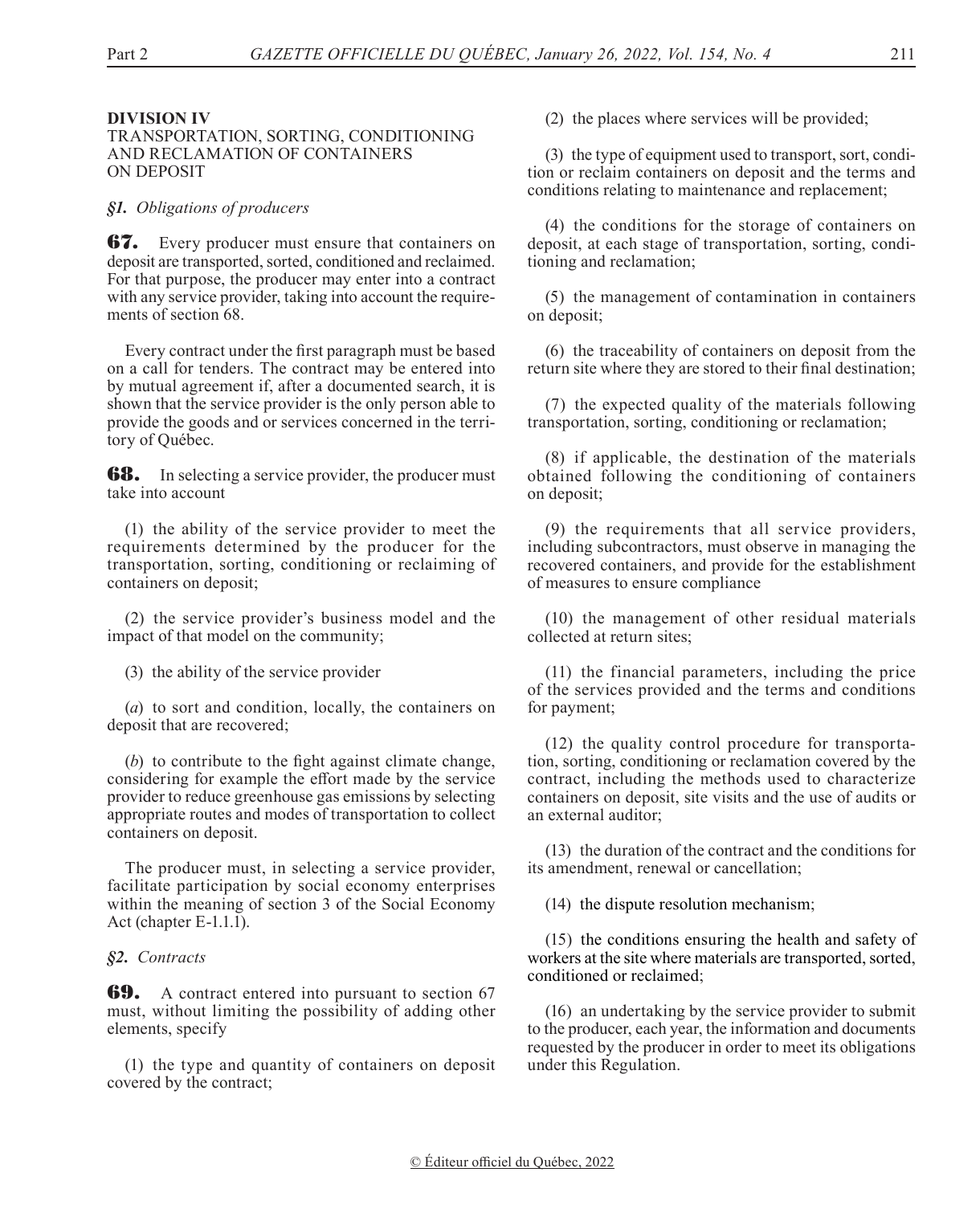# **DIVISION V**

ANNUAL REPORT

**70.** Not later than 30 April each year, a producer must submit to the Société and the Minister, with respect to the deposit system, a report on its activities for the preceding calendar year along with its audited financial statements.

The financial statements and the data referred to in paragraphs 4, 5, and 8 to 10 of section 71 must be audited by an independent third person who is a professional within the meaning of section 1 of the Professional Code (chapter C-26) and authorized by the professional order of which the professional is a member to complete an audit mission. The financial statements and data may also be audited by any other person legally authorized to perform such an activity in Québec.

**71.** The report referred to in the first paragraph of section 70 must contain the following information:

(1) the names of the producers who developed and implemented the system;

(2) the name of the system, if any;

(3) the types of products contained in the containers on deposit and, by type of container, the trademark or name associated with each type of product;

(4) for each type of container on deposit, the quantity, in units and weight, of containers on deposit used to commercialize, market or otherwise distribute a product in Québec;

(5) for each type of container on deposit, the quantity, in units, of recovered containers on deposit that were reused, reclaimed, stored or disposed of, their final destination or, as the case may be, the final destination of the material obtained following conditioning;

(6) for each type of container on deposit, the quantity, in units and weight, of containers on deposit that are recovered, by administrative region, by isolated or remote territory, and by inhabitant;

(7) for the whole of Québec,

(*a*) for each type of container on deposit, the quantity, by weight, of containers on deposit reclaimed and their final destination or, as the case may be, the final destination of the material obtained following conditioning;

(*b*) for each type of container on deposit, the quantity, by weight, of recovered containers on deposit reclaimed otherwise than as a substitute for raw materials of a similar or different nature and of recovered containers on

deposit disposed of, along with their final destination or, as the case may be, the final destination of the material obtained following conditioning;

(*c*) for each type of container on deposit, the percentage of the material listed in section 3 of which it is made, that was reused, reclaimed, stored or disposed of;

(*d*) for each type of container on deposit, the percentage of the material listed in section 3 of which it is made, as, that was reused, reclaimed, disposed of or stored in Québec;

(*e*) for each type of container on deposit, the quantity of products, by type, commercialized, marketed or otherwise distributed in such a container;

 $(f)$  the quantity, in units, of non-returnable containers and other residual materials to which this Regulation does not apply that are recovered at a return site, along with their final destination or, as the case may be, the final destination of the material obtained following conditioning; and

(*g*) the quantity, in units, of containers on deposit returned to a return site that were disposed of;

(8) for each type of container on deposit, the name and address of the persons who conditioned the containers, the name and address of the persons who reclaimed the containers, with the reclamation method, and the name and address of the persons who disposed of the containers;

(9) for each return site, its type, its address, the types of refund offered, its business hours, whether or not it is situated inside an establishment and, if not, the distance between the site and any establishment with which it is associated, the number of persons it may accommodate at the same time, the number of containers on deposit that a person may return at each visit, if a limit is set, and a description of the collection service, including its frequency;

(10) the address of the website where the list referred to in section 42 is posted;

(11) if applicable, a description of the collection service for containers on deposit in public spaces, as scheduled and carried out;

(12) if applicable, the results for the year covered by the report from studies completed by the producer, including studies to determine, by type, the quantities of containers on deposit that are recovered through a system of selective collection of certain residual materials developed, implemented and financed pursuant to a regulation made under subparagraph *b* of subparagraph 6 of the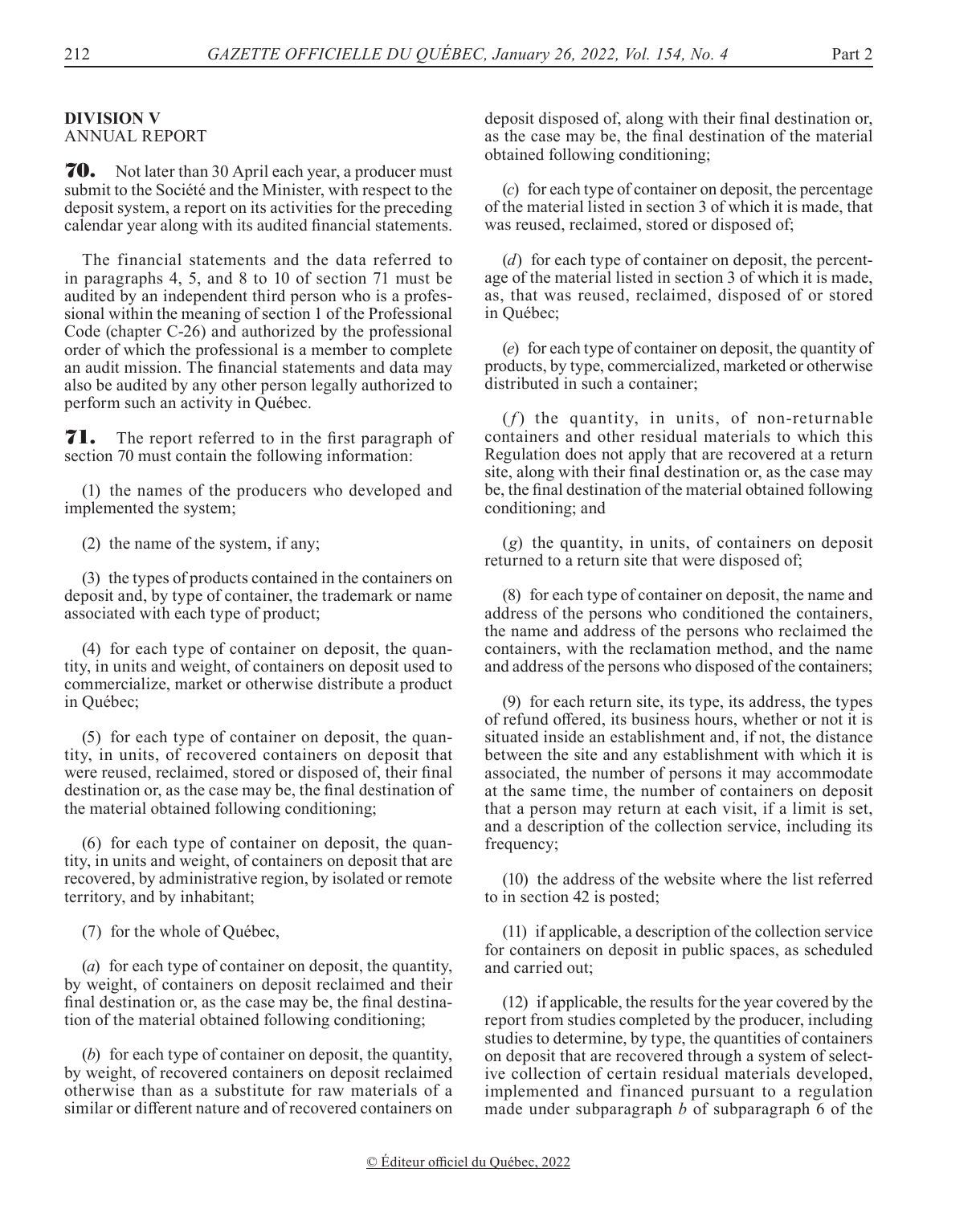first paragraph of section 53.30 and section 53.30.1 of the Environment Quality Act (chapter Q-2)(herein referred to as "Act");

(13) a description of the main information, awareness and education activities and the research and development activities completed during the year and those planned for the following year.

72. The financial statements referred to in the first paragraph of section 70 must contain the following information:

(1) the contributions producers were required to pay to finance the system;

(2) all forms of income resulting from the operation of the system and, if applicable, from a system of selective collection of certain residual materials developed, implemented and financed pursuant to a regulation made under subparagraph *b* of subparagraph 6 of the first paragraph of section 53.30 and section 53.30.1 of the Environment Quality Act;

(3) the total of the deposit amounts for containers on deposit in which a product was sold or otherwise offered that were not refunded during the year;

(4) the costs associated with the operation of return sites

(*a*) for all the administrative regions; and

(*b*) for all isolated or remote territories;

(5) the costs associated with the collection and transportation of container on deposit from the return sites to the sorting centres then to the sites where they are conditioned and, where applicable, to the sites where the material obtained following their conditioning has been reclaimed;

(6) the costs associated with the collection of containers on deposit in establishments offering consumption on the premises;

(7) the costs associated with the sorting, conditioning and reclamation of containers on deposit, by type of containers;

(8) the costs associated with the management of containers on deposit that are recovered via a system of selective collection of certain residual materials developed, implemented and financed pursuant to a regulation made under subparagraph *b* of subparagraph 6 of the first paragraph of section 53.30 and section 53.30.1 of the Act;

(9) the costs associated with information, awareness and education activities to inform consumers about the environmental advantages of recovering and reclaiming containers on deposit and about the return sites available, in order to promote their participation in the system;

(10) the costs associated with market research and development activities allowing the reclamation of containers on deposit, technological innovations and best practices;

(11) all other costs associated with the management of the system;

(12) any cost associated with the management of the system, that was incurred by the Société.

**73.** The Société must, within 3 months following the receipt of an annual report from a producer, send the producer the results of its analysis, including

(1) a list of the information required by section 71 that is not shown; and

(2) any other obligation of this Regulation that the producer has not fulfilled, as well as the time limit set by the Société to allow the producer to indicate how it intends to correct the situation and its timeframe for doing so.

The Société must also, within the time limit set in the first paragraph, send a written summary to the Minister of the results of its analysis of the producer's annual report, which must include the list required under subparagraph 1 of that paragraph and make recommendations on ways to improve the deposit system.

**74.** The producer must make public annually, not later than the 45th day following the date of the submission of its annual report to the Société, the information referred to in paragraphs 1 to 6, subparagraphs *a*, *c*, *d* and *g* of paragraph 7 and paragraphs 10, 12 and 13 of section 71 for the year preceding the year of publication, and make them accessible to all persons for a minimum period of 5 years.

#### **CHAPTER III** MANAGEMENT BODY

# **DIVISION I**

DESIGNATION

**75.** During the month following the expiry of the time limit specified in section 76, the Société designates a body that meets the requirements of sections 78 and 79, for which the requirements of sections 76 and 77 have been met, and for which an application to be designated as the management body for the deposit system has been sent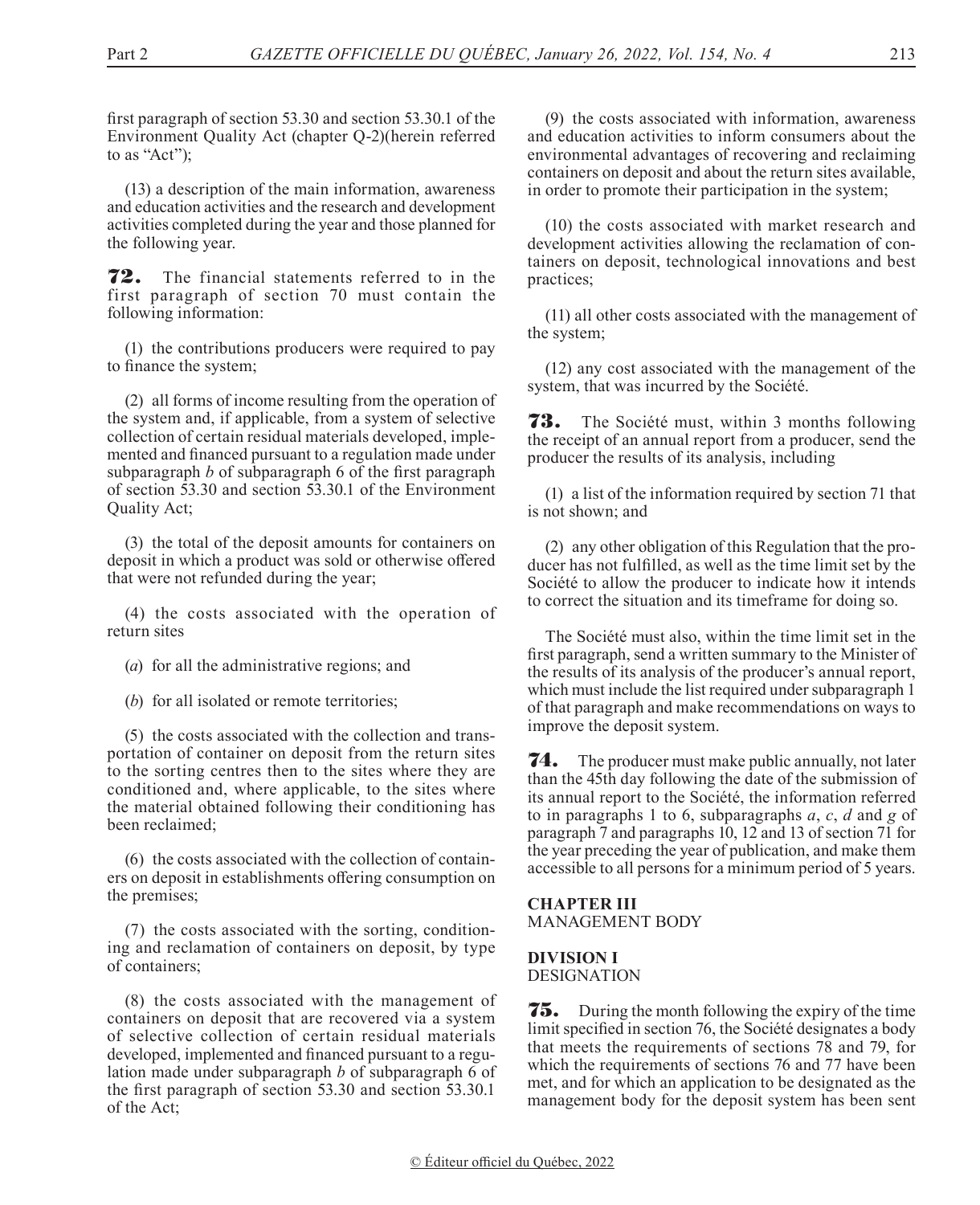to the Société, to assume, in place of producers, the obligation to develop, implement and contribute financially to a deposit system. The Société must, without delay, send confirmation of the designation to the body and to the Minister.

The designation provided for in the first paragraph is effective as of the date on which the confirmation provided for in the first paragraph is received by the body.

76. Every application for the initial designation of a body pursuant to section 75 or for the designation of a new body pursuant to section 89 must be filed with the Société within 2 months after the coming into force of this Regulation or, for a designation other than an initial designation, not later than the eighth week preceding the expiry of the current designation. It must contain the following information and documents:

(1) the body's name, address, telephone number and email address;

(2) the Québec business number assigned if it is registered under the Act respecting the legal publicity of enterprises (chapter P-44.1);

(3) the name of its representative;

(4) a list of the members of its board of directors;

(5) in the case of an initial designation, a plan for the development and implementation of the deposit system whose contents meet the requirements of section 77;

(6) a copy of any other document showing that the body meets the requirements of sections 78 and 79;

(7) a list of the producers who support the body's designation, signed by each producer.

A person who files an application pursuant to the first paragraph must send a copy to the Minister on the date on which the application is filed with the Société.

77. A development and implementation plan for a deposit system must contain

(1) a general description of the activities of the producers that, if the body is designated by the Société, will be required to become members;

(2) the terms and conditions for membership of the body;

(3) a summary description of the planned system, covering the operational and financial components for the first 5 years of implementation;

(4) with respect to the returning of containers on deposit, a template for the contracts that may be entered into with

(*a*) retailers; and

(*b*) persons operating an establishment offering consumption on the premises;

(5) a list of the measures that the body plans to implement to promote the development of markets throughout Québec for various types of containers on deposit, and the ecodesign criteria it intends to require producers to consider;

(6) a list of the information, awareness and education measures the body plans to implement to encourage consumer participation in the deposit system;

(7) a draft timeframe for the development and implementation of the deposit system;

(8) a proposal for harmonizing the deposit system with any system of selective collection of certain residual materials developed and implemented pursuant to a regulation made under subparagraph *b* of subparagraph 6 of the first paragraph of section 53.30 and section 53.30.1 of the Act, which must provide for, without limiting the possibility of adding other elements, the elements provided for in section 133.

The operational component referred to in subparagraph 3 of the first paragraph includes all stages in the implementation of the deposit system, and more specifically the stages involving the return of containers on deposit and their management as far as their final destination or, as the case may be, the final destination of the material obtained following conditioning.

**78.** Any body that meets the following requirements may be designated pursuant to section 75:

(1) it is constituted as a non-profit legal person;

(2) its head office is in Québec;

(3) each of the following categories of producers classified based on the types of products they commercialize, market or otherwise distribute, is represented on its board of directors:

(*a*) producers of beer and other malt-based alcoholic beverages;

(*b*) producers of alcoholic beverages other than those referred to in subparagraph *a*;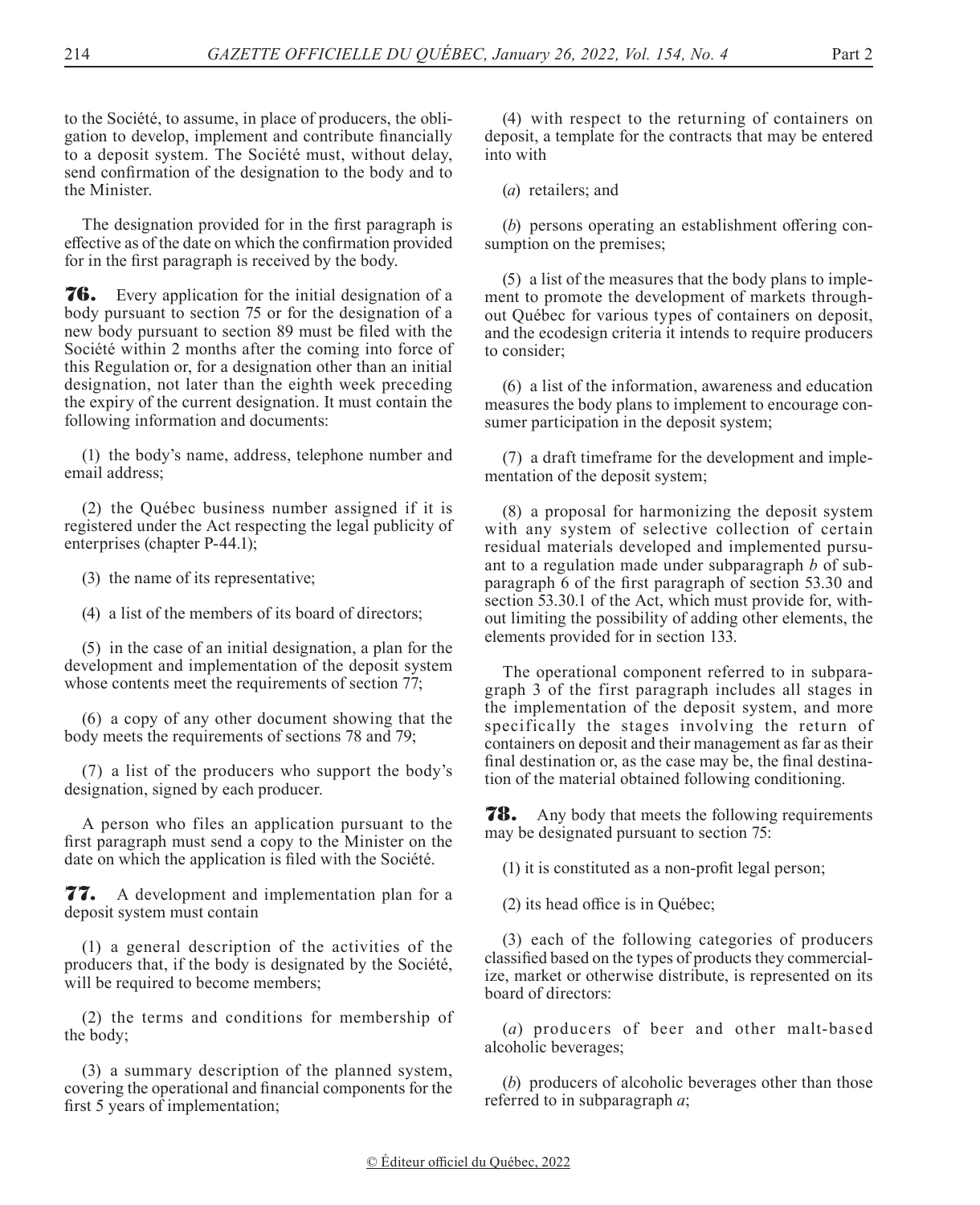- (*c*) producers of soft drinks other than sparkling water;
- (*d*) producers of water, including sparkling water;

(*e*) producers of milk and milk substitutes;

(*f*) producers of all other beverages that do not contain alcohol;

(4) each category of producers, based on the types of containers they use among those listed in section 3 mainly to commercialize, market or otherwise distribute their products, is represented on the board of directors;

(5) most of the body's activities are connected to the recovery and reclamation of residual materials;

(6) the body is able to take financial responsibility for the development of the deposit system to which this Regulation applies.

A single member of the body's board of directors may fulfill a requirement specified in both subparagraph 3 and subparagraph 4 of the first paragraph.

79. In addition to the requirements of section 78, a body must, to be designated, have adopted general by-laws that are in effect when the application for designation is filed and provide for

(1) rules of ethics and professional conduct for the members of the board of directors and employees, addressing compliance with laws and regulations, the confidentiality of information obtained in the performance of their duties, conflicts of interest and apparent conflicts of interest;

(2) the procedure for convening meetings, making decisions and ensuring the quorum at meetings of the board of directors;

(3) the contents of the minutes from meetings of the board of directors, which must record the decisions made and their approval by the board of directors;

(4) the inclusion of any topic raised by a member of the monitoring committee referred to in sub-subdivision 8 of subdivision 1 of Division II of this Chapter on the agenda at the next ensuing meeting of the board of directors, at the member's request, and an invitation to the member to present it; and

(5) the possibility for producers to become members.

80. The Société may, if it notes that the development and implementation plan filed with an application for designation does not meet all the requirements of section 77, ask the applicant to make changes before selecting the body that will be designated pursuant to section 75.

**81.** If, among the applications filed, more than 1 body meets the requirements of sections 78 and 79, the requirements of sections 76 and 77 are met by each body and the Société is satisfied with the development and implementation plan submitted for each body, it designates the body supported by the greatest number of producers in each of the categories listed in subparagraph 3 of the first paragraph of section 78.

**82.** On the expiry of the time limit set in section 75, if no application for designation has been sent, if no body for which an application has been sent meets the requirements of sections 78 and 79, or if the requirements of sections 76 and 77 have not been met for a body, the Société designates, within 30 days following the expiry of the time limit, a body which, in its opinion, is able to assume the obligations referred to in subdivision 1 of Division II of this Chapter, even if the body, which must still be constituted as a non-profit legal person and have its head office in Québec, meets only some or none of the other requirements.

The Société must, before designating a body pursuant to the first paragraph, obtain its agreement.

The designation provided for in the first paragraph is effective as of the date on which the notice informing the body of the designation is received by the body.

83. If the Société has not designated a body within the time limit set in section 75 or the first paragraph of section 82, the obligation set out therein is transferred, on the expiry of the time limit, to the Minister, who must act as soon as possible.

**84.** A body's designation is valid for a period of 5 years.

On expiry, it is automatically renewed for the same period, provided that

(1) the body has filed with the Société and the Minister, not later than 6 months prior to expiry, a report on the implementation and effectiveness of the deposit system during the designation in progress, which must also include consultations and discussions with environmental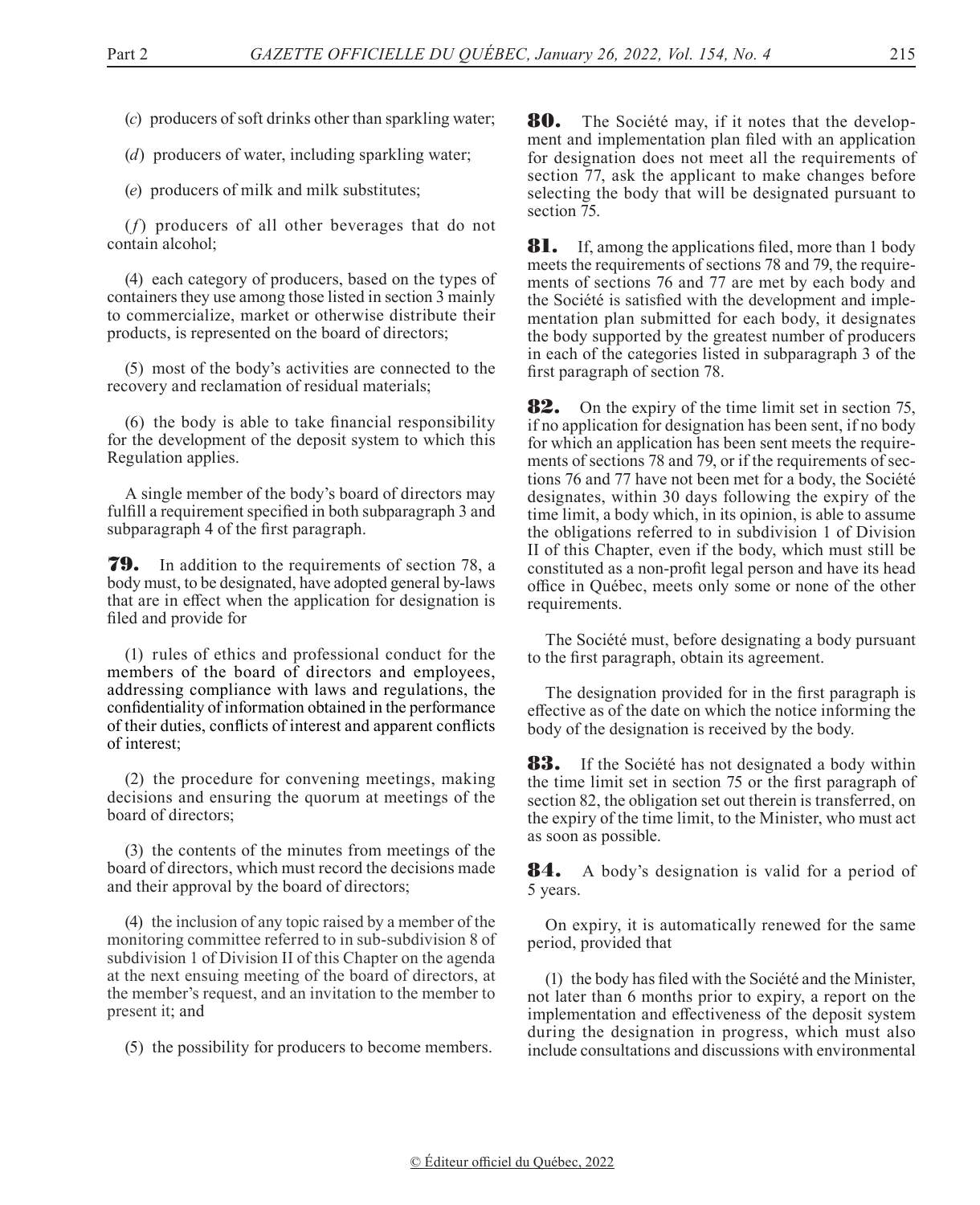groups and consumers, the dates of the consultations and discussions, the topics discussed and the follow-up action taken;

(2) the report sets out the body's strategic aims and priorities for the deposit system for the new 5-year period; and

(3) the Société declares to the designated management body that it is satisfied with the report, not later than 4 months before the expiry of designation.

**85.** Not later than 4 months before the expiry of a designation, the Société must send to the Minister the results of its analysis of the report sent by the body and, if applicable, make recommendations.

**86.** The Société may, before the expiry of the 4-month time limit set in subparagraph 3 of the second paragraph of section 84, suggest that the designated management body make changes to a report filed with the Société pursuant to subparagraph 1 of the second paragraph of section 79.

87. If the Société has not ruled on a 5-year report within the time limit, the report is deemed to be satisfactory to the Société and the body's designation is automatically renewed on expiry, with no further notice or time limit.

**88.** When a designation is not renewed because of non-compliance with a condition in the second paragraph of section 84, the Société must, at least 4 months before the expiry of the designation, notify the body and the Minister, giving the reason for non-renewal.

**89.** When a body's designation will not be renewed on expiry, the Société must begin a process that will allow it, in the 6 months prior to expiry, to designate, to ensure the operation and financing of the deposit system, a body that meets the requirements of sections 78 and 79, for which the requirements of sections 76 and 77 have been met and for which an application for designation as a management body for the deposit system has been sent. It sends confirmation of the designation to the body and to the Minister without delay.

If the Société has not designated a body within the time limit set in the first paragraph, the obligation under that paragraph is transferred, on the expiry of the time limit, to the Minister, who must act as soon as possible.

**90.** The Société may terminate a current designation if

(1) the designated management body fails to comply with a provision of this Regulation or of its general by-laws;

(2) the designated management body ceases operations for any reason, including bankruptcy, liquidation or the assignment of its property;

(3) the designated management body has filed false or misleading information with the Société or has made false representations; or

(4) more than 50% of the members of the designated management body request termination.

To terminate a current designation, the Société sends written notice to the body and to the Minister stating the reason for the termination of designation.

If the reason is the reason provided for in subparagraph 1 of the first paragraph, the body must remedy its failure within the time limit set in the notice, failing which its designation is terminated by operation of law on the expiry of the time limit. If the reason is a reason provided for in subparagraph 2, 3 or 4 of the first paragraph, its designation is terminated by operation of law on the date of receipt of the notice by the body.

The Société publishes as soon as possible, on its website, a notice informing producers that the designation of a management body is terminated.

**91.** Where the Société sends a notice referred to in the second paragraph of section 90, it must take steps, within 6 months of sending the notice, to designate a body which, in its opinion, is able to assume the obligations of subdivision 1 of Division II of this Chapter, even if the body, which must still be constituted as a non-profit legal person and have its head office in Québec, meets only some or none of the other requirements.

The Société must, before designating a body pursuant to the first paragraph, obtain its agreement.

A designation under the first paragraph takes effect from the date on which the body receives the notice provided for in that paragraph.

If the Société has not designated a body within the time limit set in the first paragraph, the obligation is transferred, on the expiry of the time limit, to the Minister, who must act as soon as possible.

**92.** Despite section 91, an application for designation as a management body may be filed with the Société at any time after a notice has been sent under the second paragraph of section 90.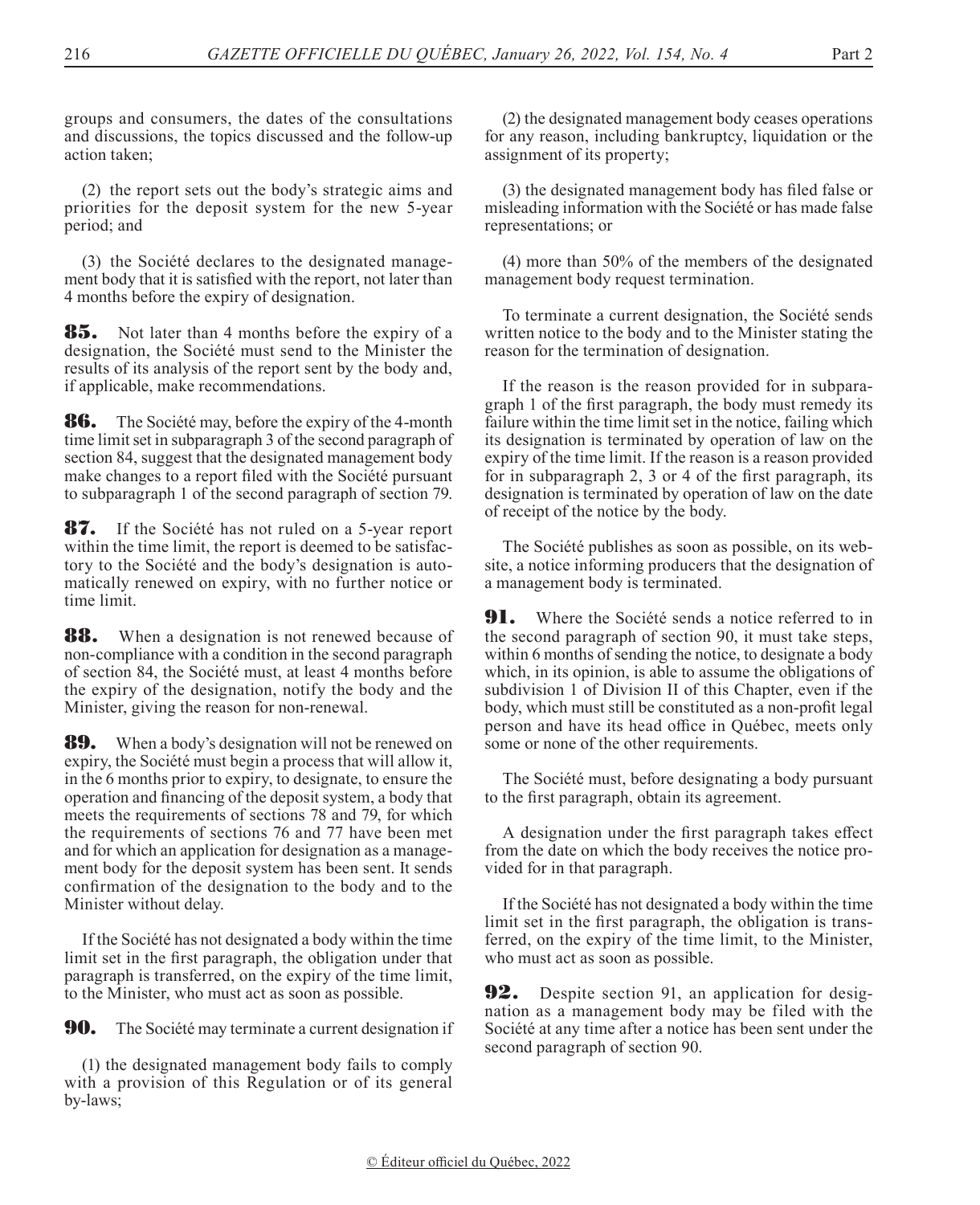Sections 75 to 79, with the necessary modifications, apply to any application filed pursuant to the first paragraph.

**93.** If the designation of a management body terminates prior to expiry or is not renewed, the body must continue to meet its obligations until a new management body has been designated.

A management body whose designation is terminated must take all necessary steps to ensure that the body that will take its place is able to fulfill all its obligations under this Regulation as soon as possible. The two bodies may, for that purpose, enter into a contract to determine the terms and conditions that apply, in particular, to the management of contracts entered into by the management body designated pursuant to this Regulation.

### **DIVISION II** OBLIGATIONS, RIGHTS AND RESPONSIBILITIES

### *§1. Of the designated management body*

**94.** A designated management body must assume, in place of the producers, the obligations of those producers under Chapters I and II.

### *§§1. Governance*

**95.** The management body designated by the Société must, within 3 months following its designation, ensure

(1) that its board of directors has at least 10 members and that at least two thirds of its elected members are representatives of producers that have a domicile or establishment in Québec;

(2) that a producer is entitled to only 1 seat on the board of directors;

(3) that the number of members of its board of directors ensures a fair representation of all the sectors of activity to which the producers belong. Their representation must be proportionate to the quantity and type of containers commercialized, marketed or otherwise distributed in Québec by the producers in each sector and to the types and quantities of materials used to manufacture such containers;

(4) that not more than one third of the members of its board of directors are not members of the management body;

(5) that each director on the board of directors who is not a member has experience in the field of deposits; and

(6) that at least 1 member on the board of directors is a minor contributor while at least 3 members are medium contributors.

The designated management body must also establish measures, within the same time limit, to ensure that data gathered for the development, implementation and operation of the system of selective collection are used in accordance with the applicable laws and regulations and ensure protection for the personal and confidential information of its members.

**96.** The following items must be entered on the agenda for each annual general meeting of the members of the designated management body:

(1) a presentation of the body's activities during the preceding calendar year;

(2) changes in the implementation of the system of selective collection and the costs incurred;

(3) the possibility for members to give their opinion on such topics.

*§§2. Financing of the system*

**97.** The designated management body may use, to meet its obligation to finance the deposit system pursuant to section 75, any deposit amount paid by a producer pursuant to the first paragraph of section 99.

It may also use any other form of income generated by the operation of the system.

If the amounts referred to in the first and second paragraphs are not sufficient for the financing of the system in a given year, the designated management body may require producers to pay, as contributions, the sums necessary to cover the difference. The producers are bound to pay the amounts required by the designated management body within the time limit it sets.

**98.** In determining the contributions a producer is required to pay pursuant to the third paragraph of section 97, the designated management body must take into account the type and quantity of containers on deposit used by the producer, during the year concerned, to commercialize, market or otherwise distribute a product, and the factors that affect the operating costs for the system, including the costs connected to

(1) the materials of which the containers are made;

(2) their actual recyclability;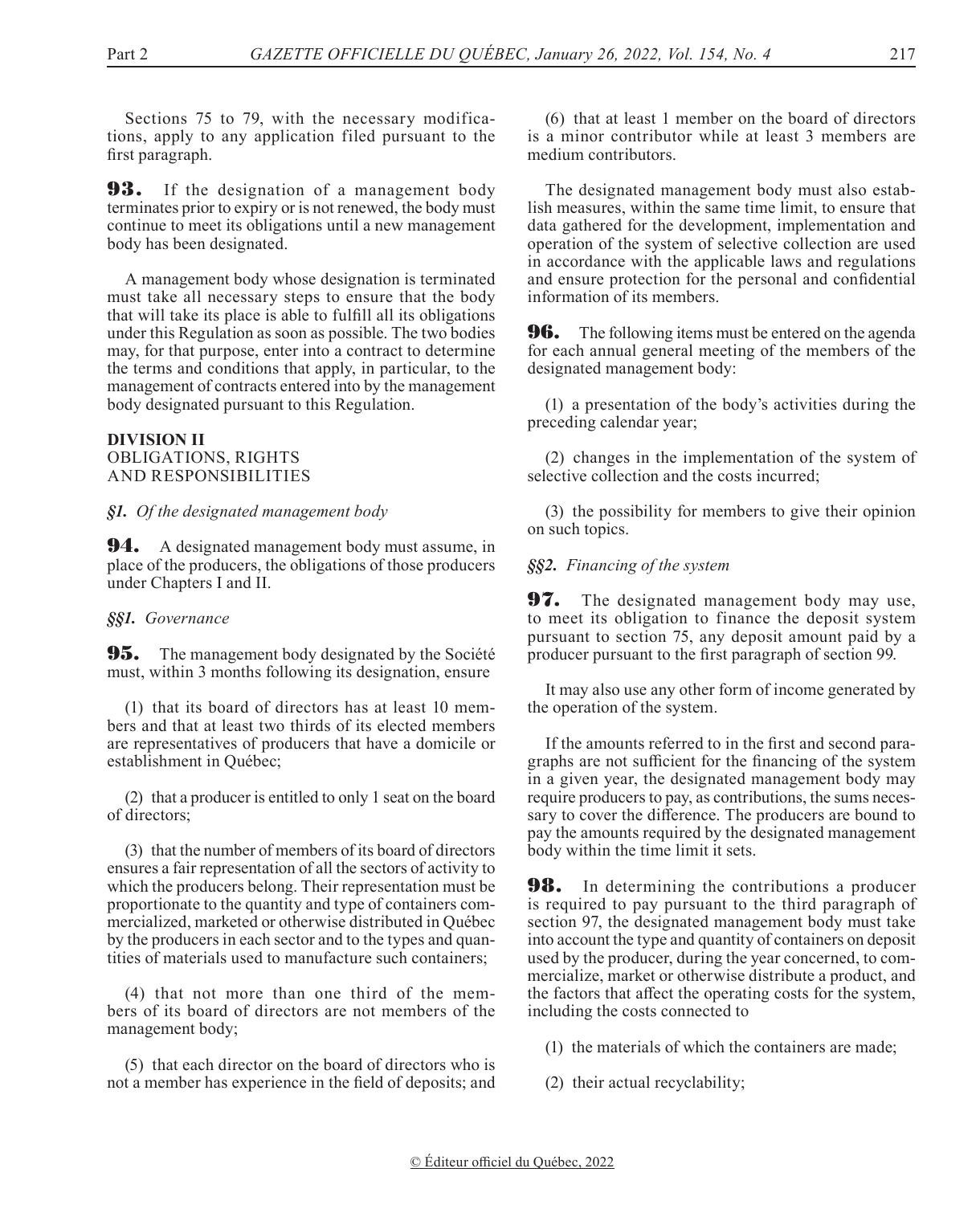(3) the capacity of the deposit system to take them in charge until their reclamation;

(4) the existence of markets for all the materials of which a container on deposit is made;

(5) the inclusion of recycled materials in those containers; and

(6) the effort made to reduce, at source, the materials used to manufacture the containers on deposit.

The contributions a producer is required to pay under the third paragraph of section 97 are calculated by multiplying the quantity of containers on deposit used, in 1 year, by a producer to commercialize, market or otherwise distribute a product by the amount per container set by the designated management body on the basis of the elements and factors set out in the first paragraph.

**99.** Every producer must pay to the designated management body, at the time it determines, the amount of the deposit for each container in which it commercializes, markets or otherwise distributes a product.

### *§§3. Recovery rate*

**100.** The designated management body is required to achieve the following annual recovery rates for containers on deposit:

(1) for the years 2026 and 2027:

| Type of container                                                                               | Annual recovery rate |
|-------------------------------------------------------------------------------------------------|----------------------|
| Single-use metal containers                                                                     | 75%                  |
| Single-use plastic containers                                                                   | 70%                  |
| Single-use containers made of glass<br>or any other breakable material                          | 65%                  |
| Single-use biobased containers                                                                  | 70%                  |
| Multiple-use containers made of glass<br>or any other breakable material                        | 85%                  |
| Multiple-use containers made of any<br>material other than glass or other<br>breakable material | 70%                  |
| All containers                                                                                  | 70%                  |

(2) for the years 2028 and 2029:

| <b>Type of container</b>                                                                        | Annual recovery rate |
|-------------------------------------------------------------------------------------------------|----------------------|
| Single-use metal containers                                                                     | $80\%$               |
| Single-use plastic containers                                                                   | 75%                  |
| Single-use containers made of glass<br>or any other breakable material                          | 75%                  |
| Single-use fibre containers, including<br>multi-layer containers                                | 65%                  |
| Single-use biobased containers                                                                  | 75%                  |
| Multiple-use containers made of glass<br>or any other breakable material                        | 90%                  |
| Multiple-use containers made of any<br>material other than glass or other<br>breakable material | 75%                  |
| All containers                                                                                  | 80%                  |

Starting in 2030, and every 2 years thereafter, the recovery rates prescribed by subparagraph 2 of the first paragraph are increased by 5% until they reach 90%.

101. The recovery rates prescribed by section 100 are calculated by dividing, for a given year, for each type of containers, the quantity of containers on deposit that are recovered at all return sites by the quantity of containers on deposit in which a product has been commercialized, marketed or otherwise distributed by a producer, and by multiplying the result obtained by 100%.

**102.** Only containers on deposit that are traceable may be considered in the calculation of the recovery rates achieved by the designated management body, which must be audited by an independent third person who is a professional within the meaning of section 1 of the Professional Code (chapter C-26) and authorized by the order concerned to complete an audit mission. They may also be audited by any other person legally authorized to perform such an activity in Québec.

**103.** Containers on deposit that are recovered via a system of selective collection of certain residual materials that is developed, implemented and financed pursuant to a regulation made under subparagraph *b* of subparagraph 6 of the first paragraph of section 53.30 and section 53.30.1 of the Act, are eligible for the calculation of recovery rates if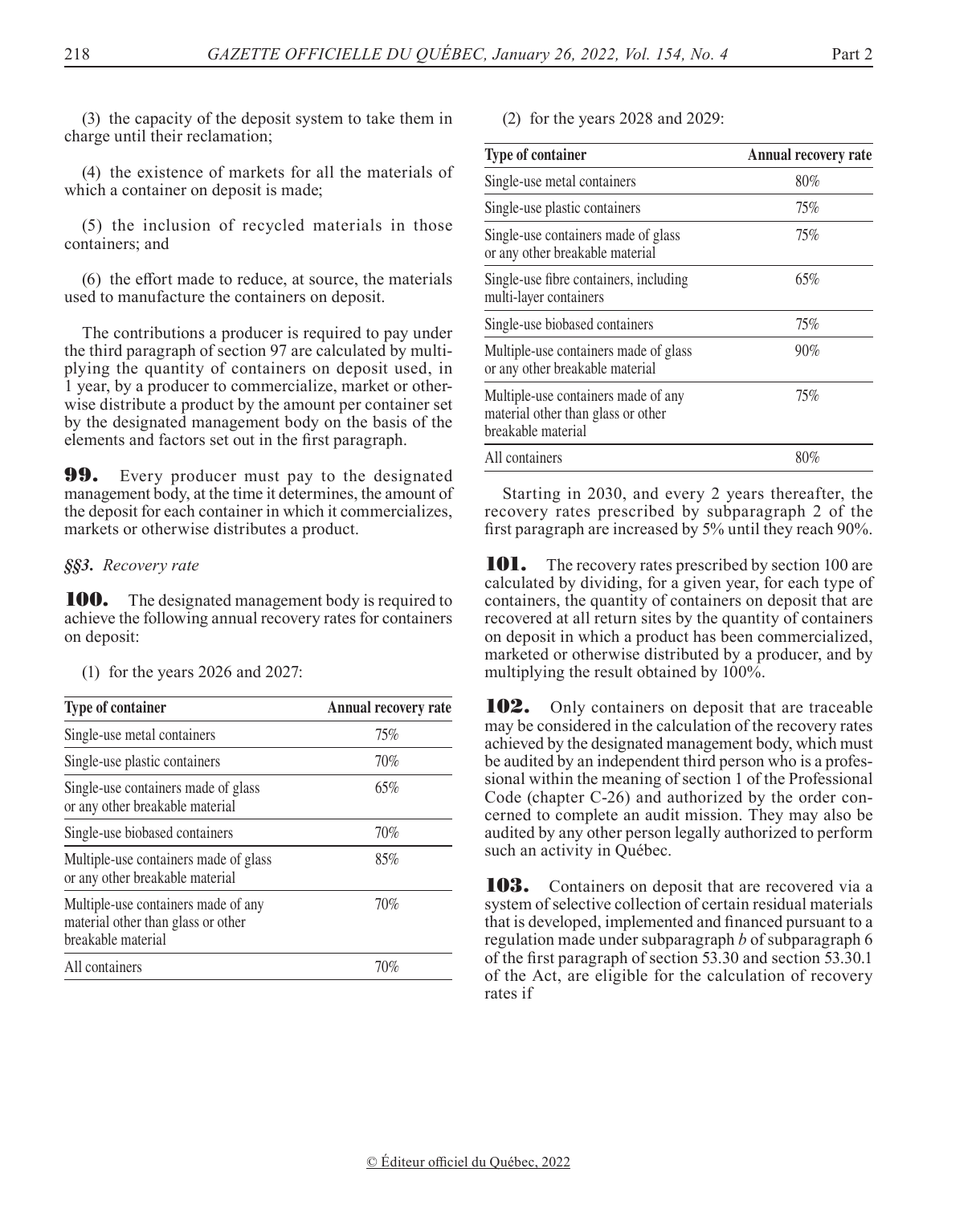(1) they are not accounted for in the calculation of recovery and reclamation rates for the system of selective collection of certain residual materials;

(2) they are covered by a contract entered into, pursuant to the first paragraph of section 130, between the designated management body and a management body designated pursuant to the regulation respecting the system of selective collection of certain residual materials;

(3) they represent at most 5% of the containers on deposit in which a product is commercialized, marketed or otherwise distributed under the deposit system;

(4) the quantity of containers on deposit that are eligible is limited to 10% of the total quantity of containers on deposit that are recovered that are counted for the achievement of those rates; and

(5) they meet all the requirements applicable to containers on deposit of the same type accounted for under the deposit system.

### *§§4. Reclamation rates*

104. The designated management body is required to achieve the following annual reclamation rates for the containers on deposit:

(1) for the years 2026 and 2027:

| <b>Type of container</b>                                                                   | <b>Annual reclamation rate</b> |
|--------------------------------------------------------------------------------------------|--------------------------------|
| Single-use metal containers                                                                | 75%                            |
| Single-use plastic containers                                                              | 68%                            |
| Single-use containers made of glass<br>or any other breakable material                     | 63%                            |
| Single-use biobased containers                                                             | 68%                            |
| Multiple-use containers made of glass<br>or any other breakable material                   | 90%                            |
| Multiple-use containers of any<br>material other than glass or other<br>breakable material | 80%                            |
| All containers                                                                             | 65%                            |
|                                                                                            |                                |

(2) for the years 2028 and 2029:

| <b>Type of container</b>                                                                   | Annual reclamation rate |
|--------------------------------------------------------------------------------------------|-------------------------|
| Single-use metal containers                                                                | 80%                     |
| Single-use plastic containers                                                              | 73%                     |
| Single-use containers made of glass<br>or any other breakable material                     | 73%                     |
| Single-use fibre containers, including<br>multi-layer containers                           | 60%                     |
| Single-use biobased containers                                                             | 73%                     |
| Multiple-use containers made of glass<br>or any other breakable material                   | 90%                     |
| Multiple-use containers of any<br>material other than glass or other<br>breakable material | 85%                     |
| All containers                                                                             | 75%                     |

Starting in 2030, and every 2 years thereafter, the reclamation rates prescribed by subparagraph 2 of the first paragraph are increased by 5% until they reach 90%.

105. Only materials obtained from the conditioning of containers on deposit that are used as a substitute for raw materials of a similar or different nature, except when that material is used in a landfill for residual materials within the meaning of the Regulation respecting the landfilling and incineration of residual materials (chapter Q-2, r. 19) or for a biological treatment, are eligible for the calculation of reclamation rates.

For a material obtained following the conditioning of multiple-use containers on deposit to be eligible in the calculation of the rates prescribed by section 104, the designated management body must demonstrate that the containers have, on average, been reused at least 10 times before being conditioned, each time for the same purposes as those for which they were used for the first time to commercialize, market or otherwise distribute a product.

106. For each type of single-use containers referred to in section 104, the reclamation rate is calculated by dividing the quantity, by weight, of the material obtained following the conditioning of the containers on deposit of that type and that has been reclaimed, by the weight of all containers on deposit of the same type used to commercialize, market or otherwise distribute a product, and by multiplying the result obtained by 100%.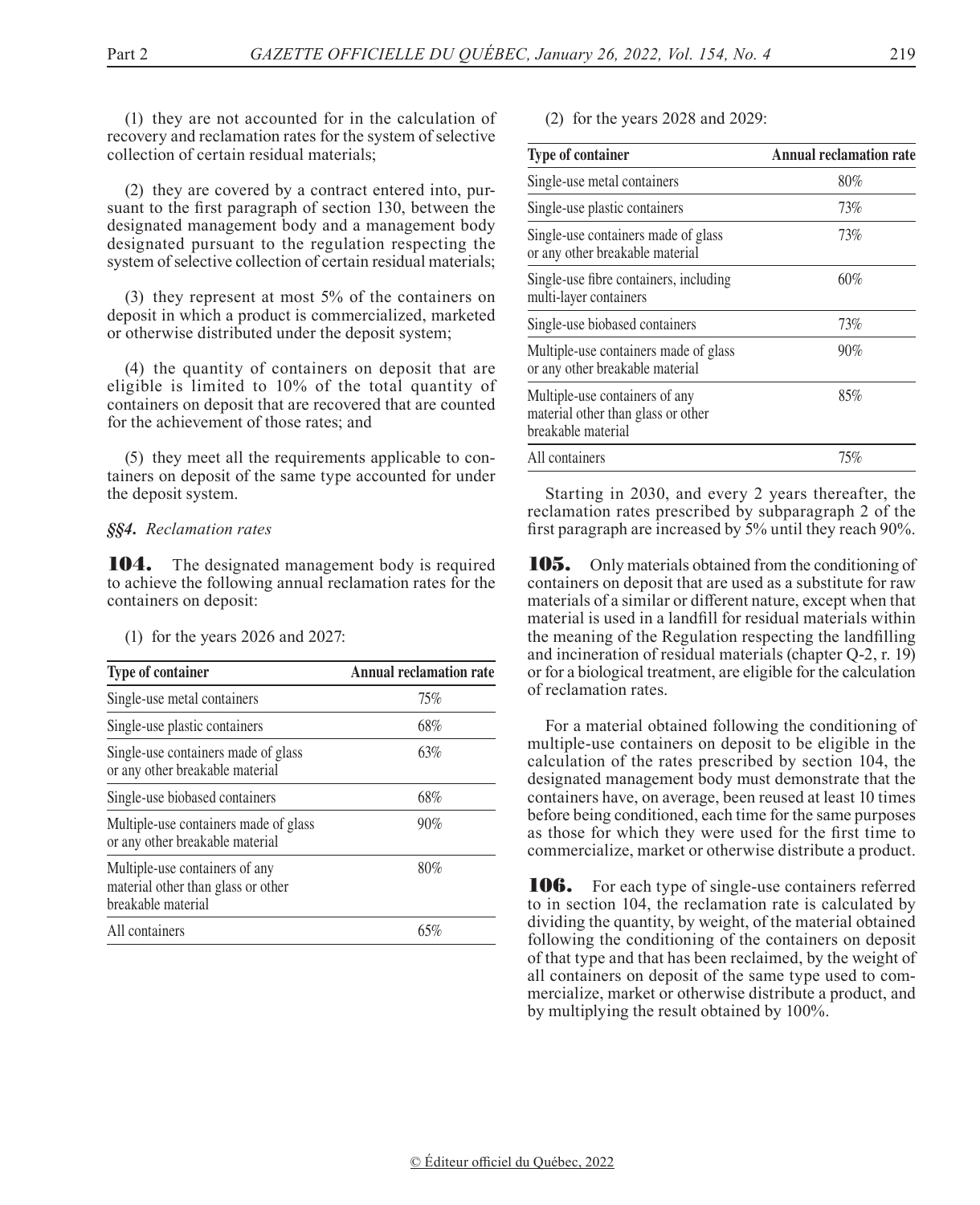107. For each type of multiple-use containers referred to in section 104, the reclamation rate is calculated by dividing the quantity, by weight, of the material obtained following the conditioning of the containers on deposit of that type and that has been reclaimed, by the weight of all containers on deposit that are recovered of the same type, that may no longer be reused and before they are conditioned, and by multiplying the result obtained by 100%.

**108.** The recovered containers on deposit referred to in section 103 are eligible for the calculation of reclamation rates if the requirements of that section are met.

## *§§5. Local reclamation rates*

**109.** The designated management body is required to achieve the following annual local reclamation rates for the containers on deposit to which this Regulation applies:

| <b>Type of container</b>                                                                   | <b>Annual local reclamation rate</b> |
|--------------------------------------------------------------------------------------------|--------------------------------------|
| Single-use metal containers                                                                | $20\%$ starting in 2026              |
| Single-use plastic containers                                                              | $80\%$ starting in 2026              |
| Single-use containers made<br>of glass or other breakable<br>material                      | 90% starting in 2026                 |
| Single-use fibre containers,<br>including multi-layer containers                           | $80\%$ starting in 2028              |
| Single-use biobased containers                                                             | $80\%$ starting in 2028              |
| Multiple-use containers made<br>of glass or any other breakable<br>material                | 90% starting in 2026                 |
| Multiple-use containers of any<br>material other than glass or other<br>breakable material | $80\%$ starting in 2026              |

Local reclamation is the reclamation, in Québec, of a material obtained following conditioning of a container on deposit.

**110.** For each type of containers referred to in section 109, the local reclamation rate is calculated by dividing the quantity, by weight, of the material obtained following conditioning of containers on deposit of that type and that has been reclaimed in Québec, by the quantity, also by weight, of the material obtained following the conditioning of the containers on deposit of that type and that have been reclaimed, and by multiplying the result obtained by 100%.

## *§§6. Recycling rate*

**III.** The designated management body must ensure, that for each type of containers on deposit, the material obtained following conditioning of the containers that are recovered are sent, in the following percentages and for the following purposes, to a site where it is transformed to be reintegrated in an industrial process for manufacturing new products:

(1) as of 2026, at least 50% of the material obtained following the conditioning of metal containers, in order to produce new containers and packaging;

(2) as of 2026, at least 50% of the material obtained following the conditioning of plastic containers, in order to produce new containers and packaging;

(3) as of 2026, at least 50% of the material obtained following the conditioning of glass containers, in order to produce new containers;

(4) as of 2026, at least 50% of the material obtained following the conditioning of fibre containers, including multilayer containers, in order to produce new containers, packaging or paper intended for the printing field.

**112.** The rates prescribed by section 111 are calculated by dividing the quantity, by weight and by material listed in paragraphs 1 to 4 of that section, the material obtained following the conditioning of containers on deposit that were sent to site referred to in that section by quantity, by weight, of material obtained following the conditioning of the containers on deposit referred to in the first paragraph of section 104, and by multiplying the result obtained by 100%.

## *§§7. Remediation plan*

**113.** The designated management body must determine each year, for each type of container referred to in section 3, if the recovery, reclamation, local reclamation and recycling rates prescribed have been achieved.

When one or more prescribed rates have not been achieved, the designated management body must, within 3 months from the date set for submitting the annual report referred to in sub-subdivision 9 of this subdivision, send to the Société and the Minister, for information purposes, only 1 remediation plan detailing, for each rate, the measures that will be taken to achieve the rate.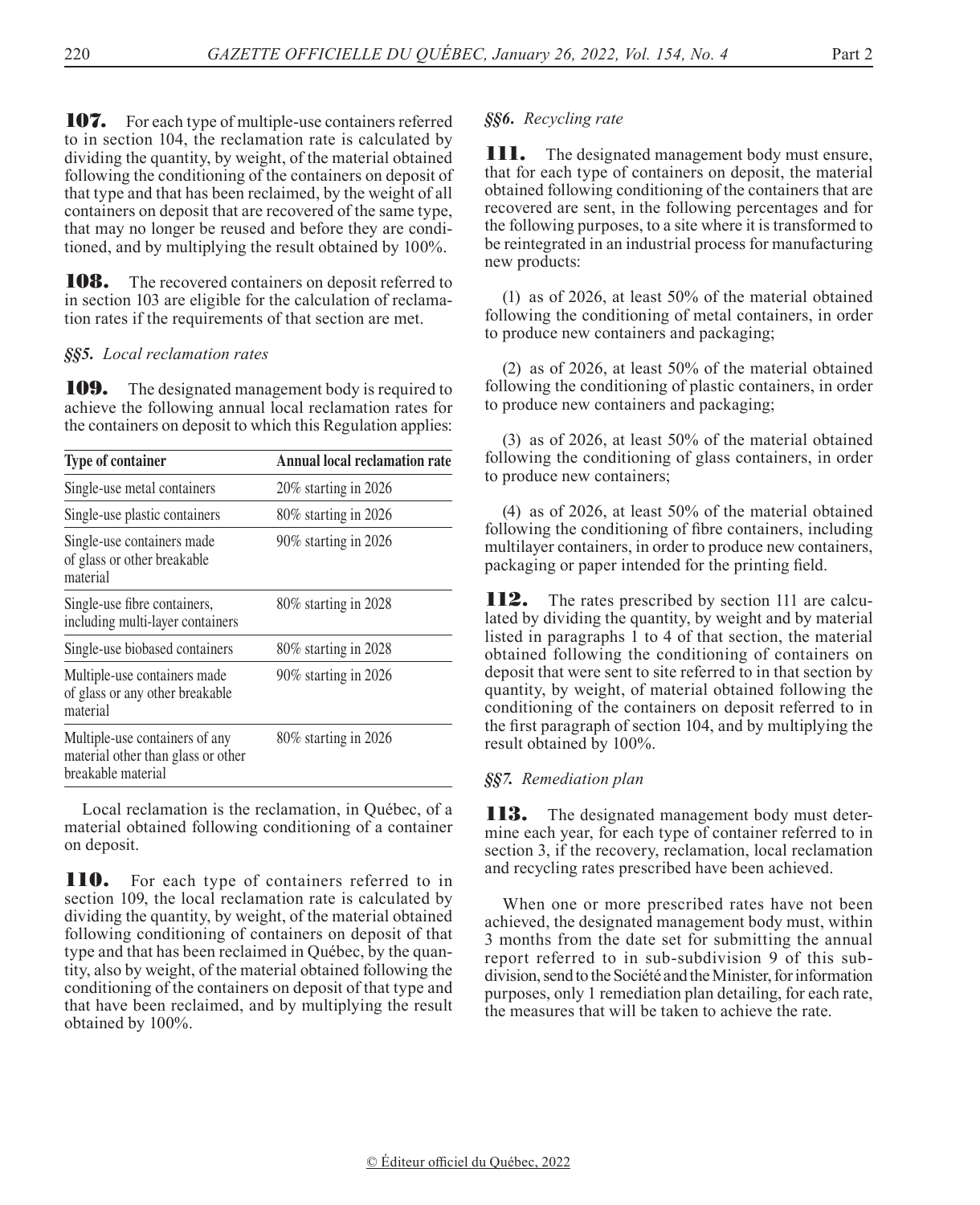**114.** The measures contained in a remediation plan with respect to recovery rates and reclamation rates, except local reclamation rates, must

(1) allow the prescribed rates to be achieved within 2 years; and

(2) take into account the measures contained in a remediation plan previously submitted to the Société and the Minister.

The measures in a remediation plan for local reclamation rates and recycling rates must

(1) stimulate the development, in Québec, of markets for the material obtained following the conditioning of containers on deposit if the minimum local reclamation rate is not achieved and promote ecodesign of containers made with such material; and

(2) provide that if the local reclamation rate is not achieved during 5 consecutive years, the amount associated with the financing of the measures that the designated management body has put in place or planned to put in place to achieve the rate and that are provided for in the remediation plan will double until it is achieved.

The measures in a remediation plan are financed by the designated management body and the plan must contain the amount associated with that financing.

The amount associated with the financing provided for in the third paragraph is calculated as follows:

(1) **Recovery rate** – for the recovery rate, using the equation

 $MFr = Qcm x MC$ 

where:

MFr = the amount of the financing for the measures for the year concerned;

Qcm = the quantity, by type and in units, of containers on deposit needed to achieve the prescribed recovery rates for the year concerned;

 $MC =$  an amount equivalent to the amount of the deposit for a container needed to achieve the prescribed rates;

(2) **Reclamation rate, local reclamation rate and recycling rate** – for the reclamation rates, the local reclamation rates and the recycling rates, by multiplying the quantity of materials, the weight of which is converted into the number of containers, which, for a given type of containers on deposit, is needed to achieve the prescribed reclamation rate, local reclamation rate or recycling rate by an amount equal to the amount set by container, by the designated management body, in accordance with the second paragraph of section 98.

Where, for a given year, no contribution is required from the producers for a type of containers on deposit, the quantity of material that is needed is multiplied by \$0.02.

Where no reclamation rate or local reclamation rate is achieved, for a given year, for a type of containers on deposit, the result obtained by adding the amounts for financing the measures contained in the remediation plan is multiplied by 0.75.

Where none of the prescribed recovery, reclamation, local reclamation and recycling rates is achieved, for a given year, for a type of containers on deposit, the result obtained by adding the amounts for financing the measures contained in the remediation plan is multiplied by 0.60.

Where 2 of the prescribed reclamation rates, local reclamation rates or recycling rates are not achieved, for a given year, for a material obtained following the conditioning of a same type of containers on deposit, the result obtained by adding the amounts for the financing of the measures contained in the remediation plan is multiplied by 0.75.

Where none of the reclamation rates, local reclamation rates and recycling rates are achieved, for a given year, for a material obtained following the conditioning of a same type of containers on deposit, the result obtained by adding the amounts for financing the measures contained in the remediation plan is multiplied by 0.60.

**115.** If, for a given type of containers on deposit or, as the case may be, material obtained following the conditioning of that type of containers, the designated management body does not achieve the prescribed recovery and reclamation rates, except the local reclamation rates, for a period of 5 consecutive years despite the implementation of remediation plans during that period, the designated management body must make a payment to the Minister of Finance, not later than 30 April following the last of those years, in an amount equal to the amount for the financing of the measures for that type of containers, provided for in the last remediation plan sent to the Société and the Minister pursuant to the second paragraph of section 113. If the gap between the prescribed rate and the rate achieved is less than 5%, the amount of the payment is reduced by half.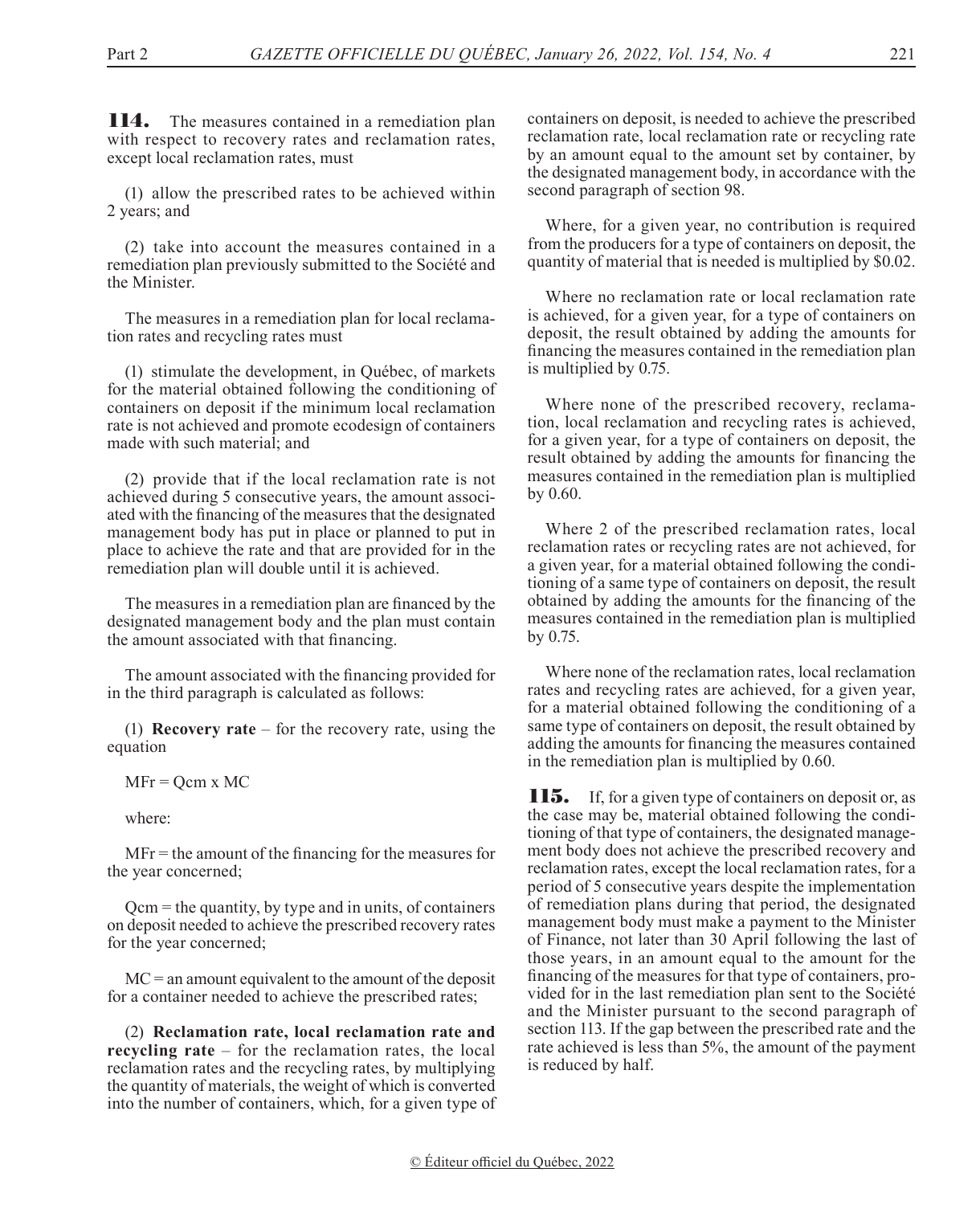The sums paid pursuant to the first paragraph are paid to the Fund for the Protection of the Environment and the Waters in the Domain of the State established under the Act respecting the Ministère du Développement durable, de l'Environnement et des Parcs (chapter M-30.001).

**116.** The sums referred to in section 115 that are not paid within the prescribed time bear interest, from the date of default, at the rate determined pursuant to the first paragraph of section 28 of the Tax Administration Act (chapter A-6.002).

In addition to the interest payable, 15% of the unpaid sums is added to the sum owed if the failure to pay exceeds 60 days.

*§§8. Monitoring committee*

**117.** During the first year of the implementation of a deposit system, the designated management body must establish a monitoring committee, whose members are independent of the members of its board of directors and mandated by the following persons and bodies having a domicile or establishment in Québec to represent them:

(1) the managers of return points;

(2) the managers of bulk return points;

(3) the managers of return centres;

(4) conditioners, who must mandate 2 representatives for persons conditioning different types of containers;

(5) recyclers;

(6) transporters, who must mandate 1 representative for persons who collect containers on deposit from return sites and 1 representative for persons who collect containers on deposit from establishments offering consumption on the premises;

(7) retailers;

(8) establishments offering consumption on the premises;

(9) the authorities responsible for the administration of the isolated or remote territories;

(10) municipal bodies;

(11) a management body designated pursuant to a regulation made under subparagraph *b* of subparagraph 6 of the first paragraph of section 53.30 and section 53.30.1 of the Act, if such a body exists.

Each person and body listed in the first paragraph may only be represented by 1 person as member of the monitoring committee, except the persons listed in subparagraphs 4 and 6 of the first paragraph.

Four seats as observers on the monitoring committee must be reserved for the designated management body, for a designated management body, if applicable, pursuant to a regulation made under subparagraph *b* of subparagraph 6 of the first paragraph of section 53.30 and section 53.30.1, for the Ministère du Développment durable, de l'Environnement et des Parcs and for the Société.

**118.** The members of the monitoring committee representing the persons or bodies listed in subparagraphs 1, 2, 4 to 6 and 8 of the first paragraph of section 117 serve for a term of 2 years. At the expiry of their term, the persons or bodies must mandate new representatives to sit on the monitoring committee.

**119.** The monitoring committee is responsible for

(1) monitoring the implementation and operation of the system;

(2) anticipating the issues that the designated management body may face when implementing and operating the system; and

(3) raising the issues with the designated management body and recommending ways to resolve them.

**120.** The designated management body must send to the monitoring committee, at its request, all operational and financial information on the system needed by the committee to perform its duties.

**121.** The monitoring committee must hold at least 2 meetings per year.

122. At least once every 5 years, before the report referred to in section 84 is sent, the designated management body must hold a meeting with environmental groups and consumers to present the development of the system and gather their comments and recommendations.

*§§9. Annual report*

123. Not later than 30 April each year, the designated body must send to the Société and the Minister, with respect to the deposit system, a report on its activities for the preceding calendar year along with its audited financial statements.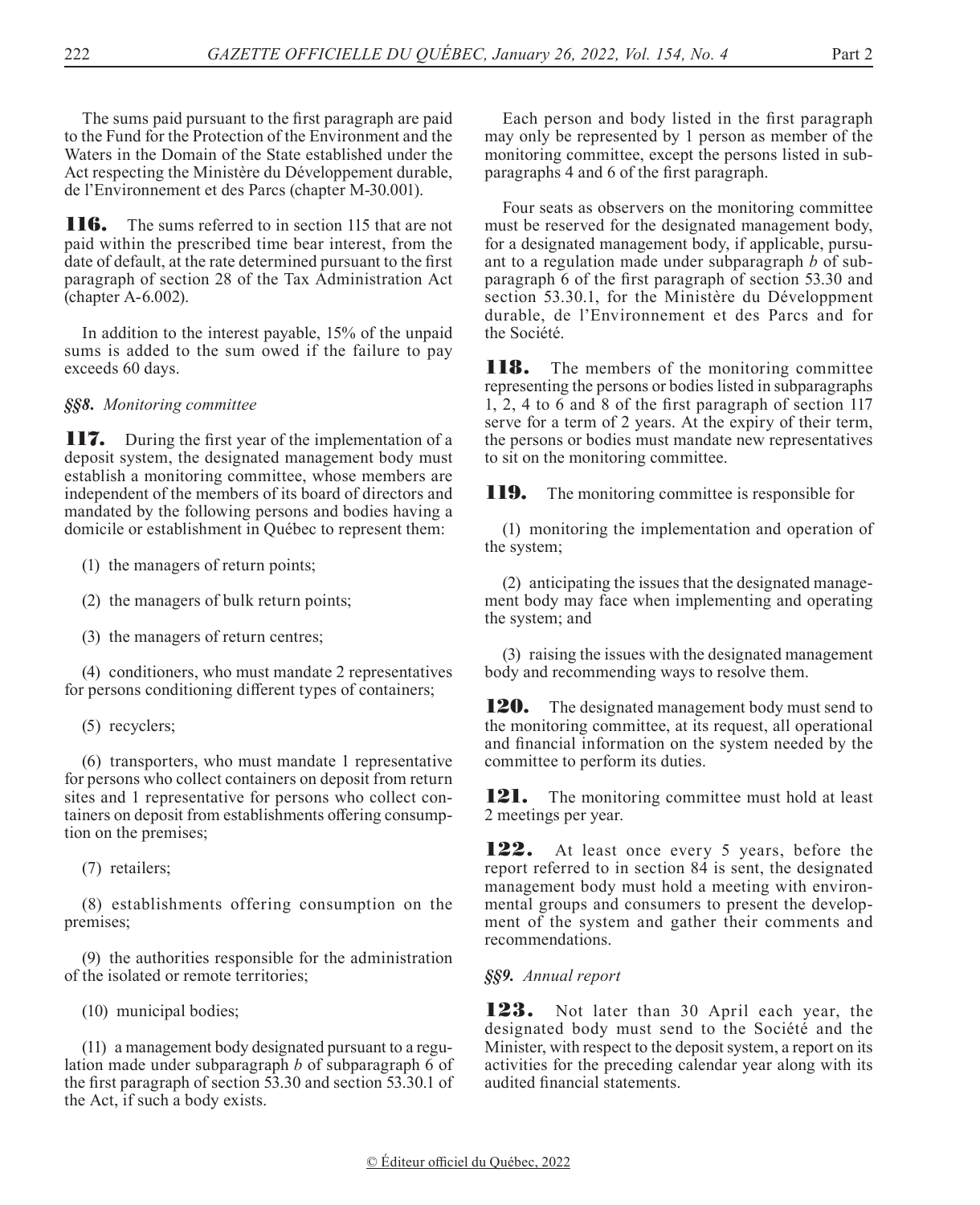The financial statements and the data referred to in the second paragraph of section 124 must be audited by an independent third person who is a professional within the meaning of section 1 of the Professional Code (chapter C-26) and authorized by the professional order of which the professional is a member to complete an audit mission. The financial statements and data may also be audited by any other person legally authorized to perform such an activity in Québec.

**124.** The report referred to in the first paragraph of section 123 must contain, with the necessary modifications, the information referred to in section 71 and the following information:

(1) the name of the body;

(2) the name and professional contact information of each of its directors;

(3) the category of producers to which each director belongs, from among those listed in subparagraphs *a* to *f* of subparagraph 3 of the first paragraph of section 78;

(4) a list of its members;

(5) a list of its committees, the mandate of each committee, and the names of its members;

(6) more specifically, with respect to the monitoring committee, the dates of its meetings, the items on the agenda at each meeting, and the recommendations made by the committee to the board of directors;

(7) the actions taken on the recommendations made by the monitoring committee and, if applicable, the reason for which no action is taken on a recommendation;

(8) a description of the collection services in the return sites and in the establishments offering consumption on the premises.

The report must also contain the following information for the whole of Québec:

(1) the detailed calculations for the amounts producers are required to pay;

(2) the recovery rates for containers on deposit, as a percentage, based on data by unit and weight and by type;

(3) for each type of container on deposit, the rate, as a percentage, of container reclamation and the gap between the rate achieved and the prescribed rate.

**125.** The report referred to in the first paragraph of section 123 must, in addition, contain

(1) a summary showing the income collected from its members as the contributions producers are required to pay to finance the system and all other forms of income generated by the operation of the system;

(2) a list of the contracts entered into by the designated management body and their contents and, if applicable, a list of any changes made to current or renewed contracts;

(3) a description of the measures put in place to promote the design of containers using an approach that reduces negative impacts on the environment throughout their life cycle and contributes to the fight against climate change;

(4) an explanation of how the designated management body has ensured, with respect to the management of the containers on deposit that are recovered, that the selection of a form of reclamation complies with the order of priority set out in subparagraph 4 of the first paragraph of section 9;

(5) an explanation of how the body has, in developing and implementing the deposit system, taken into account the principles forming the basis for the circular economy and the social economy within the meaning of the Social Economy Act (chapter E-1.1.1);

(6) if applicable, the amount internalized in the sale price of products sold in a container on deposit that a purchaser of a product is required to pay to cover some or all of the system costs that producers must bear;

(7) any change to the system made or planned for the year following the year covered by the report; and

(8) for the first annual report, a description of the harmonization mechanism with a system of selective collection of certain residual materials developed and implemented pursuant to a regulation made under subparagraph *b* of subparagraph 6 of the first paragraph of section 53.30 and section 53.30.1 of the Environment Quality Act with respect to the treatment of containers on deposit that are recovered during the selective collection of certain materials targeted by that system.

**126.** Where a remediation plan must be produced by the designated body, the annual report must also contain a detailed description of the measures in the plan that have been implemented during the year covered by the report, along with the costs incurred or to be incurred for the implementation of the measures.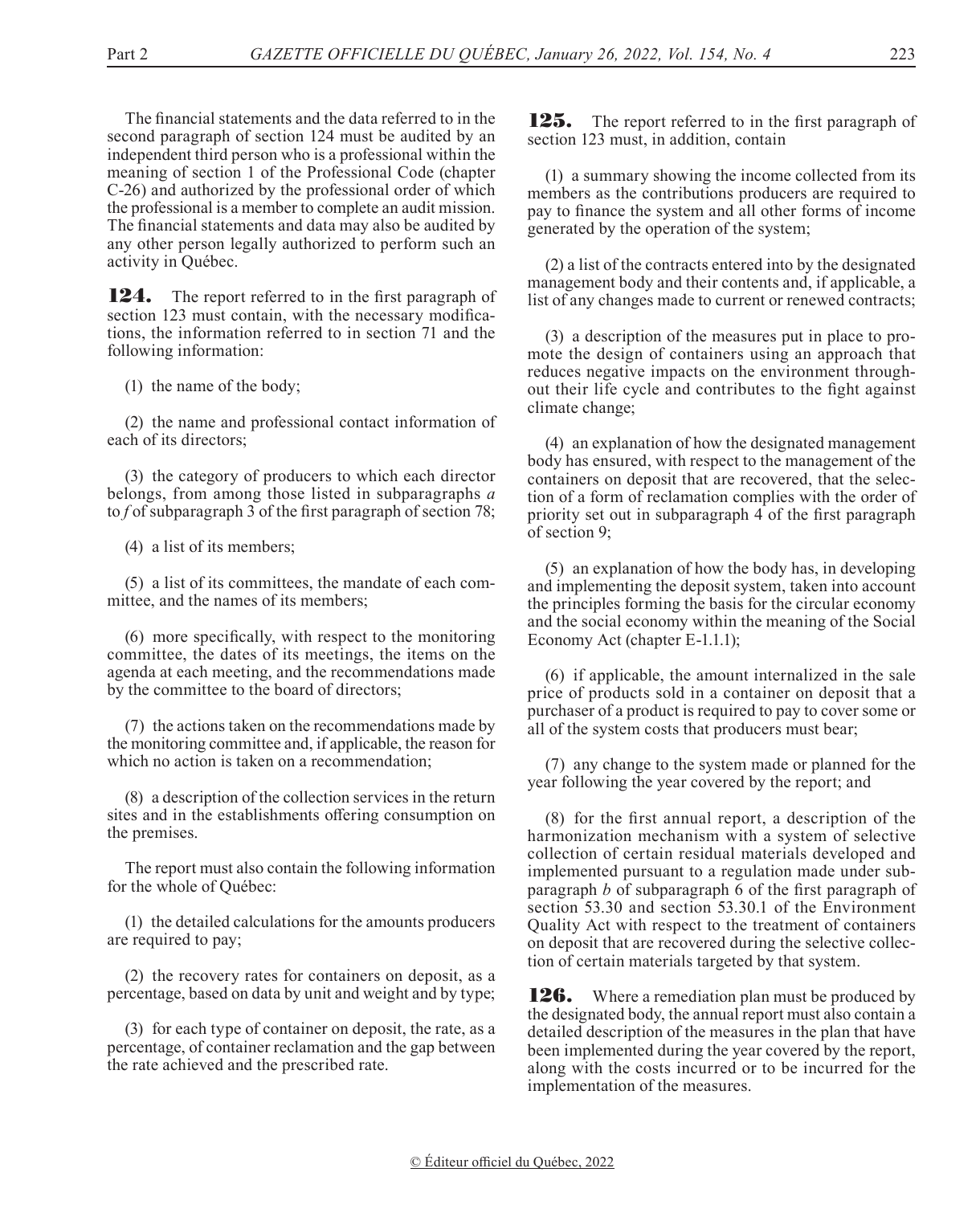127. The financial statements referred to in the first paragraph of section 123 must contain the information listed in section 72.

**128.** The designated management body must make the following information public each year, in addition to the information listed in section 74, for the same year as the year specified in that section and in accordance with the same requirements:

(1) its name;

(2) the names of its directors;

(3) the summary referred to in paragraph 1 of section 125.

**129.** The Société must, within 3 months following receipt of the designated management body's annual report, send to it the results of its analysis of the report, including

(1) a list of the information required by sections 124 to 126 that is not shown; and

(2) any other obligation of this Regulation that the body has not fulfilled, as well as the time limit set by the Société to allow the body to indicate how it intends to correct the situation and its timeframe for doing so.

The Société must also, within the time limit set in the first paragraph, send a written summary to the Minister of the results of its analysis of the body's annual report, which must include the list required under subparagraph 1 of that paragraph and make recommendations on ways to improve the deposit system.

### *§§10. Inter-system harmonization*

**130.** A management body designated pursuant to Division I of Chapter III must enter into a contract with a management body designated pursuant to a regulation made pursuant to subparagraph *b* of subparagraph 6 of the first paragraph of section 53.30 and section 53.30.1 of the Act, ensuring the harmonization of the systems developed, implemented and financially supported under both regulations.

The contract referred to in the first paragraph must be signed within 5 months following the designation of the bodies referred to in the first paragraph.

**131.** Any dispute preventing, within the time limit set in the second paragraph of section 130, the entering into a contract between the bodies referred to in that section must be submitted to a mediator within 14 days of the time limit set in the second paragraph of section130.

The Minister and the Société must be notified by the bodies, within the same time limit, of the reasons for the dispute preventing the entering into a contract referred to in the first paragraph of section 130 and of the choice of a mediator, who must be a member of the Institut de mediation et d'arbitrage du Québec.

The Minister and the Société must be notified in writing by the mediator, within 14 days following the end of the mediation process, of the outcome of the process.

The maximum duration of the mediation process is 3 months.

**132.** If, at the end of the time limit set in the fourth paragraph of section 131, the mediation process has not allowed the designated management bodies to come to an agreement, they must submit their dispute to arbitration.

Arbitration pursuant to the first paragraph is governed by the rules of Title II of Book VII of the Code of Civil Procedure (chapter C-25.01).

**133.** A contract entered into pursuant to section 130 must contain, without limiting the possibility for the parties to add other elements,

(1) an identification of the types of containers or residual materials that each system may be required to deal with despite them not being covered by any of the systems, including in particular,

(*a*) with respect to containers on deposit that the system of selective collection may be required to deal with, the types of containers on deposit, including the elements referred to in the second paragraph of section 140; and

(*b*) with respect to containers or residual materials that the deposit system may be required to deal with, cardboard, containers not covered by the deposit system, recipients and plastic film used to transport containers on deposit;

(2) the methods used to determine the quantities of containers or residual materials not covered by a system that must be dealt with by the other system, such as the criteria used for sampling, and an identification of the persons responsible for determining the quantities and those responsible for ensuring the follow-up;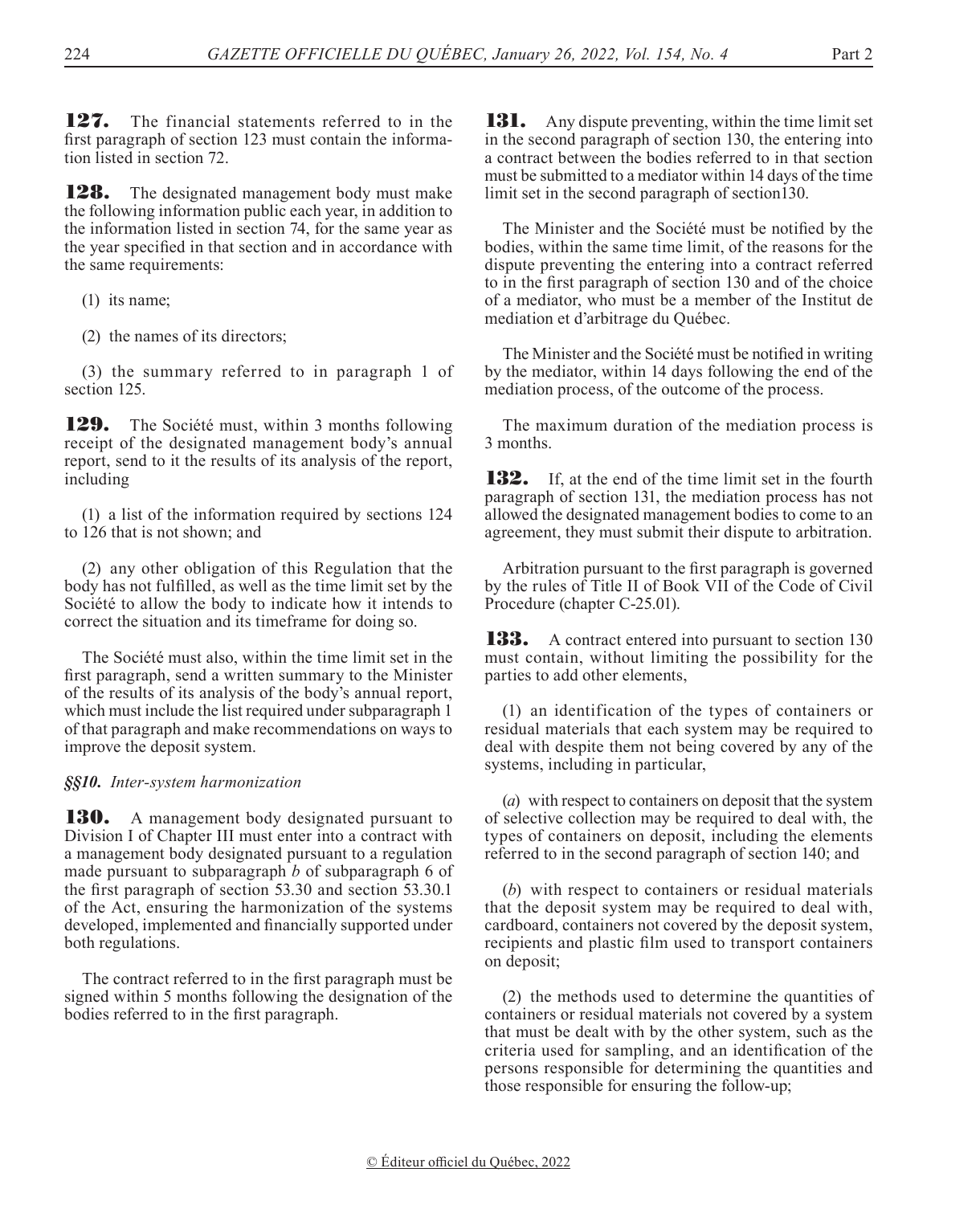(3) the terms and conditions applicable to the management of containers or residual materials not covered by a system that must be dealt with by the other system, in particular concerning traceability to their final destination or, as the case may be, the final destination of the material obtained following the conditioning of containers on deposit, and as regards, where applicable, the manner in which they may be dealt with by the system by which they are covered;

(4) the financial terms and conditions for the performance of the obligations in the contract;

(5) the terms and conditions for communications between the parties to the contract;

(6) the duration of the contract and the conditions for its amendment, renewal or cancellation; and

(7) the dispute resolution mechanism selected by the parties.

134. A copy of the contract entered into pursuant to section 130 must be sent to the Minister and the Société within 15 days of signing.

*§2. Of producers towards the body*

**135.** A producer must be a member of the designated management body not later than the third month following the date of its designation.

136. The terms and conditions for membership of the body may in no case include as a membership condition the payment of a contribution by the member or impose the entering into a contract between a member and the body.

137. As a member of the designated management body, the producer must provide the following information:

(1) its name, address, telephone number and electronic address;

(2) its Québec business number if the enterprise is registered under the Act respecting the legal publicity of enterprises (chapter P-44.1);

(3) the name and contact information of its representative;

(4) for each product to which this Regulation applies that the producer commercializes, markets or otherwise distributes, the associated trademark or name, if applicable;

(5) its status in connection with the product, in other words if the producer is the owner or user of the trademark or name associated with it, if the producer is the first supplier of the product in Québec or if the producer sells a product in one of the situations referred to in section 5.

**138.** Every member of the designated management body is bound to comply with the terms and conditions determined by the body with respect to every stage in the deposit system.

139. Every member of the designated management body must keep a register containing the following information:

(1) the quantity of containers on deposit returned each month to each return site under their responsibility;

(2) the quantity of non-returnable containers returned each month to each return site under their responsibility;

(3) the quantity of containers, on deposit or not, sent each month to a place where they are conditioned;

(4) the final destination of the materials obtained from the conditioning of containers.

**140.** Every member of the designated management body must provide, within the time limit it sets, the documents and information it requests in order to fulfill its responsibilities and obligations under this Regulation, including the quantity and weight of the containers on deposit used to commercialize, market, or otherwise distribute a product in the course of a year.

The following are included in the calculation of the weight of containers on deposit referred to in the first paragraph:

(1) for plastic containers, fibre containers, including multilayer containers, and biobased containers: the caps;

(2) for metal containers, plastic containers, single-use or multiple-use glass containers: labels and shrink sleeves.

**141.** The designated management body must pay an amount to the Société annually corresponding to its management costs and other expenses incurred for fulfilling the obligations imposed under this Regulation.

To allow the designated management body to make the payment referred to in the first paragraph, the Société must send to the body, not later than 1 September each year, a detailed list, for the year in progress, of the costs and other expenses referred to in that paragraph that it has incurred up to that date and those it expects to incur until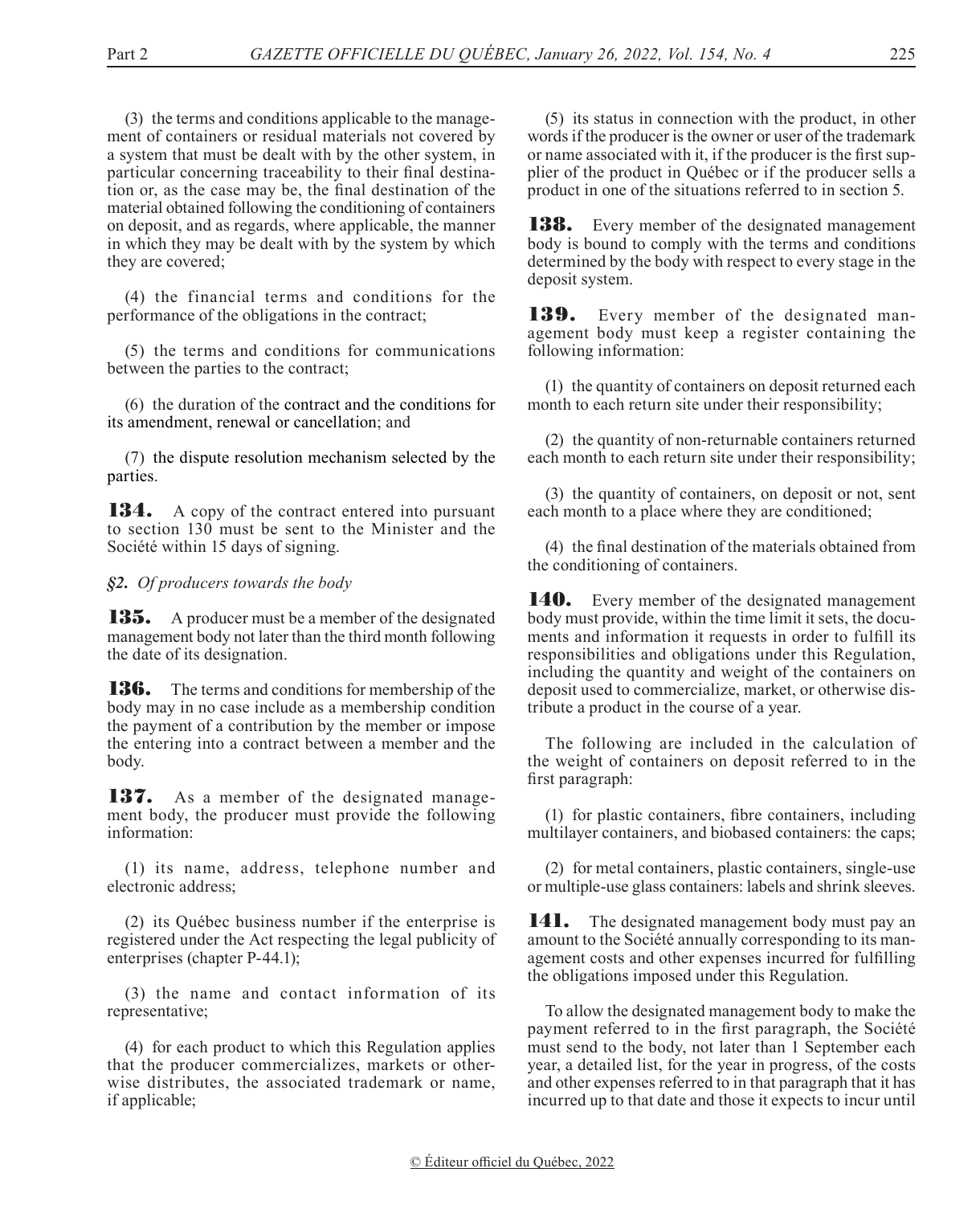the end of the year. It must also send to the body, after receiving it, the auditor general's report provided for in section 30 of the Act respecting the Société Québécoise de récupération et de recyclage (chapter S-22.01), with its activities report and financial statements for the year concerned by the payment.

Not later than 31 December of the year concerned by the payment, the designated management body must pay to the Société, as indemnity, an amount corresponding to 75% of the costs and other expenses indicated in the list required in the second paragraph. After the other documents referred to in that paragraph have been received, if the amount of the indemnity already paid to the Société does not cover all the costs and other expenses actually incurred by the Société for the year concerned, the designated management body pays the difference to the Société within 30 days after the documents are received. If the amount of the indemnity already paid is greater than the amount of the management costs and other expenses actually incurred for the year concerned, the amount of the indemnity owed for the following year is reduced by an amount equal to the overpayment.

The indemnity is calculated using the activity-based costing method.

**142.** The indemnity owed to the Société on the date provided for in section 141 bears interest at the rate determined pursuant to the first paragraph of section 28 of the Tax Administration Act (chapter A-6.002).

### **CHAPTER IV**

MONETARY ADMINISTRATIVE PENALTIES

**143.** A monetary administrative penalty of \$250 in the case of a natural person or \$1,000 in other cases may be imposed on any person who

(1) fails to submit an opinion within the time set out in the second paragraph of section 17;

(2) fails to give reasons for an opinion submitted pursuant to the second paragraph of section 17;

(3) fails to comply with the requirements of the second paragraph of section 22 or of section 26, the second paragraph of section 51 or section 54;

(4) fails to allocate the cost of recovering and reclaiming a container on deposit only to that container, in contravention of the first paragraph of section 22;

(5) fails to draw up the list provided for in section 42;

(6) fails to post the amount of the deposit, in contravention of the first paragraph of section 51, or the address of the return site, in contravention of section 52;

(7) fails to send to the Minister a copy of the application referred to in the first paragraph of section 76, in contravention of the second paragraph of that section;

(8) fails to send a report referred to in section 123 containing all the elements listed in section 124 or 125;

(9) fails to send a report referred to in section 123 containing the required information listed in section 126;

(10) fails to send to the Minister and the Société the document provided for in section 134 or fails to send the document within the time limit set therein;

(11) fails to provide the information provided for in section 137;

(12) fails to send to the Minister a document or information requested by the Minister, in contravention of section 157, or fails to send the document or information within the time limit set therein; or

(13) fails to comply with a provision of this Regulation for which no monetary administrative penalty is otherwise provided for.

**144.** A monetary administrative penalty of \$1,500 may be imposed on any designated management body who

(1) fails to establish a monitoring committee provided for in the first paragraph of section 117; or

(2) fails to comply with the time limit set in section 123 for sending the report referred to therein.

145. A monetary administrative penalty of \$500 in the case of a natural person or \$2,500 in other cases may be imposed on any person who

(1) fails to comply with the requirements of the third paragraph of section 50 and the second paragraph of section 58;

(2) fails to collect containers on deposit at the frequency provided for in the fourth paragraph of section 50 or the third or fourth paragraph of section 58;

(3) fails to send confirmation as provided for in section 75 or fails to send it within the time limit set therein;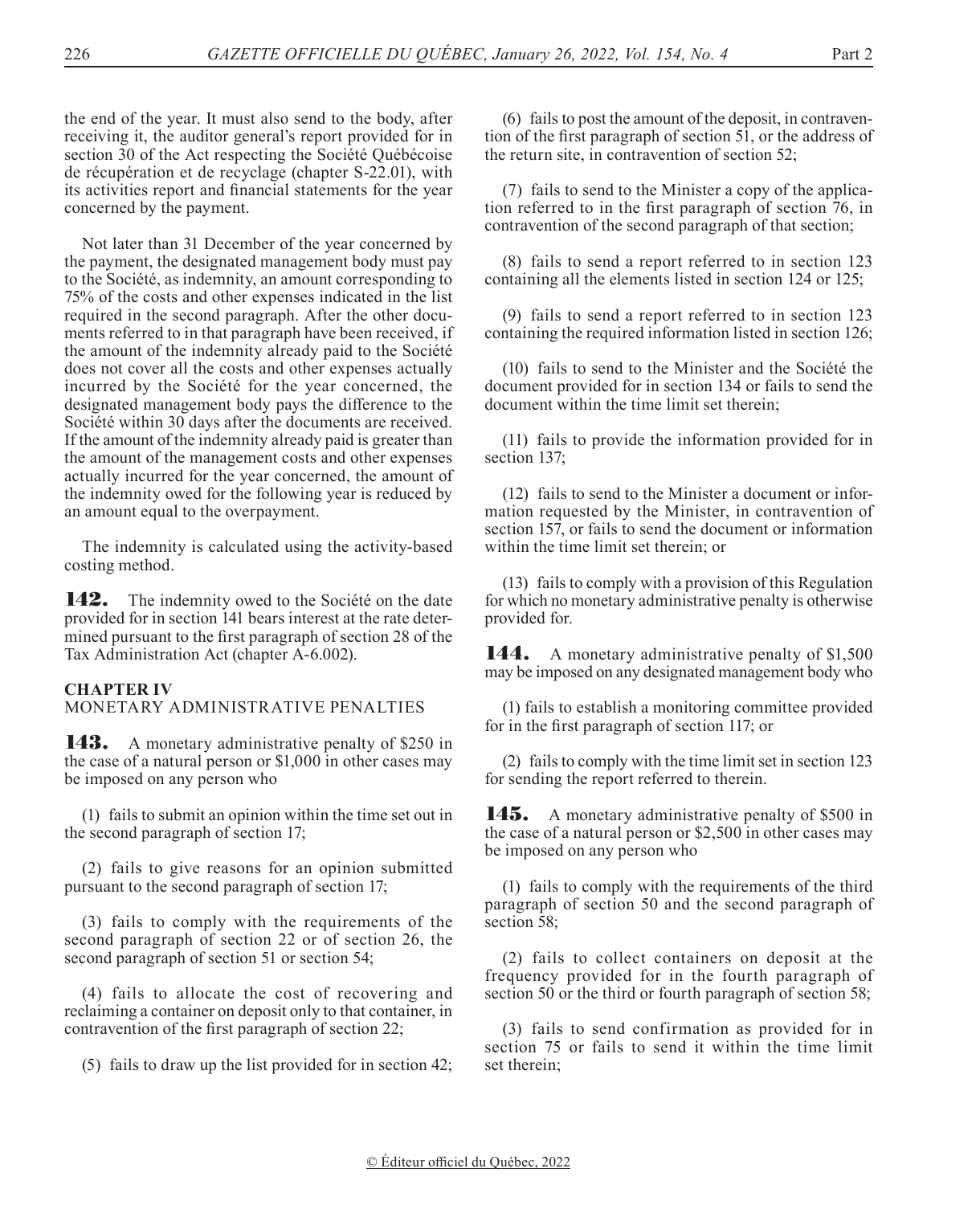(4) fails to establish measures as provided for in the second paragraph of section 95;

(5) fails to submit a remediation plan, in contravention of the second paragraph of section 113;

(6) fails to hold the meeting referred to in section 122 and to gather the comments and recommendations provided for therein;

(7) fails to send the report provided for in section 123, fails to send with the report the audited financial statements and the data referred to in the second paragraph of section 124 or fails to send financial statements and the data referred to in the second paragraph of section 124 that are audited by a person referred to in the second paragraph of that section;

(8) fails to send the results referred to in section 129 or fails to send them within the time limit set; or

(9) fails to comply with the time limits set in the second paragraph of section 130 or 140.

146. A monetary administrative penalty of \$750 in the case of a natural person or \$3,500 in other cases may be imposed on any person who fails to comply with the distances provided for in section 48.

147. A monetary administrative penalty of \$1,000 in the case of a natural person or \$5,000 in other cases may be imposed on any person who

(1) fails to comply with the requirements of the first or second paragraph of section 8, or those provided for in the first or second paragraph of section 16, the first paragraph of section 50, section 61 or section 98;

(2) fails to submit the plan referred to in section 43 or submits such plan without the plan containing all the measures listed in that section;

(3) fails to ensure that a return site is installed for each retailer bound to comply with the obligations of section 44;

(4) offers to take back and refund a container on deposit without complying with sections 23 to 41, in contravention of the first paragraph of section 45;

(5) enters into a contract that does not contain all the elements provided for in the first paragraph of section 46, the second paragraph of section 56, section 63, 69 or 133;

(6) enters into a contract without complying with sections 23 to 41, in contravention of the second paragraph of section 46;

(7) fails to provide all the documents and information requested pursuant to the third paragraph of section 50 or section 140 or fails to provide them within the time limit set therein;

(8) does not offer the installation of return sites for containers on deposit, in contravention of the first paragraph of section 56;

(9) fails to fulfill the obligation set out in section 62;

(10) fails to offer a collection service, in contravention of section 65, or does so without complying with the conditions in that section;

(11) enters into a contract otherwise than as provided for in the second paragraph of section 67;

(12) fails to take into account the elements set out in the first paragraph of section 68 in selecting a service provider;

(13) designates a management body without the conditions of the first paragraph of section 76 being met;

(14) designates a management body pursuant to section 75 despite the fact that it does not meet the requirements of section 78 or those of section 79;

(15) designates a management body that does not meet the requirements of section 81;

(16) fails to send to the Minister the results provided for in section 85;

(17) designates a management body without obtaining its agreement, in contravention of the second paragraph of section 91;

(18) does not ensure compliance with the requirements of the first paragraph of section 95;

(19) fails to pay the amounts provided for in the third paragraph of section 97 within the time limit set pursuant to that paragraph;

(20) fails to pay the amount provided for in section 99 at the time determined by the designated management body;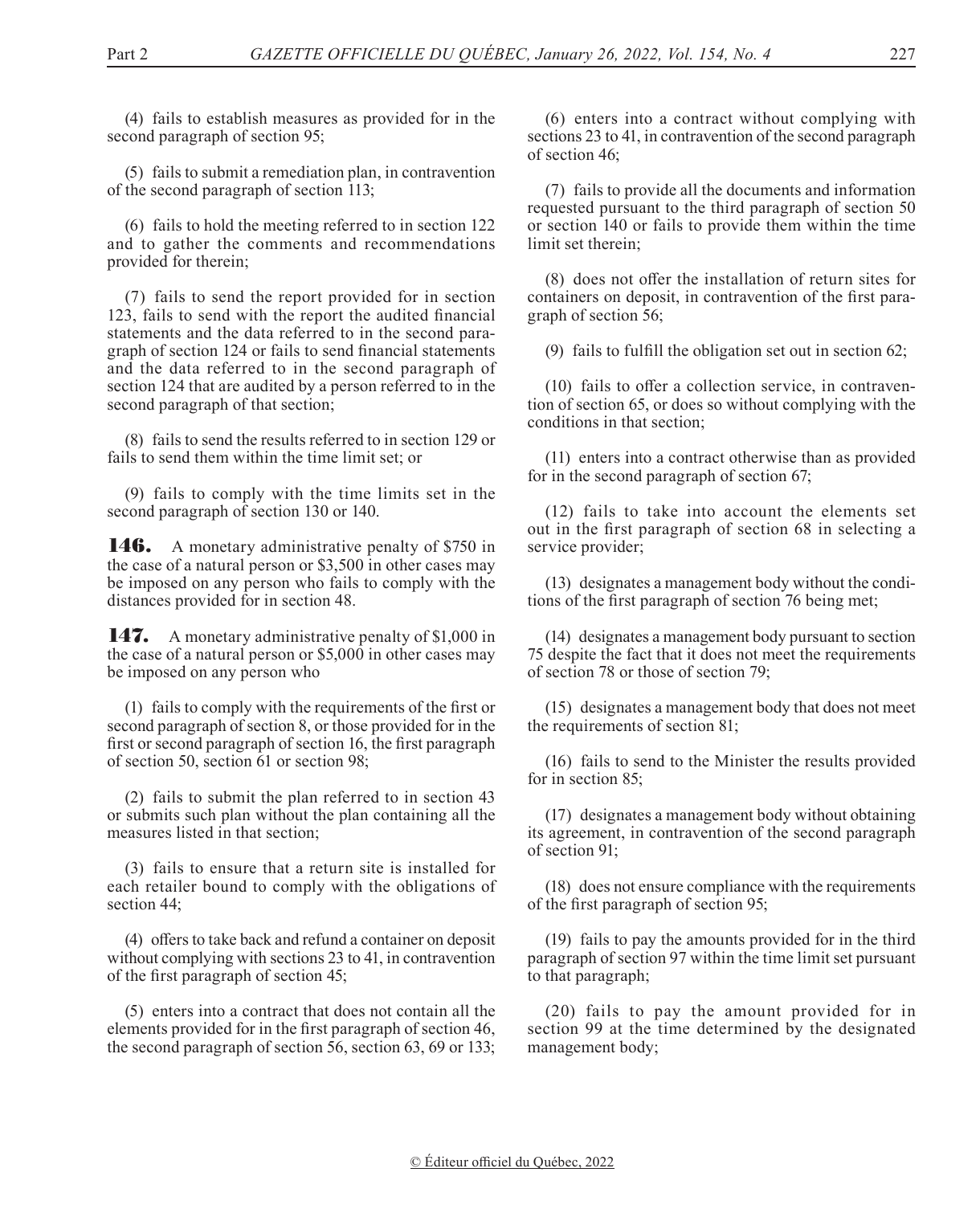(21) does not make the payment provided for in section 115;

(22) fails to enter into a contract referred to in section 130;

(23) fails to keep the register provided for in section 139; or

(24) fails to comply with each clause of a contract entered into pursuant to this Regulation to which it is a party, in contravention of section 158.

**148.** A monetary administrative penalty of \$1,500 in the case of a natural person or \$7,500 in other cases may be imposed on any person who

(1) fails to take back the containers on deposit that are returned to it or to refund the amount of the deposit, in contravention of section 44; or

(2) fails to comply with the requirements of the first paragraph of section 58.

**149.** A monetary administrative penalty of \$2,000 in the case of a natural person or \$10,000 in other cases may be imposed on any person who

(1) fails to develop, fails to implement or fails to contribute financially to a deposit system, in contravention of sections 4 to 6;

(2) fails to prepare only 1 deposit system, in contravention of section 7;

(3) fails to fulfill the obligations of sections 9 to 14;

(4) fails to take steps as provided for in the first paragraph of section 46 or those provided for in the second paragraph of section 56 or section 63;

(5) fails to ensure that containers on deposit are transported, sorted, conditioned and reclaimed, in contravention of the first paragraph of section 67;

(6) fails to designate a body, in contravention of section 75, 82 or 89;

(7) fails to assume the obligations provided for in section 94;

(8) fails to make the payment provided for in the third paragraph of section 97;

(9) fails to make the payment provided for in section 99;

(10) fails to fulfill the obligation set out in section 135;

(11) fails to fulfill the obligations and conditions set out in section 138.

### **CHAPTER V OFFENCES**

## 150. Any person who

(1) fails to submit an opinion within the time set out in the second paragraph of section 17,

(2) fails to give reasons for an opinion submitted pursuant to the second paragraph of section 17,

(3) fails to comply with the requirements of the second paragraph of section 22 or of section 26, the second paragraph of section 51 or section 54,

(4) fails to allocate the cost of recovering and reclaiming a container on deposit only to that container, in contravention of the first paragraph of section 22,

(5) fails to draw up the list provided for in section 42,

(6) fails to post the amount of the deposit, in contravention of the first paragraph of section 51, or the address of the return site, in contravention of section 52,

(7) fails to send the Minister a copy of the application referred to in the first paragraph of section 76, in contravention of the second paragraph of that section,

(8) fails to submit a report referred to in section 123 containing all the elements listed in section 124 or 125,

(9) fails to submit a report referred to in section 123 containing the required information listed in section 126,

(10) fails to send to the Minister and the Société the document provided for in section 134 or fails to send the document within the time provided for therein,

(11) fails to provide the information provided for in section 137,

(12) fails to send to the Minister a document or information requested by the Minister, in contravention of section 157, or fails to send the document or information within the time provided for therein, or

(13) fails to comply with a provision of this Regulation for which no fine is otherwise provided for,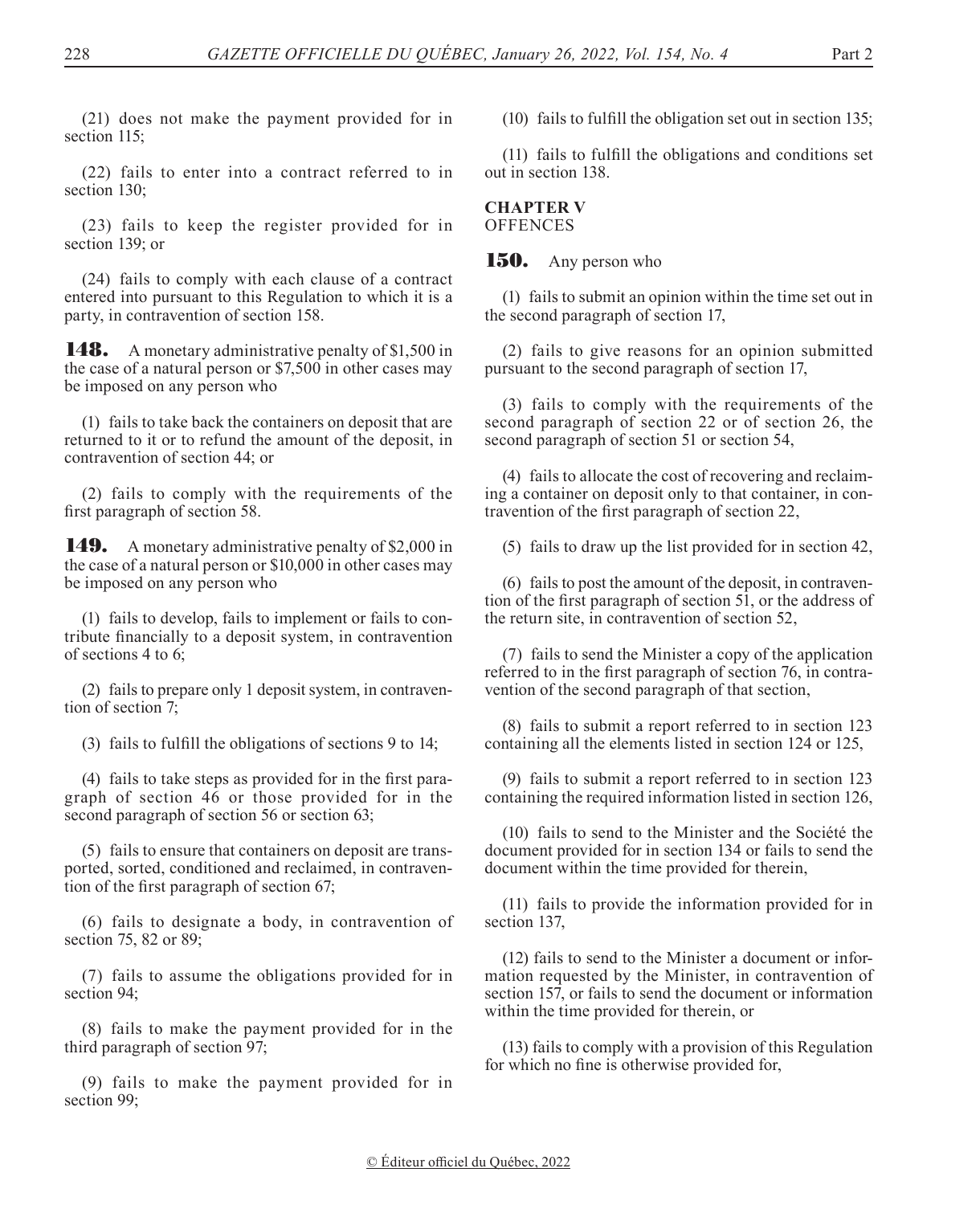is liable, in the case of a natural person, to a fine of \$1,000 to \$100,000 and, in other cases, to a fine of \$3,000 to \$600,000.

**151.** Any person who

(1) fails to establish the monitoring committee provided for in the first paragraph of section 117, or

(2) fails to comply with the time limit set in section 123 for sending the report referred to therein,

is liable, in the case of a natural person, to a fine of \$2,000 to \$100,000 and, in other cases, to a fine of \$6,000 to \$600,000.

152. Any person who

(1) fails to comply with the requirements of the third paragraph of section 50 or those of the second paragraph of section 58,

(2) fails to collect containers on deposit at the frequency provided for in the fourth paragraph of section 50 or the third or fourth paragraph of section 58,

(3) fails to send confirmation as provided for in section 75 or fails to send it within the time provided for therein,

(4) fails to establish measures as provided for in the second paragraph of section 95,

(5) fails to submit a remediation plan, in contravention of the second paragraph of section 113,

(6) fails to hold the meeting referred to in section 122 and to collect the comments and recommendations referred to therein;

(7) fails to send the report provided for in section 123, fails to send with the report audited financial statements and the data referred to in the second paragraph of section 124 or fails to send financial statements and the data referred to in the second paragraph of section 124 that are audited by a person referred to in the second paragraph of that section;

(8) fails to send the results referred to in section 129 or fail to send the results within the time set, or

(9) fails to comply with the time limit set in the second paragraph of section 130 or the time limit set in section 140,

is liable, in the case of a natural person, to a fine of \$2,500 to \$250,000 and, in other cases, to a fine of \$7,500 to \$1,500,000.

**153.** Any person who fails to comply with the distances provided for in section 48 is liable, in the case of a natural person, to a fine of \$4,000 to \$250,000 and, in other cases, to a fine of \$12,000 to \$1,500,000.

154. Any person who

(1) fails to comply with the requirements of the first or second paragraph of section 8 or those of the first or second paragraph of section 15, the first paragraph of section 50, section 61 and section 98,

(2) fails to send the plan provided for in section 43 or fails to send such a plan that does not contain all the measures listed in that section,

(3) does not ensure that a return site is installed for each retailer bound to comply with the obligations of section 44,

(4) offers to take back and refund a container on deposit without complying with sections 23 to 41, in contravention of the first paragraph of section 45,

(5) enters into a contract that does not contain all the elements provided for in the first paragraph of section 46, the second paragraph of section 56, section 63, 69 or 133,

(6) enters into a contract without complying with the provisions of sections 23 to 41, in contravention of the second paragraph of section 46,

(7) fails to provide all the documents and information requested pursuant to the third paragraph of section 50 or section 140 or fails to provide them within the time limit set therein,

(8) does not offer the installation of return sites for containers on deposit, in contravention of the first paragraph of section 56,

(9) fails to fulfill the obligation set out in section 62,

(10) fails to offer a collection service, in contravention of section 65, or does so without complying with the conditions in that section,

(11) enters into a contract otherwise than as provided for in the second paragraph of section 67,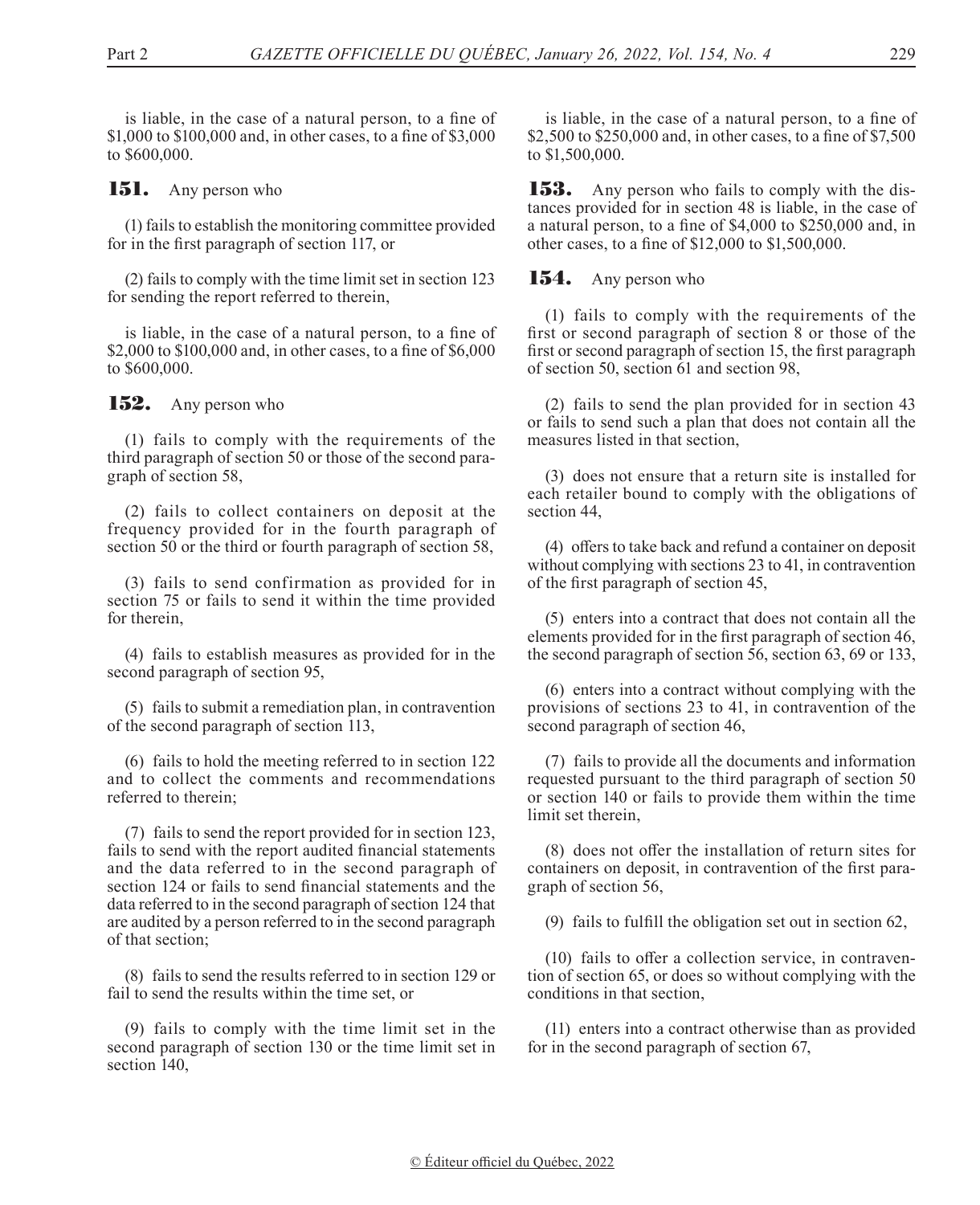(12) fails to take into account the elements set out in the first paragraph of section 68 in selecting a service provider,

(13) designates a management body without the conditions of the first paragraph of section 76 being met,

(14) designates a management body pursuant to section 75 despite the fact that it does not meet the requirements of section 78 or those of section 79,

(15) designates a management body that does not meet the requirements of section 81,

(16) fails to send to the Minister the result provided for in section 85,

(17) designates a management body without obtaining its agreement, in contravention of the second paragraph of section 91,

(18) does not ensure compliance with the requirements of the first paragraph of section 95,

(19) fails to pay the amounts provided for in the third paragraph of section 97 within the time limit set in that paragraph,

(20) does not make the payment provided for in section 99 within the time limit set in that section,

(21) does not make the payment provided for in section 115,

(22) fails to enter into a contract provided for in section 130,

(23) fails to keep the register provided for in section 139, or

(24) fails to comply with each clause of a contract entered into pursuant to this Regulation to which it is a party, in contravention of section 158,

is liable, in the case of a natural person, to a fine of \$5,000 to \$500,000 or, in other cases, to a fine of \$15,000 to \$3,000,000.

155. Any person who

(1) fails to take back the containers on deposit that are returned to it or to refund the amount of the deposit, in contravention of section 44, or

(2) fails to comply with the requirements of the first paragraph of section 58,

is liable, in the case of a natural person, to a fine of \$8,000 to \$500,000 or, in other cases, to a fine of \$24,000 to \$3,000,000.

**156.** Any person who

(1) failsto develop, implement or contribute financially to a deposit system, in contravention of sections 4 to 6,

(2) fails to develop only 1 deposit system, in contravention of section 7,

(3) fails to fulfill the obligations of sections 9 to 14,

(4) fails to take steps as provided for in the first paragraph of section 46 or those provided for in the second paragraph of section 56 or section 63,

(5) fails to ensure that containers on deposit are transported, sorted, conditioned and reclaimed, in contravention of the first paragraph of section 67,

(6) fails to designate a body, in contravention of section 75, 82 or 89,

(7) fails to assume the obligations provided for in section 94,

(8) does not make the payment provided for in the third paragraph of section 97,

(9) does not make the payment provided for in section 99,

(10) fails to fulfill the obligation set out in section 135,

(11) fails to fulfill the obligations and conditions set out in section 138,

is liable, in the case of a natural person, to a fine of \$10,000 to \$1,000,000 or, in other cases, to a fine of \$30,000 to \$6,000,000.

## **CHAPTER VI**

MISCELLANEOUS

**157.** Any document and any information obtained pursuant to this Regulation must be sent to the Minister not later than 15 days following a request to that effect.

**158.** Every person who is a party to a contract entered into pursuant to this Regulation must comply with each of its clauses.